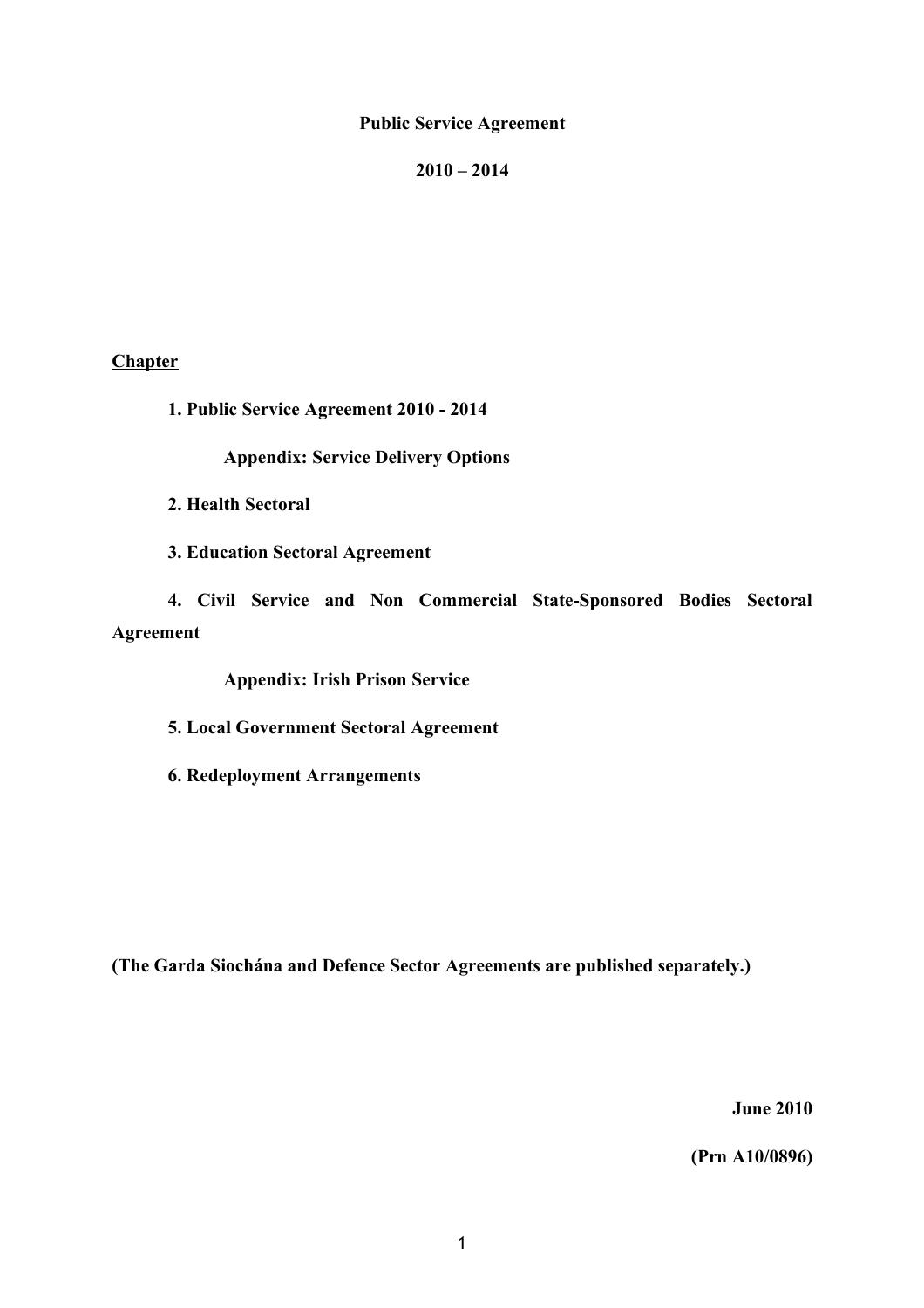# **Chapter 1**

### **Public Service Agreement**

**2010 – 2014**

1.1 This Agreement will ensure that the Irish Public Service continues its contribution to the return of economic growth and economic prosperity to Ireland, while delivering excellence in service to the Irish people. This will be done by working together to build an increasingly integrated Public Service which is leaner and more effective, and focussed more on the needs of the citizen. The Parties to this Agreement recognise that to achieve this, in the context of reduced resources and numbers, the Public Service will need to be re-organised and public bodies and individual public servants will have to increase their flexibility and mobility to work together across sectoral, organisational and professional boundaries.

1.2 The Government acknowledges that public servants have made a very significant contribution towards the recovery of the economy over the last 2 years with over  $\epsilon$ 3 billion saved from the potential Public Service pay and pensions bill:

- The general round pay increases under the terms of the Review and Transitional Agreement due in 2009 were not paid;
- A general moratorium on recruitment and promotion was applied to most of the Public Service, and incentivised early retirement and career break schemes introduced;
- A pension related deduction of an average of nearly 7% was applied to all the earnings of all public servants; and most recently -
- A reduction in rates of pay and allowances took effect on 1 January, 2010.

1.3 The core concern for Government is to restore the public finances and to reduce the deficit to less than 3% of GDP by 2014, in part by achieving sustainability in the cost of delivering public services relative to State revenues. To help achieve that goal, the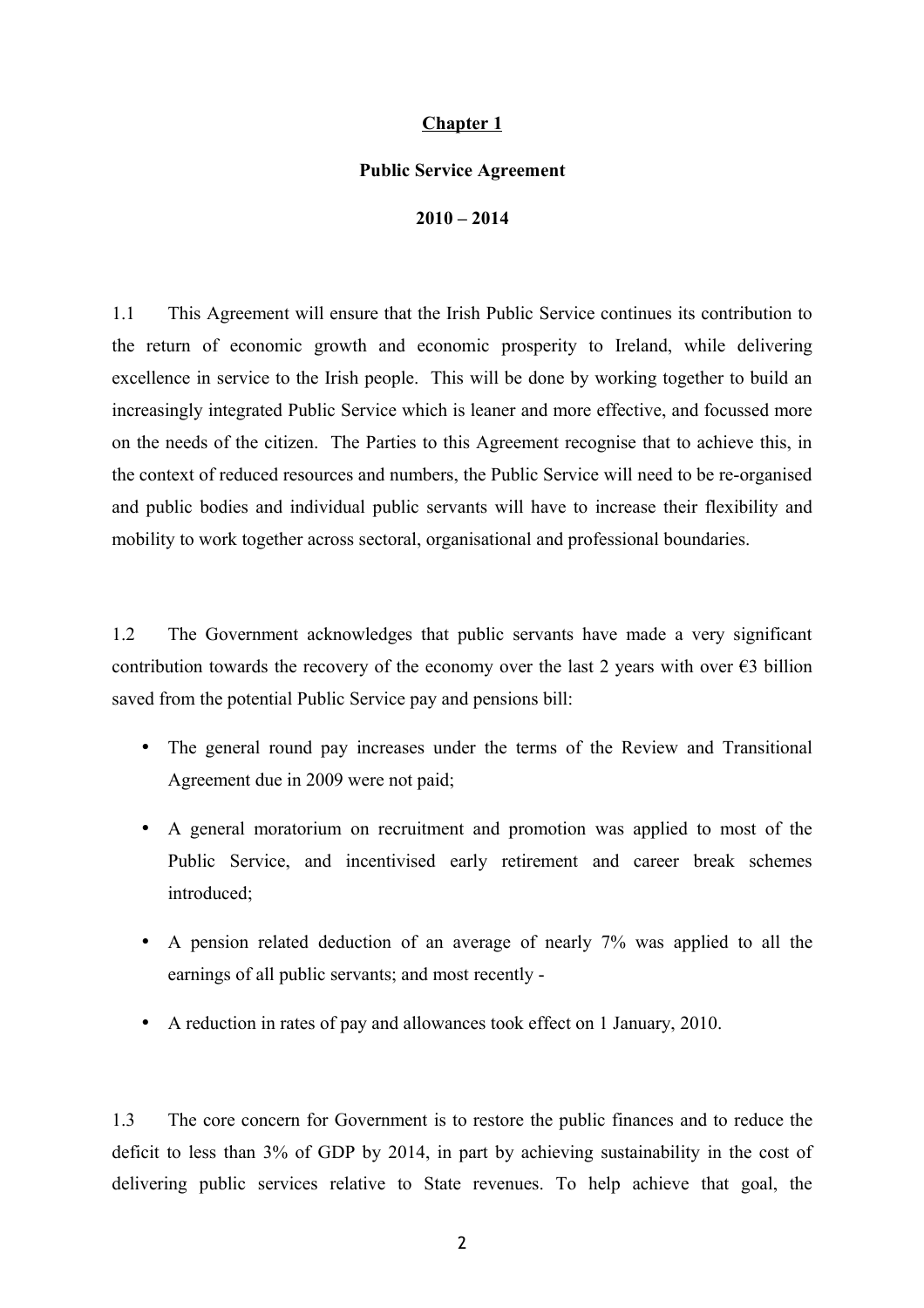Government intends to restructure and reorganise the Public Service significantly in the coming years, having regard in particular to the Government Statement on Transforming Public Services, the Government decisions already taken on rationalising State bodies, the recommendations arising from the Reports of the Special Group on Public Service Numbers and Expenditure Programmes and the Local Government Efficiency Review Group and the National Strategy for Higher Education. This Agreement will enable Public Service numbers to reduce substantially over the coming years in accordance with a new Public Service numbers policy, which will facilitate a progressive reduction in staff numbers across the Public Service by end-2012 and will be implemented by Employment Control Frameworks.

1.4 In order to sustain the delivery of excellent public services alongside the targeted reduction in Public Service numbers over the coming years, the Parties accept that efficiencies will need to be maximised and productivity in the use of resources greatly increased through revised work practices and other initiatives. The Parties will work together to implement this Agreement to deliver an ongoing reduction in the cost of delivery of public services along with excellent services to the public.

### **Public Service Commitments**

## **Reduction in Public Service numbers**

1.5 To facilitate the necessary reduction in numbers of public servants, the moratorium on recruitment to and promotion in the Public Service and other employment numbers control mechanisms will continue to apply until numbers in each sector have fallen to the appropriate level specified in the Employment Control Framework for that sector. In addition, where the circumstances require it, the Government may offer voluntary mechanisms to exit the Public Service, whether generally or in specific sectors, bodies, locations or services.

1.6 The Government gives a commitment that compulsory redundancy will not apply within the Public Service, save where existing exit provisions apply. This commitment is subject to compliance with the terms of this Agreement and, in particular, to the agreed flexibility on redeployment being delivered. To that end, the redeployment arrangements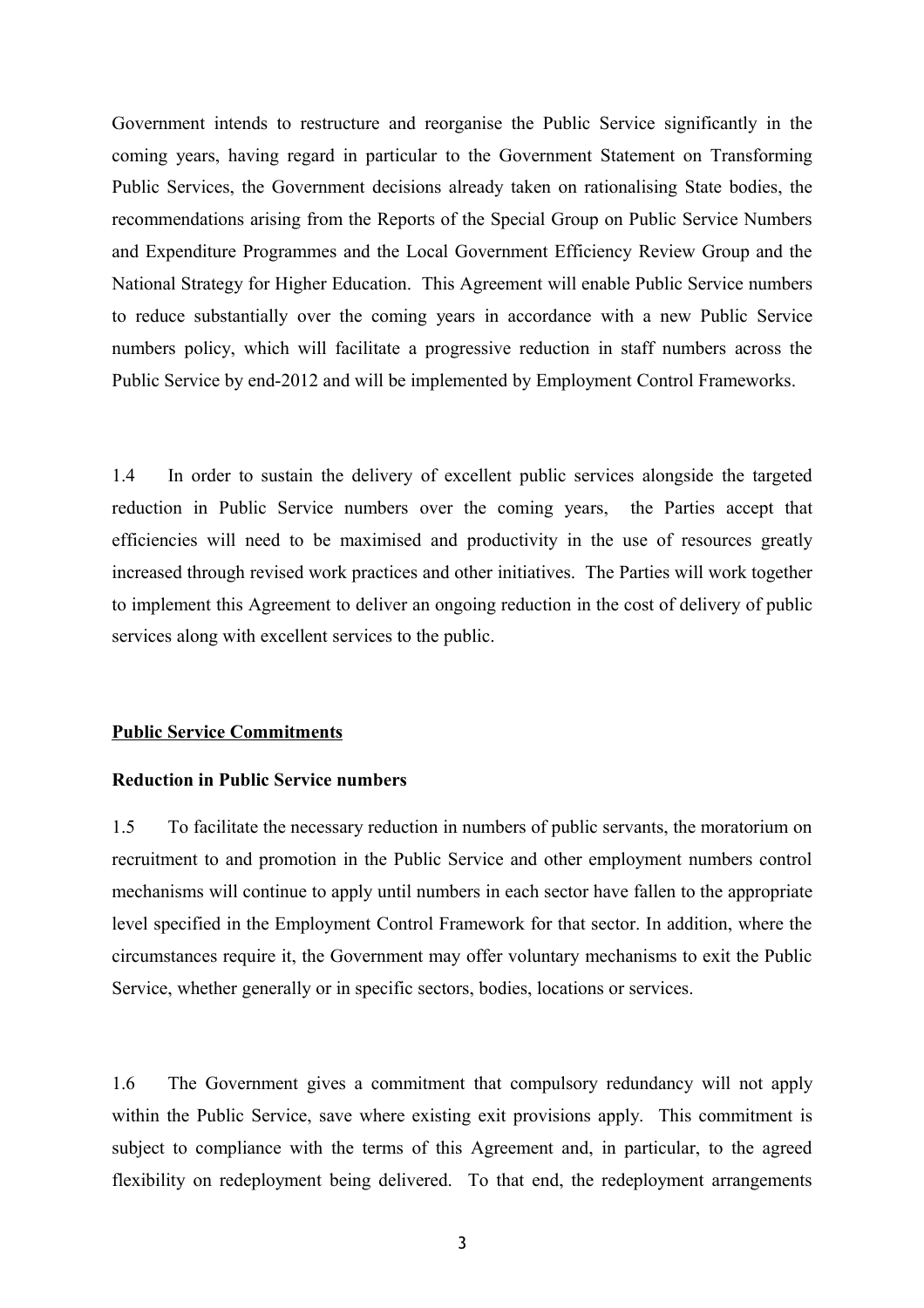referred to below will include opportunities for re-skilling and re-assignment as a key method to retain and secure employment in comparable roles in the Public Service.

### **Redeployment in the integrated Public Service**

1.7 Flexible redeployment is necessary to sustain the commitment to job security within the Public Service. The Parties have agreed appropriate arrangements to redeploy staff within and across each sector of the Public Service. If it is not feasible to redeploy within the sector, cross-sectoral redeployment may take place, within a geographic area where possible, having regard to the arrangements agreed in respect of non-commercial Statesponsored bodies.

1.8 In order to help in the integration of the Public Service, barriers to a unified Public Service labour market will be dismantled, including through legislative provision as appropriate. To the greatest extent possible, there will be standardised terms and conditions of employment across the Public Service, with the focus initially within sectors. In that context, the Parties have agreed to review and revise contractual or other arrangements or practices which generate inflexibility or restrict mobility.

### **Reconfiguring the design and delivery of public services**

1.9 The Parties agree that public bodies and management and individual public servants will have to work more closely across sectoral, organisational and professional boundaries when designing and delivering services. The greater integration of the Public Service will not be achieved through the creation of a single organisation. Instead, the focus will be on having fewer organisations in total, working more closely together, to deliver cost effective public services. The Parties are committed to engaging at a national, sectoral and local level to achieve specified and measurable outcomes in relation to cost containment, service integration and reconfiguration as well as to engaging staff in progressing change.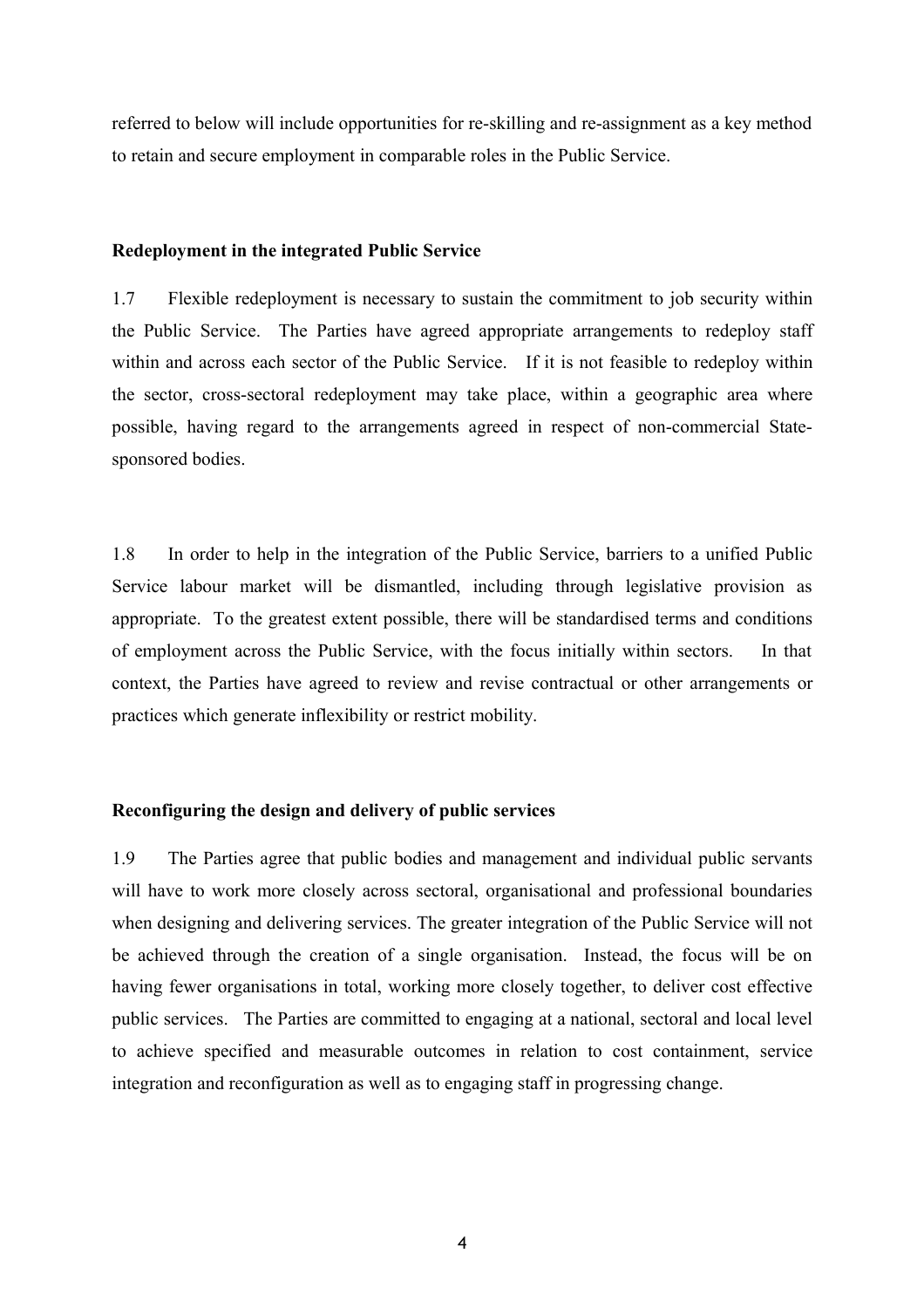1.10 In order to maximise productivity gains, both from how work is organised and from streamlining procedures, processes and systems to allow for shared services and egovernment developments, a substantial commitment to the redesign of work processes will be necessary. The Parties will co-operate with the drive to reduce costs through organisational rationalisation and restructuring and by service delivery organised in different ways or delivered by different bodies. The aim is to minimise duplication of effort, reuse data within the public system and reduce information demands on the citizens and business. The introduction of new or improved technology, service provision online and electronic funds transfer will be regarded as the norm. Processes and service delivery will be improved by better collation and re-use of data and personal information and by centralising transaction and certain sectoral data handling support functions. Inter-operability and standardisation of specifications and systems (hardware and software) will be mandatory both to achieve cost savings and facilitate integrated approaches. More risk-based approaches in inspection and enforcement activities will be adopted, with fewer but better targeted inspections through cooperation agreements, joint inspection teams and the merger of inspectorates and higher penalties for non-compliance.

1.11 There will be a greater sharing of resources through the use of shared services within and across sectors.

1.12 The Parties are committed to Public Service modernisation as set out in previous agreements.

### **Performance and Skills**

1.13 The Parties agree that, in order to ensure a high performing, high productivity Public Service, appropriately skilled personnel from outside the Public Service will be recruited to secure scarce and needed skills at all levels. Merit-based, competitive promotion policies will be the norm. There will be significantly improved performance management across all Public Service areas, with promotion and incremental progression linked in all cases to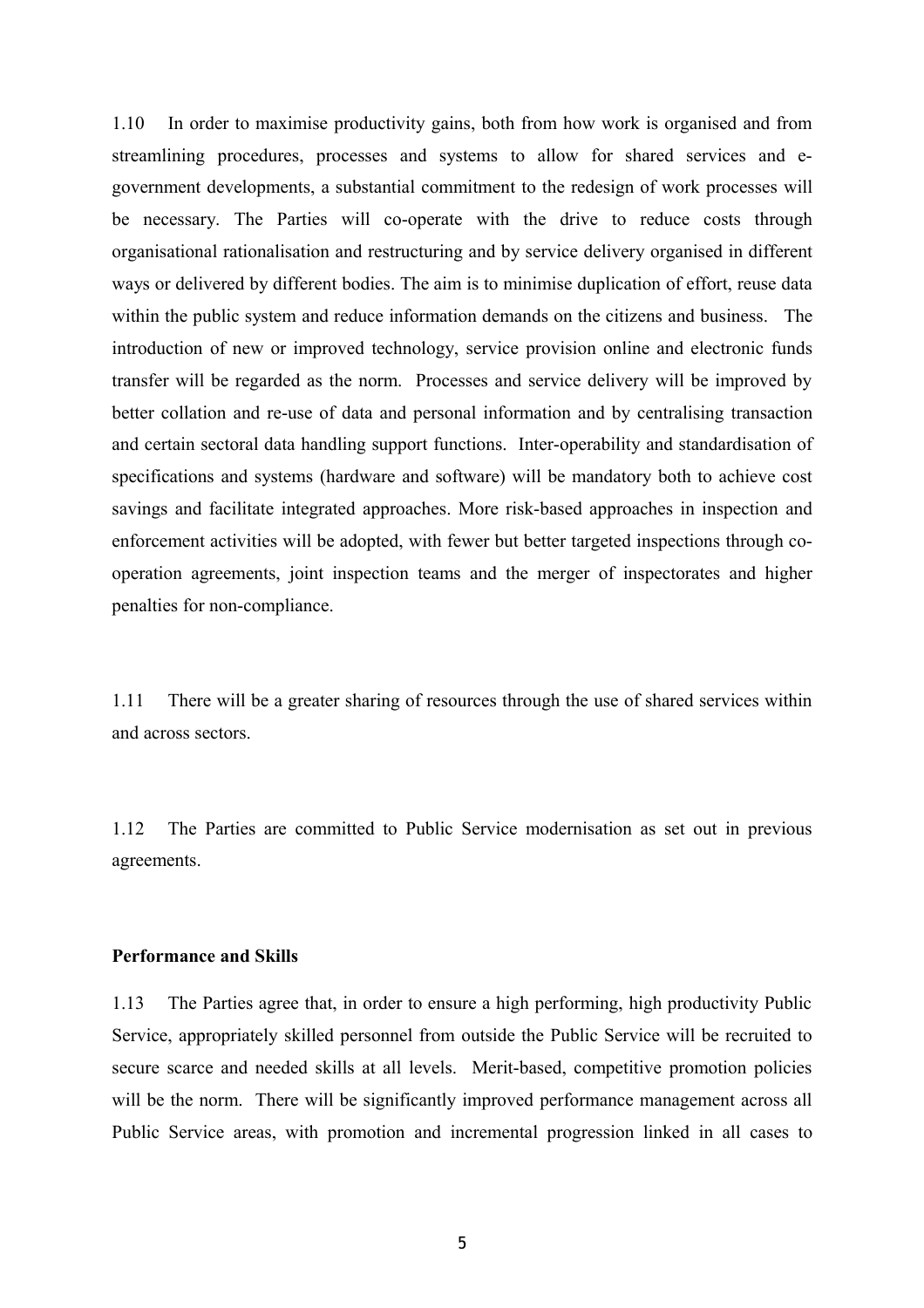performance. Performance management systems will be introduced in all areas of the Public Service where none currently exist.

### **Sectoral agreements**

1.14 The Parties agree that there will be full cooperation with the arrangements made in the agreements for each sector which are appended to this document. The Parties further agree to work further to develop new collaborative approaches at a local, sectoral or Public Service level, including cross sectoral redeployment within the parameters agreed, to deliver significant cost efficiencies while protecting the quality and effectiveness of services provided to the public.

### **Public Service Pay Policy**

1.15 There will be no further reductions in the pay rates of serving public servants for the lifetime of this Agreement. This commitment is subject to compliance with the terms of this Agreement.

1.16 The position concerning Public Service pay, including any outstanding adjudication findings, will be reviewed in Spring 2011 in accordance with the statutory requirement under both the Financial Emergency Measures in the Public Interest Acts of 2009 to review the operation, effectiveness and impact of the Acts before 30 June 2011, and every year thereafter. In addition to the criteria set out in those Acts, that review will take account of sustainable savings generated from the implementation of this Agreement and of the agreements in each sector. Those savings will be independently verified by the Implementation Body. In the event of sufficient savings being identified in the Spring 2011 review, priority will be given to public servants with pay rates of  $\epsilon$ 35,000 or less in the review of pay which will be undertaken at that stage.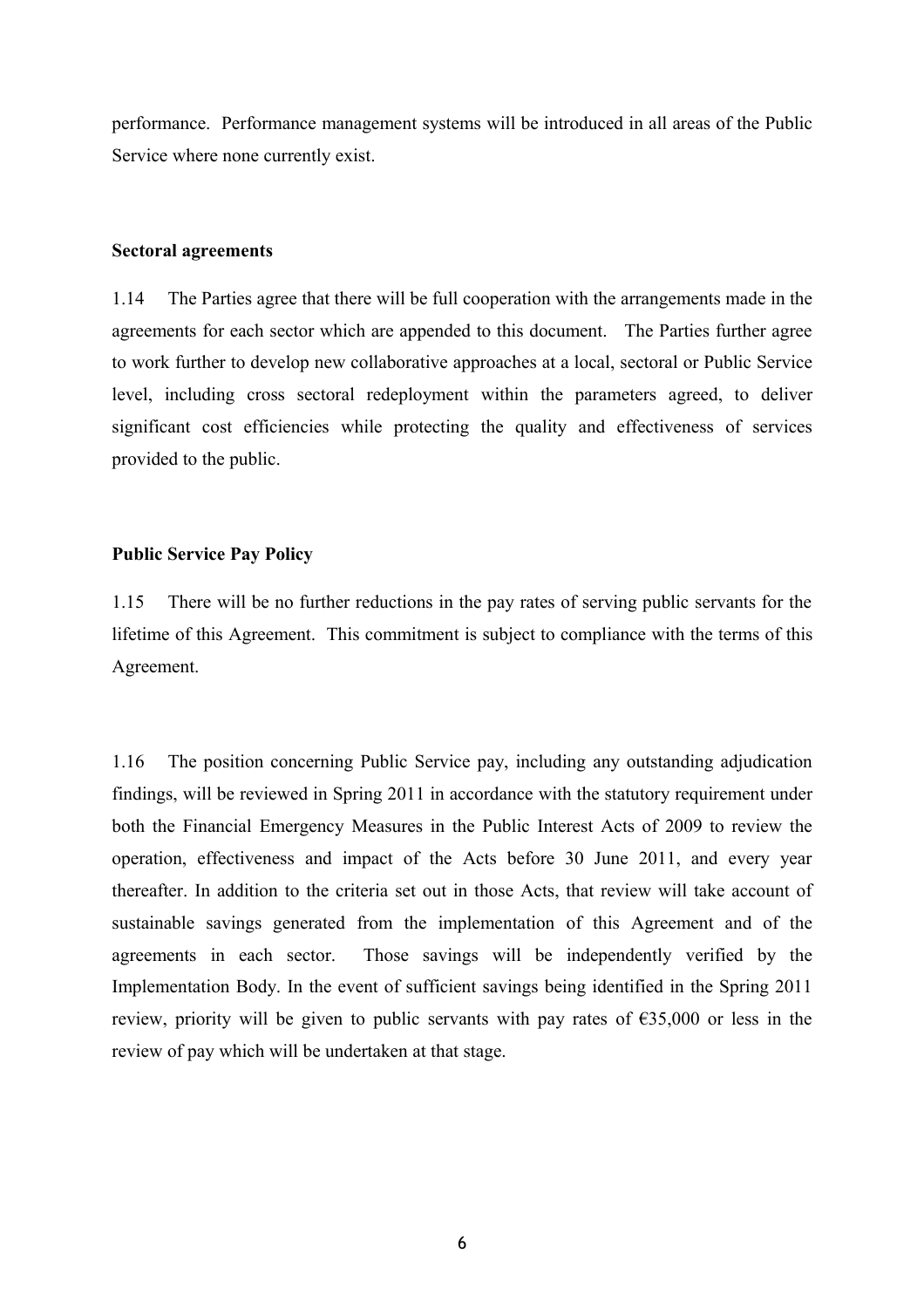#### **Public Service pensions**

1.17 As announced in Budget 2010, the Government has decided to introduce a new single pension scheme for all new entrants to the Public Service. Consultations on the new scheme have started between the Parties and it is agreed that these consultations will conclude in time for legislation to be enacted to allow for the introduction of the scheme on 1 January 2011. Discussions will take place on the method of determining pension increases for existing Public Service pensioners and current public servants in the context of the review of pay policy in Spring 2011. There will be an extension of the period by a year within which the January 2010 pay reductions will be disregarded for the purposes of calculating Public Service pension entitlements.

### **Performance Verification**

1.18 The implementation of this Agreement and of the sectoral agreements between the Parties, which comprise the transformation agenda across the Public Service, must be driven by a dedicated Implementation Body so that early, robust and verifiable outcomes can be assured. The Implementation Body will comprise an independent chair and 6 persons, 3 nominated by Public Service management and by the Public Services Committee of ICTU respectively. In addition, the body can deal with the resolution of implementation issues as they arise.

1.19 In order to enhance the prospects of successful transformation and more integrated services, the Implementation Body will have:

- access to management in every sector;
- direct contact with national and sectoral union representatives as appropriate;
- access to timely and accurate information on staff numbers and payroll costs; and
- independent support to cost and verify savings derived from the implementation of this Agreement and of the sectoral agreements.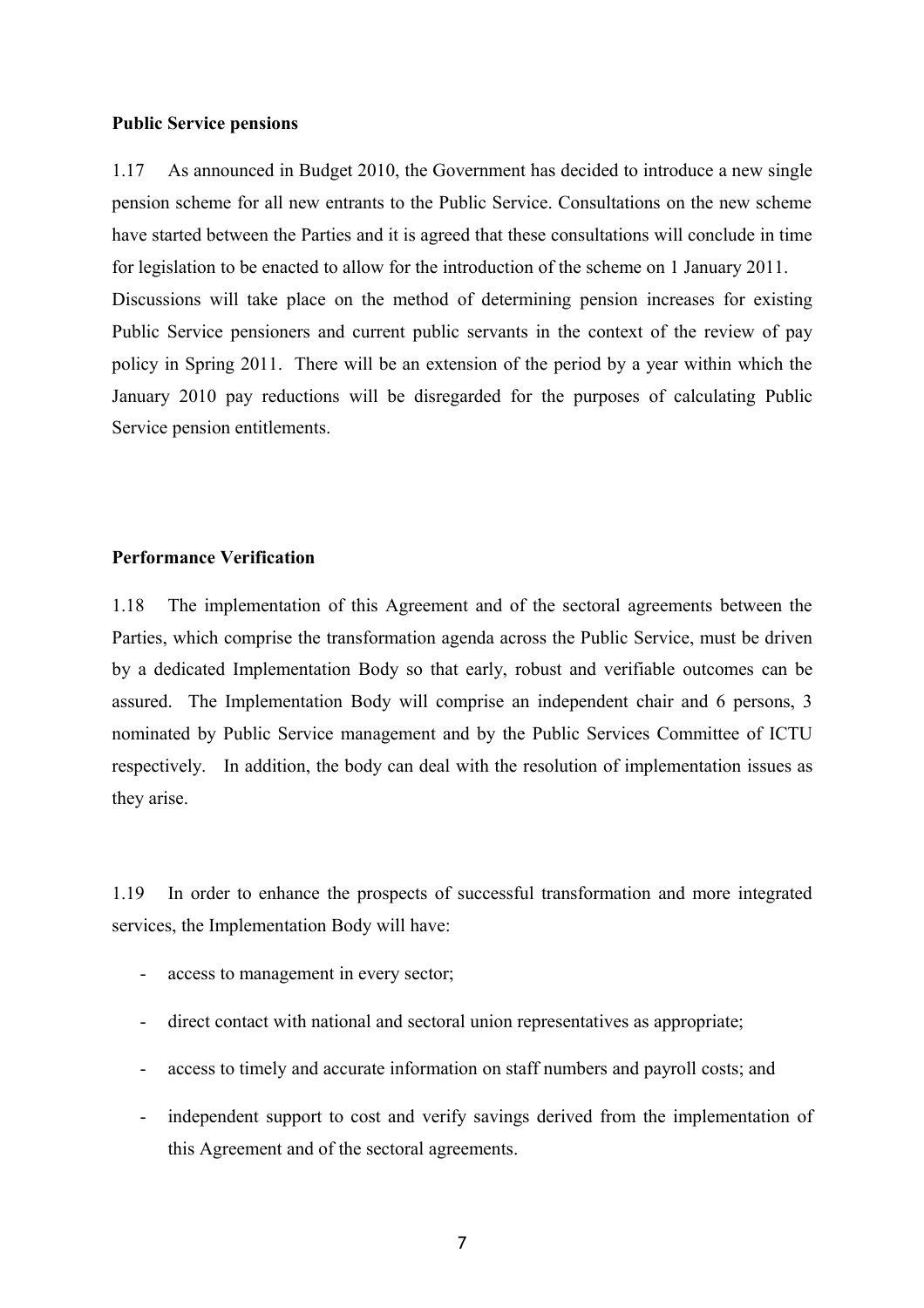1.20 As part of the Body's working arrangements, it will meet regularly, including on a sectoral basis, with the relevant management and unions to review implementation of the transformation agenda for the respective sector. The Implementation Body will make regular reports in relation to progress on the implementation of the transformation agenda across the Public Service, based on this Agreement and the sectoral agreements, to the Taoiseach and the Cabinet Committee on Transforming Public Services.

1.21 In addition to helping to drive implementation of the Agreement, the Body will provide a forum for interpretation and implementation difficulties arising from the relevant sectoral agreements to be addressed in some detail between management and unions, prior to any decision on referral on any issue for mediation and/or arbitration. The Body could be supported by sectoral sub-committees established under its aegis from time to time.

1.22 The Implementation Body may appoint people to promote the process of change under the agreement in each sector or to provide mediation or arbitration in the relevant sector on a case by case or standing basis.

### **Mechanism to resolve disagreements**

1.23 The Parties agree that they will seek to resolve disagreements where they arise promptly. Trade unions and employees will co-operate with the implementation of change pending the outcome of the industrial relations process.

1.24 Where the Parties involved cannot reach agreement in discussions on any matter under the terms of this Agreement within 6 weeks, or another timeframe set by the Implementation Body to reflect the circumstances or nature of the particular matter, the matter will be referred by either side to the LRC and if necessary to the Labour Court; where a Conciliation or Arbitration Scheme applies, the issue will be referred within 6 weeks, or another timeframe set by the Implementation Body to reflect the circumstances or nature of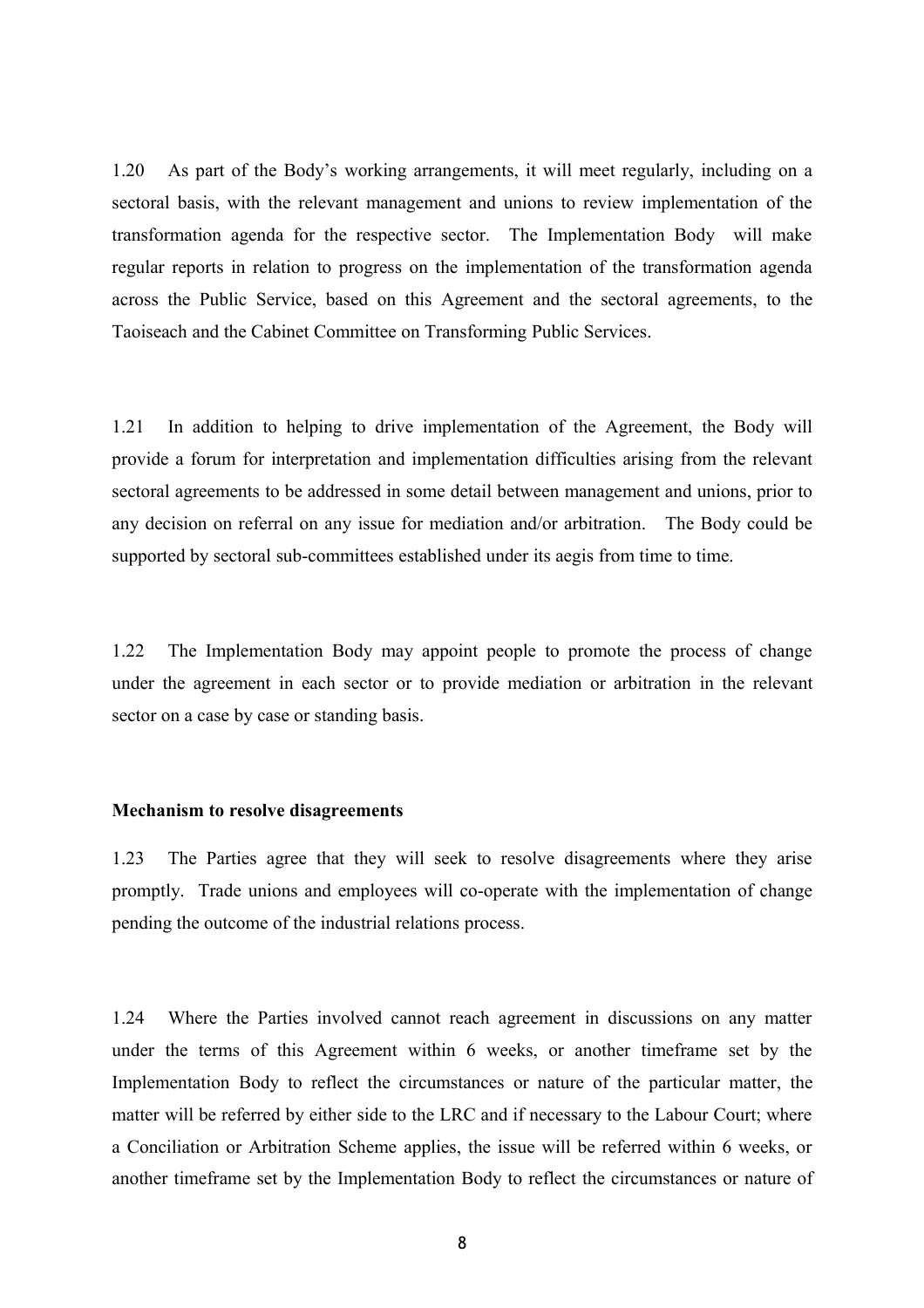the particular matter, by either side to the Conciliation machinery under the Scheme and, if unresolved, to the Arbitration Board, acting in an ad hoc capacity. The outcome from the industrial relations or arbitration process will be final. Such determination(s) will be made within 4 weeks, or another timeframe set by the Implementation Body to reflect the circumstances or nature of the particular matter.

#### **Stable Industrial Relations Climate**

1.25 The Parties recognise the importance of stable industrial relations and are committed to maintaining a well-managed industrial relations environment to minimise disputes affecting the level of service to the public. A stable industrial relations climate has important benefits for the general public and the Public Service itself. These benefits include the provision of uninterrupted services, improved productivity and staff morale, increased public confidence and the maintenance of Ireland as a desirable location for foreign direct investment.

1.26 Many public services differ from services which are provided by the private sector in that they are essential services which the public cannot obtain from alternative sources. Providers of essential services and their staff, therefore, have a special responsibility to ensure that they have well developed communication channels and to seek to resolve problems before they escalate into industrial disputes. If the problem cannot be resolved then it is agreed by all Parties to take up all available dispute resolution mechanisms (both statutory and non-statutory).

#### 1.27 The Parties agree that:

- no cost-increasing claims by trade unions or employees for improvements in pay or conditions of employment will be made or processed during the currency of the Agreement;
- Employers, trade unions and employees are committed to promoting industrial harmony; and
- Strikes or other forms of industrial action by trade unions, employees or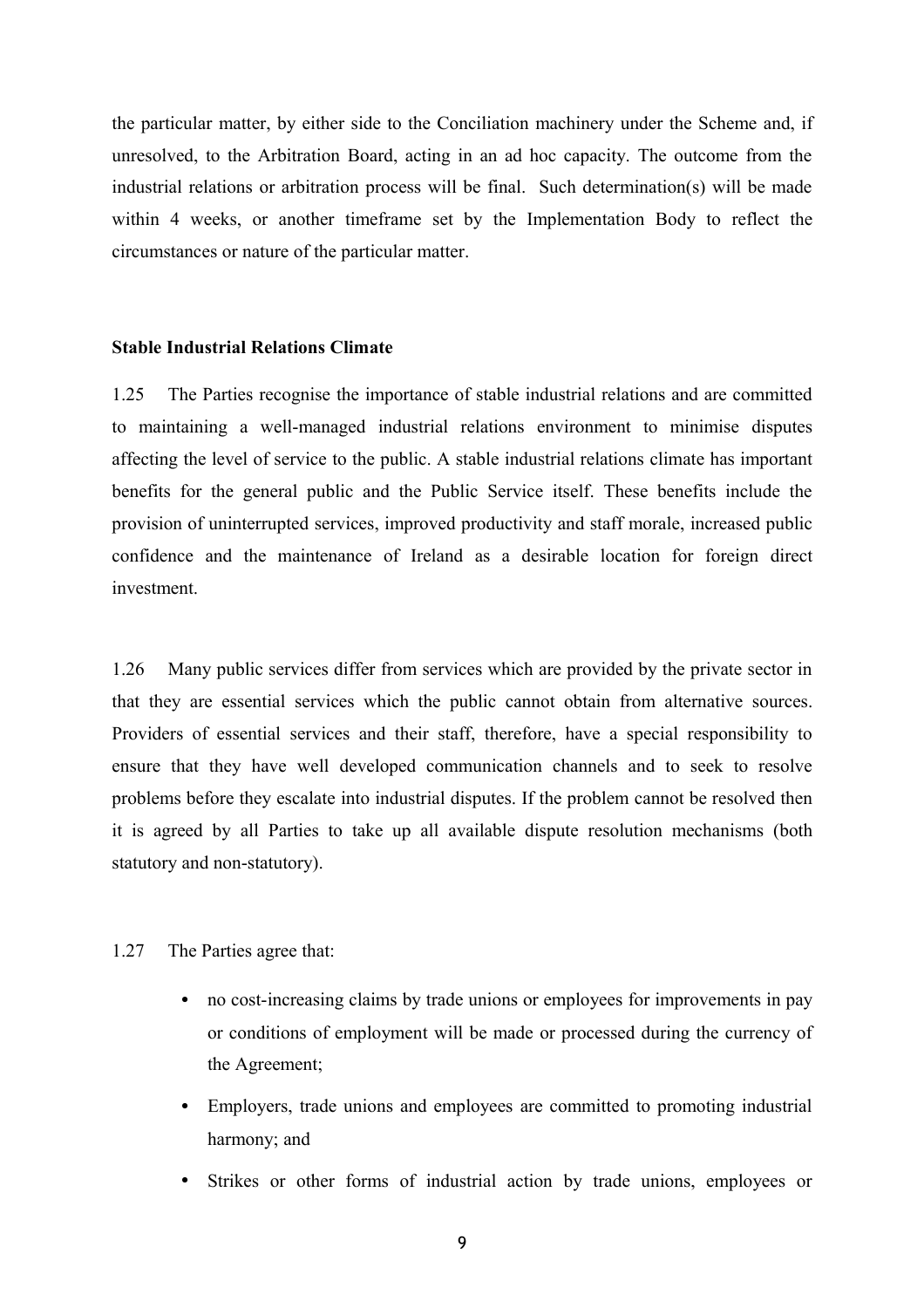employers are precluded in respect of any matters covered by this Agreement, where the employer or trade union concerned is acting in accordance with the provisions of this Agreement.

1.28 The implementation of this Agreement is subject to no currently unforeseen budgetary deterioration.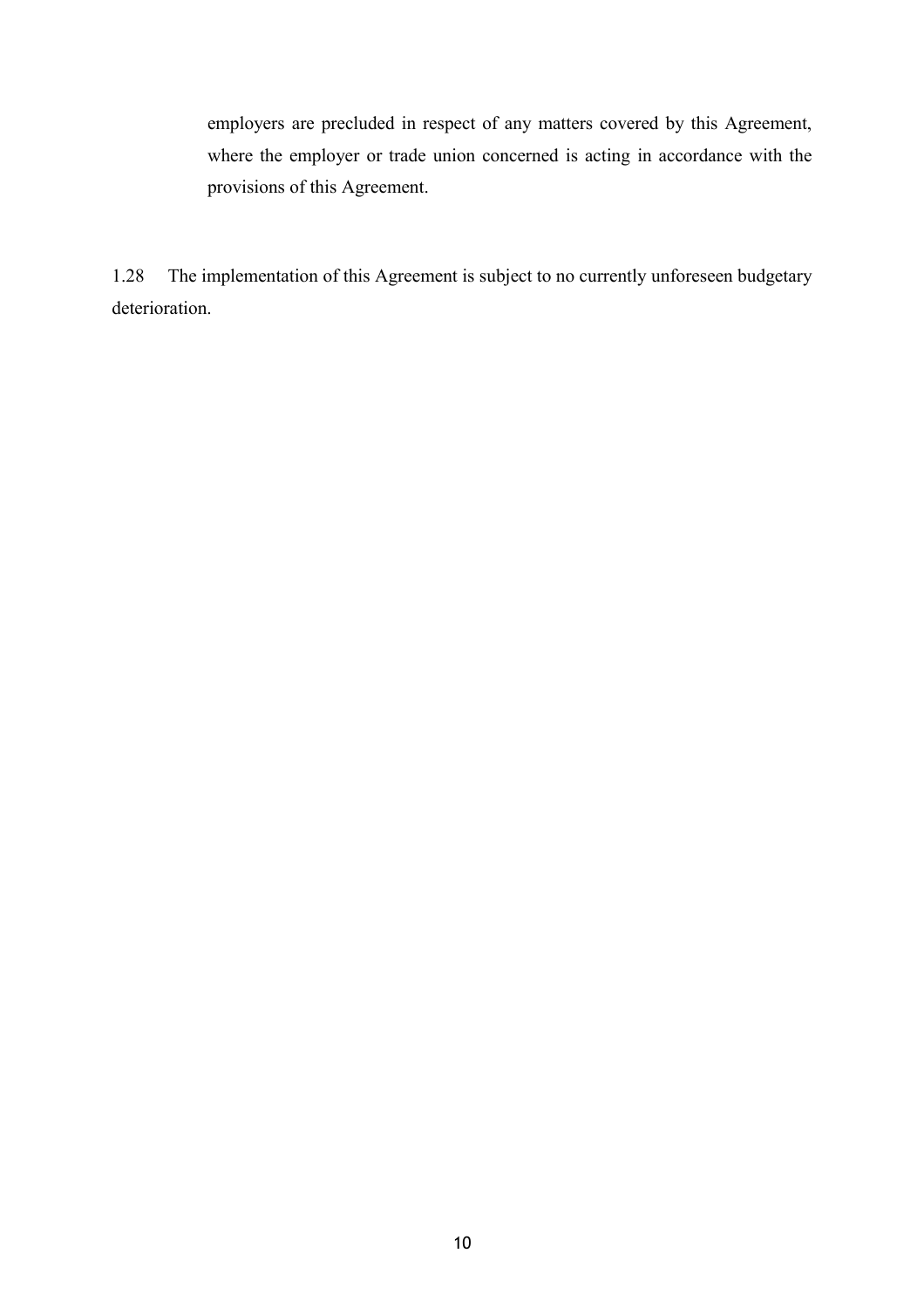# **Appendix: Service Delivery Options**

## *Introduction / Principles*

- 1. The Public Service is committed to the provision of public services through efficient, high quality and cost effective employment. It is also committed to the use of direct labour to the greatest extent possible, where consistent with the efficient and effective delivery of public services.
- 2. As stated in section 20 of *Towards 2016* the Parties affirm the importance of public procurement policy as a mechanism for contributing to the maintenance of employment standards and norms including in respect of wage levels, while also ensuring competitive tendering and value for money in public expenditure.
- 3. The relevant trade unions will be consulted on all aspects of the procurement process at key stages before decisions are made, consistent with the requirements of EU and national procurement law and commercial sensitivity. Management will comply and abide with the requirements of the Employees (Provision of Information and Consultation) Act 2006 to inform and consult with employees.
- 4. Consistent with the above principles, it is necessary to provide some new and/or existing services on an outsourced basis in the circumstances outlined in section 28.9 of *Towards 2016.* In this regard, existing procedural agreements in the Public Service sectors will continue to apply.

# *Process*

5. Work that may reasonably be considered as small in scale will be dealt with in accordance with normal procedures referred to above.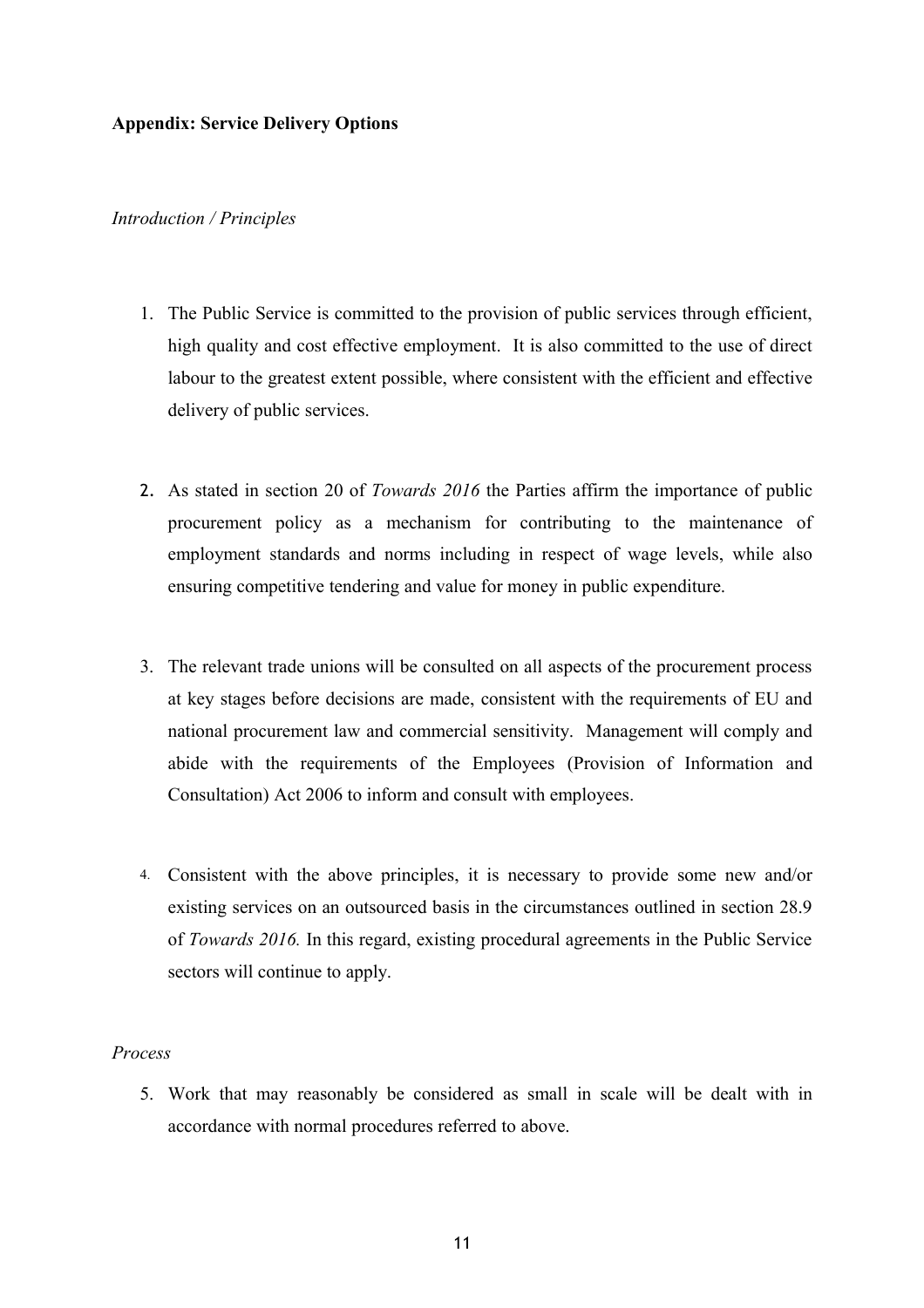- 6. In the first instance, in respect of an existing service, both sides give a commitment to consult on the development of a service plan. This plan will evaluate the existing inhouse service, the outsourcing option, and compare both. As part of the evaluation both Parties will consult with a view to agreeing a plan to address the service changes necessary to retain the service in house. In evaluating any proposal to proceed with outsourcing, a number of factors will be taken into account, including overall cost, quality of service, effectiveness, and the public interest. All relevant costs will be included in the evaluation but it will not be determined by unit hourly rates of pay.
- 7. Where management decide to proceed with outsourcing, there will be regular consultation with the trade unions throughout the commissioning and procurement process.
- 8. Procurement will not result in a worsening of the pay rates, pension and employment conditions of employees remaining in the Public Service.
- 9. In line with the commitments in the Public Service Agreement, there will be no compulsory redundancies in any outsourcing. Both sides will maximise redeployment opportunities.
- 10. Private sector employers acting under a Public Service outsourcing contract will be required to comply with all statutory terms and conditions relating to the employment of people in Ireland, including any registered agreement or ERO.
- 11. As a matter of public policy, all public contracting authorities will make clear to tenderers their expectation that the statutory industrial relations procedures (LRC or Labour Court) will be utilised for dispute resolution, consistent with domestic and EU procurement law.
- 12. Public contracting authorities will be required to provide in all outsourcing contracts, other than those smaller contracts specified in paragraph 5, for their right to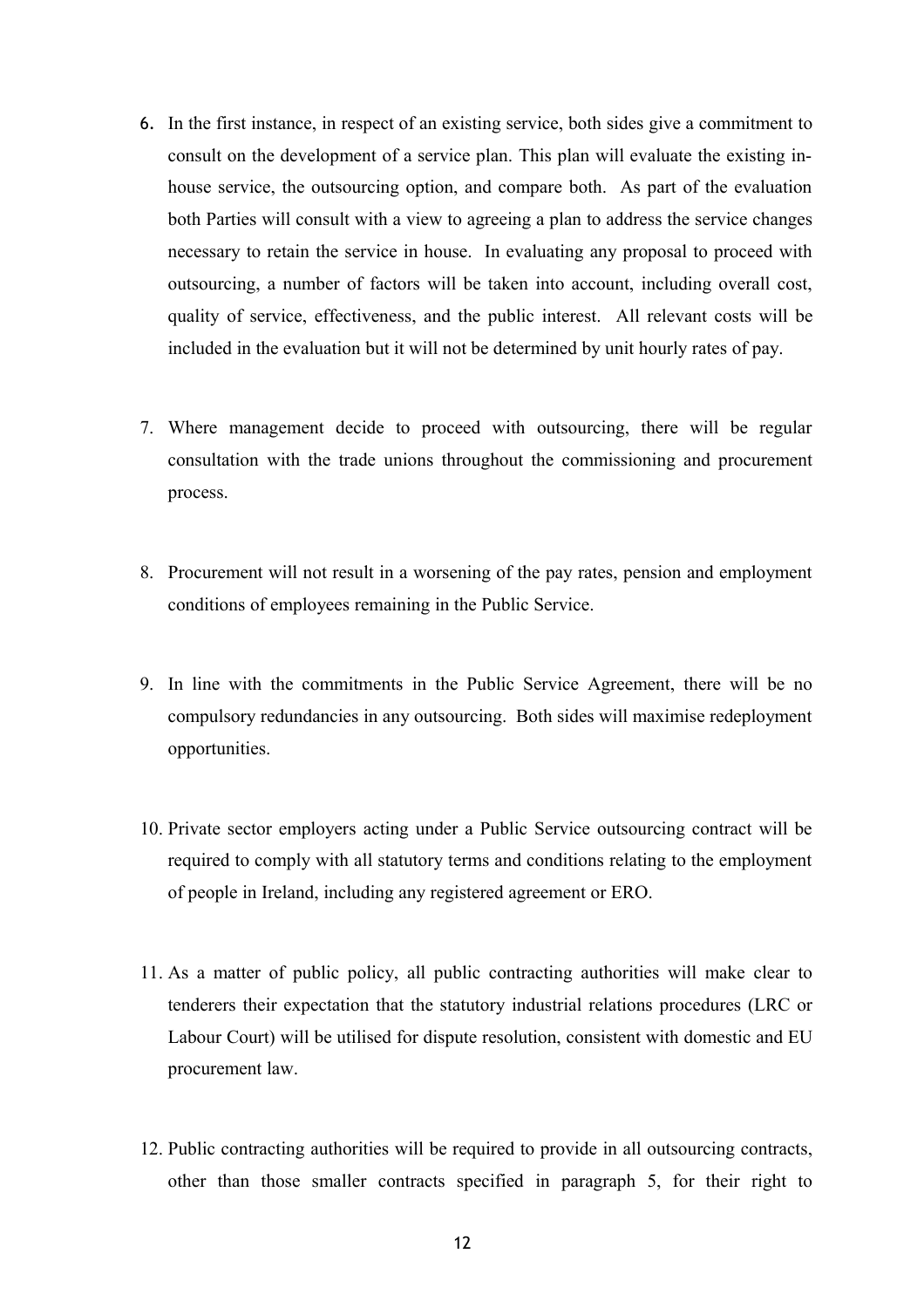information to allow the authority to assess compliance with employment legislation, including REAs and EROs.

13. The Parties will establish a mechanism to monitor compliance with employment law, including REAs and EROs, in outsourced operations, other than those specified in paragraph 5.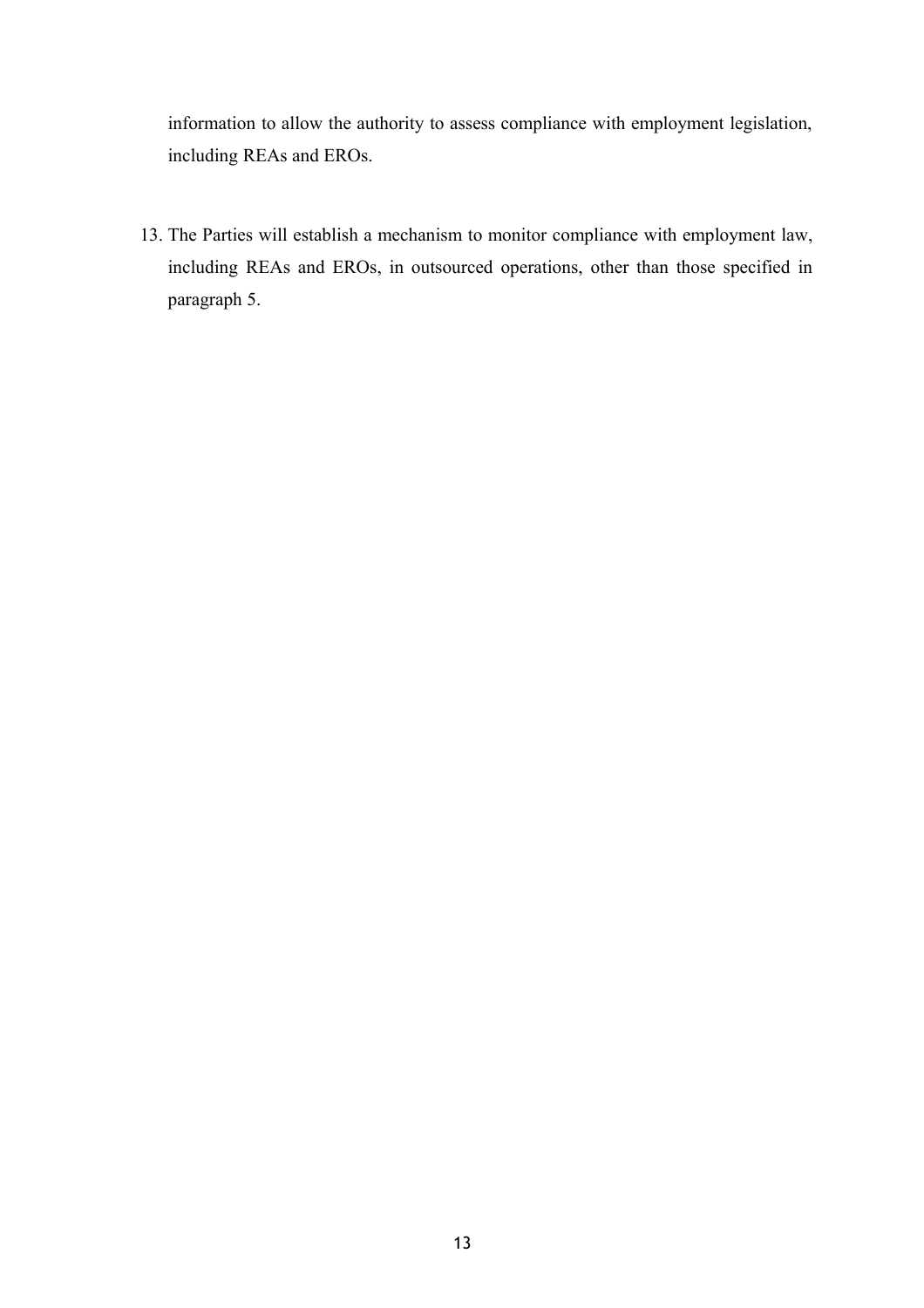## **Chapter 2**

### **Health Sectoral Agreement**

2.1 Over the coming years, the population will continue to grow and age, and the factors impacting on demand for services (such as the incidence of cancer and chronic diseases) will increase. At the same time, the numbers working in the health services will reduce. Against this background of reduced budgets and workforces, the challenge therefore is not only to maintain the level, quality and safety of services but to expand the range of services that can be easily accessed by patients and clients in their own communities so as to avoid them having to attend hospital.

2.2 The required reorganisation will focus on:

- (a) providing, across all settings, planned services over an extended (8 a.m. to 8 p.m.) day on a Monday to Friday basis and/or five over seven day basis, while also providing emergency services on a 24-hour 7-day basis, thereby reducing the staffing and other resources required at nights and weekends;
- (b) achieving a more productive match between staffing and service activity levels across the working day/week/year while safeguarding quality and clinical performance;
- (c) achieving ongoing reductions in the number of in-patient beds and increases in day case, outpatient and diagnostic capacity, in order to provide faster access to services at lower unit costs:
- (d) providing a greater range of services in community settings, particularly through primary care teams and social care networks, including the provision of such services on a planned basis in the evenings and at weekends;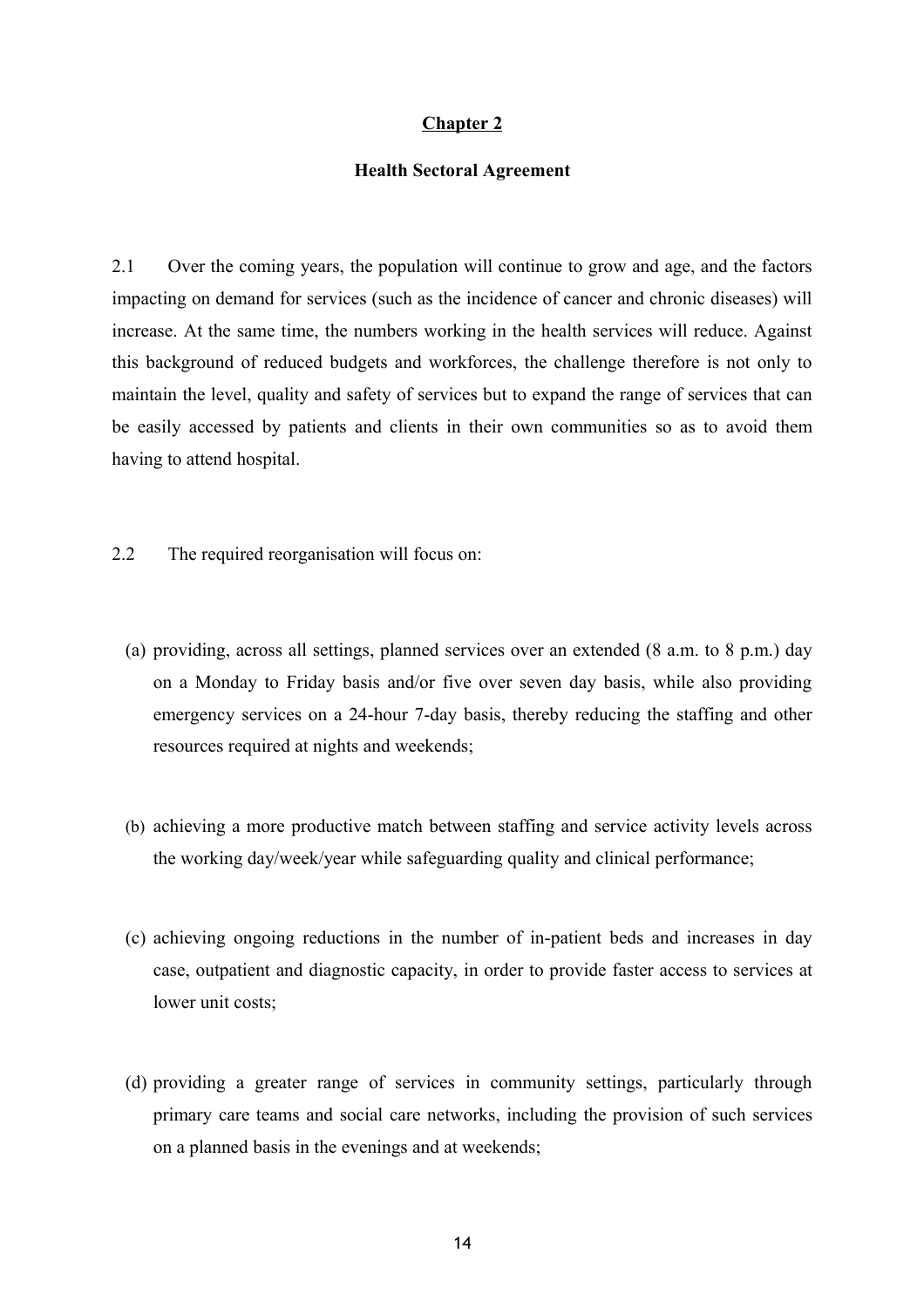- (e) delivering better health outcomes and more cost efficient services by reconfiguring a range of other services, including the National Cancer Control Programme, Vision for Change, the medical laboratory services and pre-hospital emergency services;
- (f) compliance with the requirements of the European Working Time Directive;
- (g) the development and implementation of care/disease pathways, processes and protocols to deliver better quality care at lower unit costs;
- (h) further developing and utilising the skills of all health professionals through the introduction of expanded roles and direct referral pathways; and
- (i) the identification and implementation of all opportunities to centralise functional, transactional, support and other services at national level, including areas such as medical card and other scheme processing functions, payroll, procurement and purchasing, ICT and HR management.
- 2.3 Services will have to be maintained and increased/improved within:
	- (i) an employment control framework for the health services which incorporates the existing moratorium on recruitment and promotion, including its provisions for limited exemptions for some grades and exceptions in some circumstances;
	- (ii) the implementation of the incentivised scheme for early retirement, the special career break scheme and the shorter working year scheme; and
	- (iii) expenditure control/management arrangements which require adherence at all levels to pay and non-pay expenditure allocations, while building on the arrangements now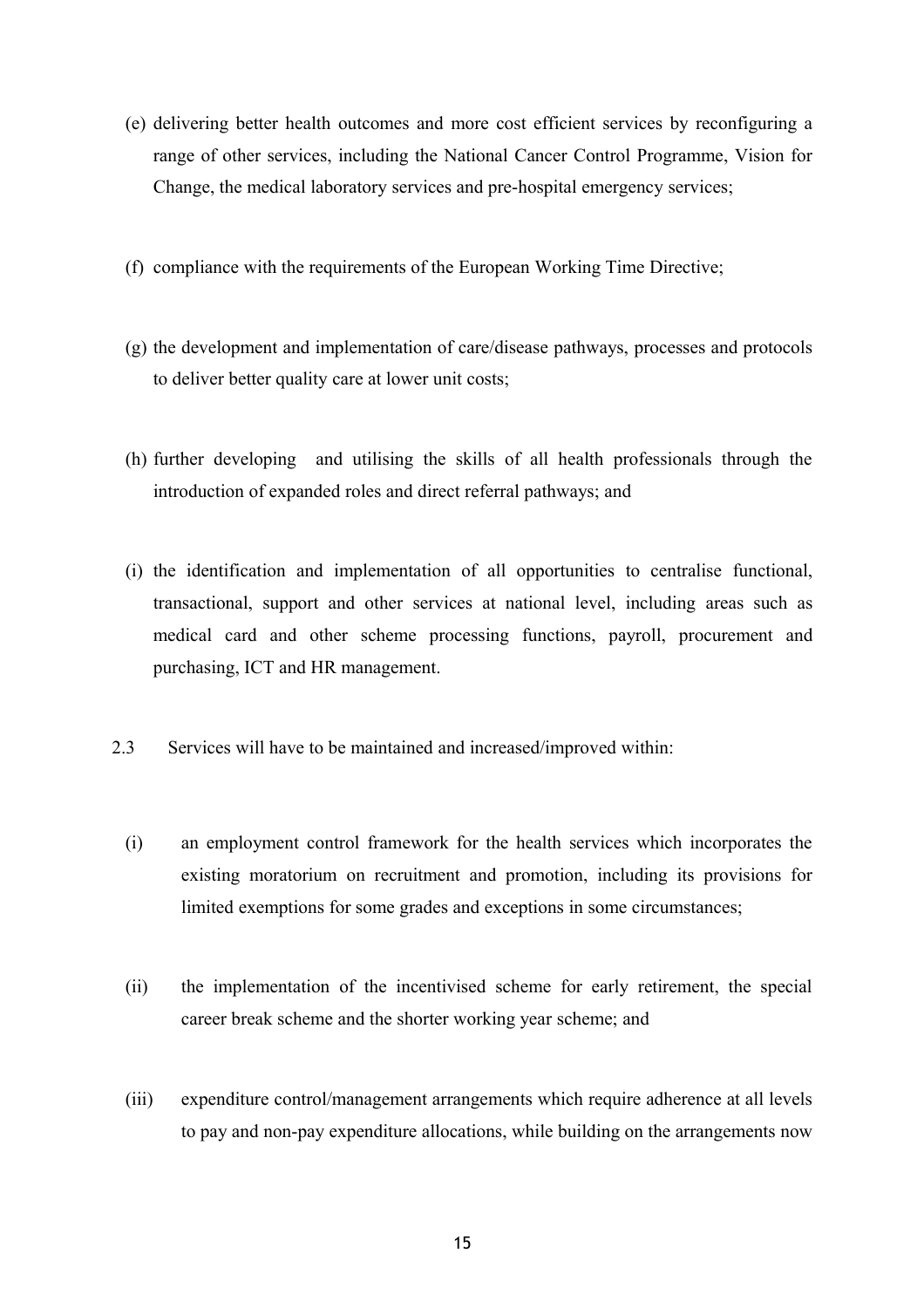in place to manage expenditure in other areas like demand-led schemes and the Fair Deal.

2.4 The following collaborative approach involving unions and employers is agreed so that the challenges outlined above can be faced in a manner that delivers significant cost efficiencies while protecting the quality and effectiveness of services provided to the public.

2.5 Significant improvements have been made in performance measurement in the health system in recent years and this must be continued with renewed effort and focus. The Parties also undertake to develop and implement an agreed system for measuring and tracking changes in the input costs (both pay and non-pay) and outputs delivered by the health services over the period covered by this Agreement. This system will be put in place within three months of this Agreement, and will have an important role in the quantification of change and productivity. It will be used to record the contribution of staff to improved quality, productivity and outputs in the context of the work of the Implementation Body and accountability to the public.

2.6 The Parties agree that the following range of measures which will need to contribute to the goals of high quality and cost effective services will be developed and implemented under the overall direction of the Implementation Body in order to achieve the foregoing service outcomes in a way which respects the above expenditure, employment and staff engagement requirements.

2.7 Organisational and service change, on the scale required by this Agreement, requires robust consultation with the trade unions, which takes account of staff concerns and rights. The health services' information and consultation mechanism will be used to assist implementation of the required change in an atmosphere of industrial peace.

16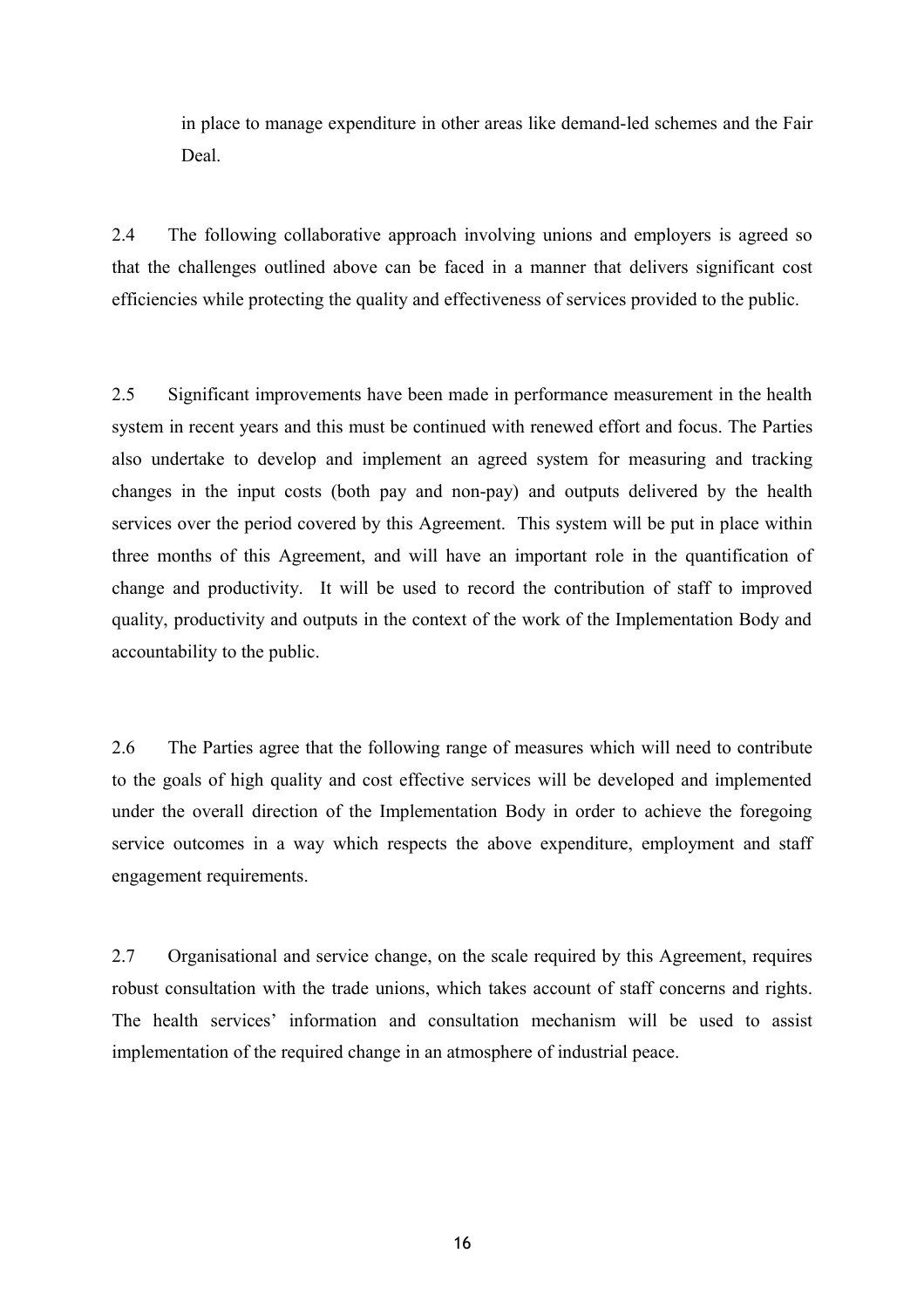2.8 All previous agreements, collective or otherwise, or recommendations by industrial relations bodies remain intact, however, nothing in these should delay implementation of these measures.

2.9 It is agreed that measures 1 to 11 below will be implemented with immediate effect:

- 1. the redeployment/reassignment, in accordance with the agreed scheme (Health Sector Redeployment Protocol in Chapter 6), of staff within and across service locations within the publicly-funded health service, and across the wider Public Service;
- 2. further development and delivery of integrated patient centred care;
- 3. changes to organisational structures, including changes arising in the context of the roll-out of the integrated services programme (the HSE and IMPACT are involved in discussions at the LRC for the purpose of reviewing and agreeing changes to the HSE/IMPACT Framework Agreement and to agree an ongoing process to deal with organisational changes);
- 4. multi-disciplinary working and reporting arrangements, in addition to existing intra professional clinical governance, that extend beyond professional boundaries particularly in community services;
- 5. pro-active engagement through partnership structures at all levels to identify and implement initiatives designed to reduce non-pay expenditure through measures to improve value for money, elimination of waste, supply chain management, reduce unnecessary diagnostic tests, etc;
- 6. revised cross-cover arrangements and reductions in on-call tiers, particularly for NCHD grades, in relation to achieving compliance with the European Working Time Directive;
- 7. better management of risk, safety and quality within the health sector, through adherence to systems, care pathways, disease programmes, protocols, audit, information management systems, etc. Such systems must be developed under the authority of the Director of Quality and Clinical Care and operationalised under the direction and oversight of the relevant clinical leaders at local level e.g. medical, nursing or allied health professional grades, consistent with the recommendations of the Commission on Patient Safety and Quality Assurance;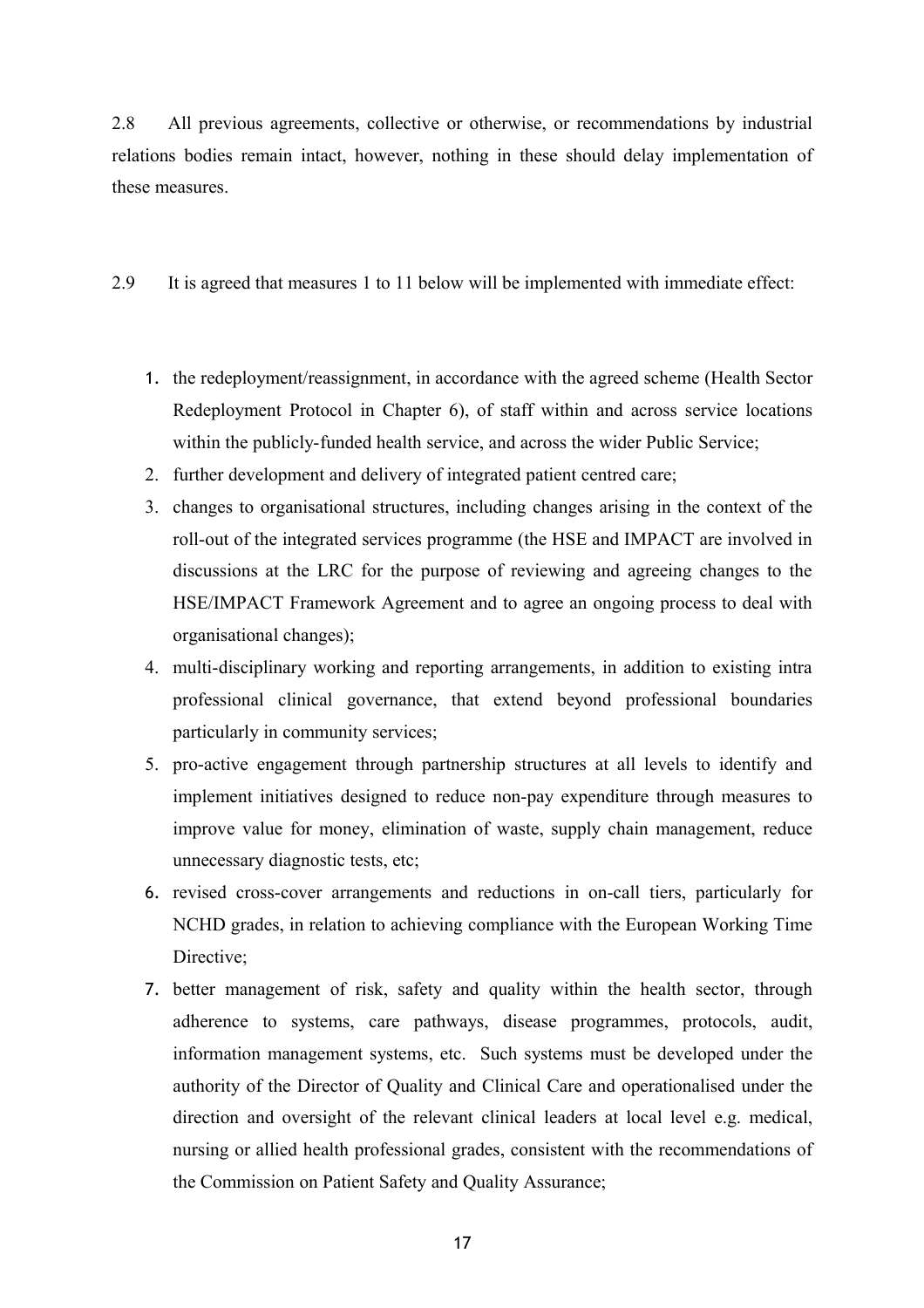- 8. the use of evidence-based performance measurement, to drive continuous improvements in efficiency/effectiveness;
- 9. the application of merit-based and competitive promotion policies, based on best practice, at all levels;
- 10. strengthening of individual, professional and statutory accountability for senior management (General Manager and its equivalent upwards) and comparable clinical grades: preparations for the introduction of PMDS in 2011 will involve discussions with unions during 2010 drawing on experience from elsewhere in the Public Service;
- 11. the centralisation of functional, transactional, support and other services, as outlined earlier, including through the use of shared services within the public health services;
- 12. the introduction of an extended working day covering the period 8 a.m. to 8 p.m.(i.e. same contracted hours but different scheduled attendance patterns) for all grades in service locations where this is identified as needed to meet service requirements<sup>1</sup>;
- 13. the introduction of new arrangements to support the delivery of services over an extended period up to and including 24/7 emergency services (i.e. same contracted hours but rostered differently) for all grades in service locations where this is identified as needed to meet service requirements<sup>[1](#page-17-0)</sup>;
- 14. reviews by management, including nurse management, of existing rostering arrangements including skill mix, to incorporate changes to achieve the optimal match between staff levels, service activity levels and patient dependency levels across the working day/week/year;
- 15. as part of the transformation programme across the health service, a process involving all relevant stakeholders is well advanced to deliver major change to the medical laboratory services and associated work practices. The programme will deliver the optimal structures to ensure a quality and fit for purpose 24 hour service.

### **National / Local Engagement**

2.10 The Parties recognise that building trust at both national and local level is a key component to the successful implementation of the transformation programme for the health

<span id="page-17-0"></span><sup>&</sup>lt;sup>1</sup> It should be noted that with effect from 16 December 2008 (HSE Circular 03/09) all new employees of the HSE and HSE funded agencies are already liable to work rosters necessary to deliver extended services beyond Monday to Friday including weekends where flexibility is required to address real service demands. New employees include existing staff appointed to promotional posts and staff on renewed temporary contracts.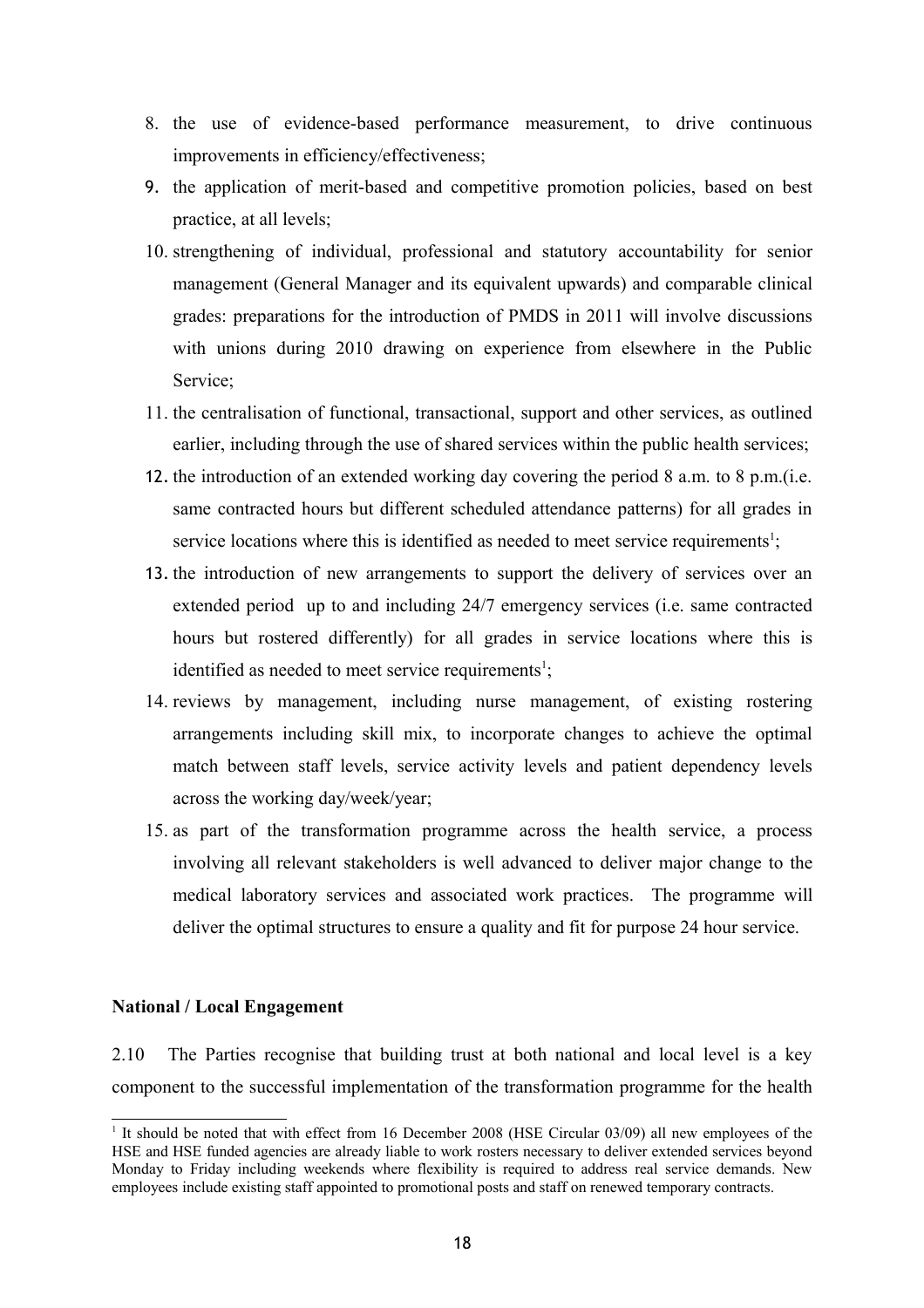sector. The Parties accordingly commit to a new 'Strategic Engagement and Innovation Initiative' that will provide the context for both national-level and local-level engagement between management, unions and health service staff. The focus of this initiative will be on working together on a collaborative basis to achieve specified and measurable outcomes in relation to cost containment, service integration / reconfiguration, staff engagement and wellbeing, redeployment, etc.

2.11 Key elements of the strategic innovation initiative will include a number of initiatives, drawing on existing resources and expertise available within the HSE, including:

 a national level Steering Committee involving the HSE, other health service employers, trade unions, service users to monitor and support the significant work being undertaken at local level by unions, management and staff.

2.12 Acknowledging the urgency and the need for the speedy implementation of change as set out in this Agreement, the Parties agree to utilise existing formal procedural protocols and to apply them in a positive and constructive manner to support the implementation of the overall Agreement across the health service. This undertaking includes compliance with:

- The Health Service Information and Consultation Agreement of September 2006 (which gives effect to the EU Directive and the 2006 Act);
- **Improving our Services: The HSE Guide to Managing Change in the Health Services** of July 2008.

### **Consultation / Adjudication Process**

2.13 In the case of measures 12, 13 and 14, each measure will be discussed with trade union representatives at local level; each proposal presented to the trade unions will contain a full description of the planned change and an assessment of the impact, if any, the change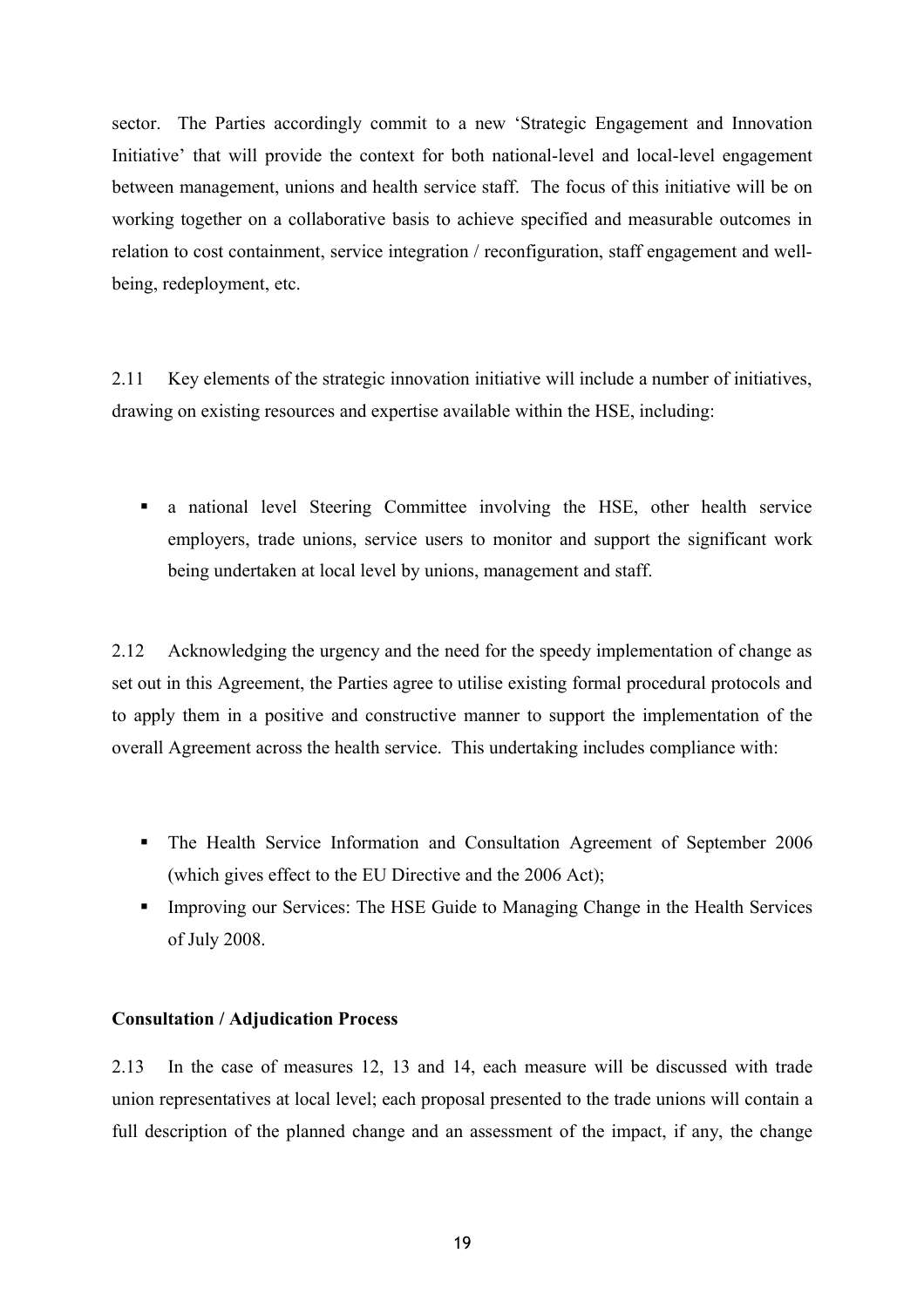will have on employee numbers, rosters, earnings, redeployment/re-skilling and family circumstances. Training and development remains a priority for the health sector.

2.14 Where the service change will impact on the family commitments and personal or social arrangements of staff, the consultative process will be used to satisfactorily address the issues arising for individuals in advance of the introduction of the change. Opportunities for re-skilling and re-assignment will be promoted as a key method to retain and secure employment in equally attractive roles within the health service where continuation in a current role is not possible.

2.15 In particular, in implementing measures 13 and 14, management should present a plan which contains the following:-

- the strategic/policy/legislative basis for change
- the objectives of the plan
- an analysis of the need/demand, which underpins the plan
- confirmation by management that the alternative working arrangements will meet quality and clinical care requirements
- impact on human resources numbers/rosters/earnings across all disciplines
- any information on cost savings
- impact of the alternative attendance pattern on earnings, family commitments and personal or social arrangements.

2.16 In the case of measure 12, the process will deal solely with the impact of the alternative attendance pattern on earnings, family commitments and personal or social arrangements.

2.17 Where agreement cannot be reached at local level within 7 days either side may seek the intervention of a Joint Review Group.

20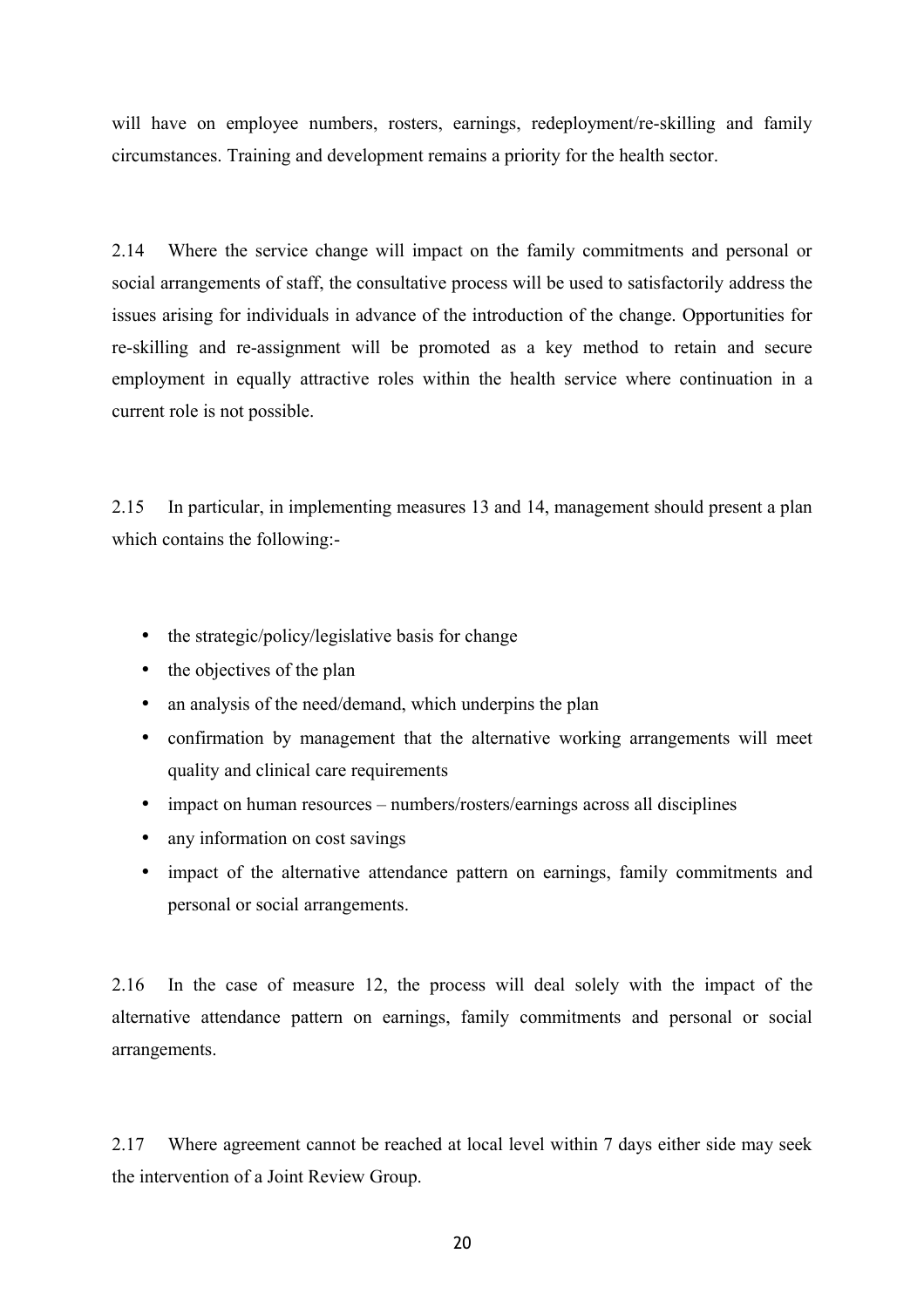2.18 The Joint Review Group consists of 2 staff representatives and 2 management representatives including 1 representative from the relevant discipline on both sides.

# **Affirmation (2nd. Stage)**

2.19 The Joint Review Group will assess the proposals and endeavour to assist the Parties within 7 days of referral. The process shall, in addition, identify and address the clinical risk, governance and related issues arising from the proposed service reconfiguration.

#### **Dispute Resolution (Final Stage)**

2.20 If the Joint Review Group cannot resolve the matter within 7 days of the referral, either party can refer issues relating to the impact of the alternative attendance pattern on earnings, family commitments and personal or social arrangements to an agreed third party adjudicator who will hear the dispute and issue binding proposals to both sides within 21 days of the referral. Implementation of the adjudicator's findings will commence immediately. Adjudications in relation to loss of earnings will be paid within 90 days or as otherwise recommended.

2.21 The existing premium rates, as confirmed by letter to the Staff Panel, will continue to apply, and will also apply equally to categories of staff who historically have not worked these patterns and who, therefore, did not receive these premium payments.

### **Discussions with the Irish Medical Organisation**

2.22 Further discussions will take place with the Irish Medical Organisation in relation to the Government commitment to make appropriate changes to the Competition Act and a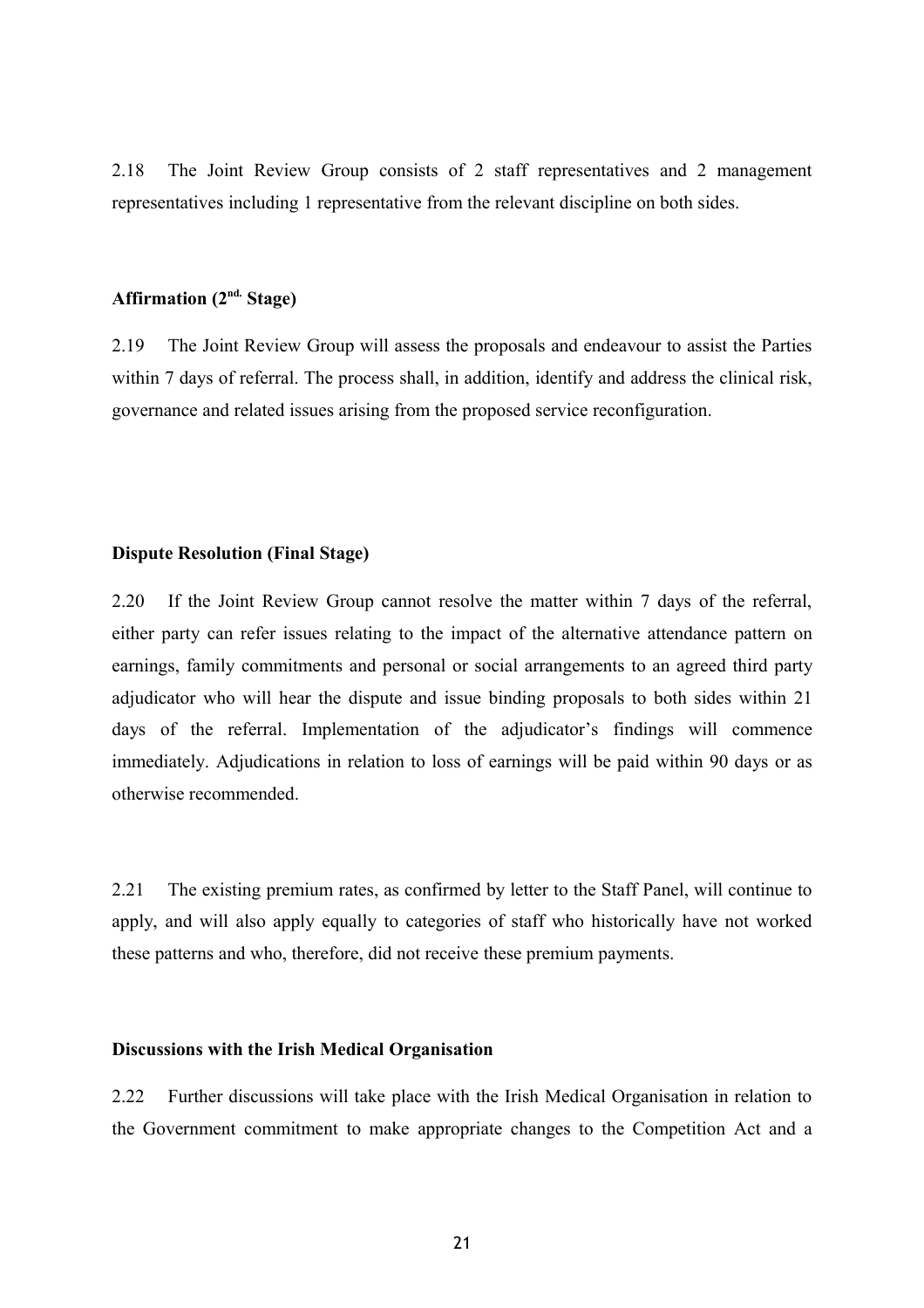transformation agenda for General Practitioners (GPs). These discussions will be completed within two weeks.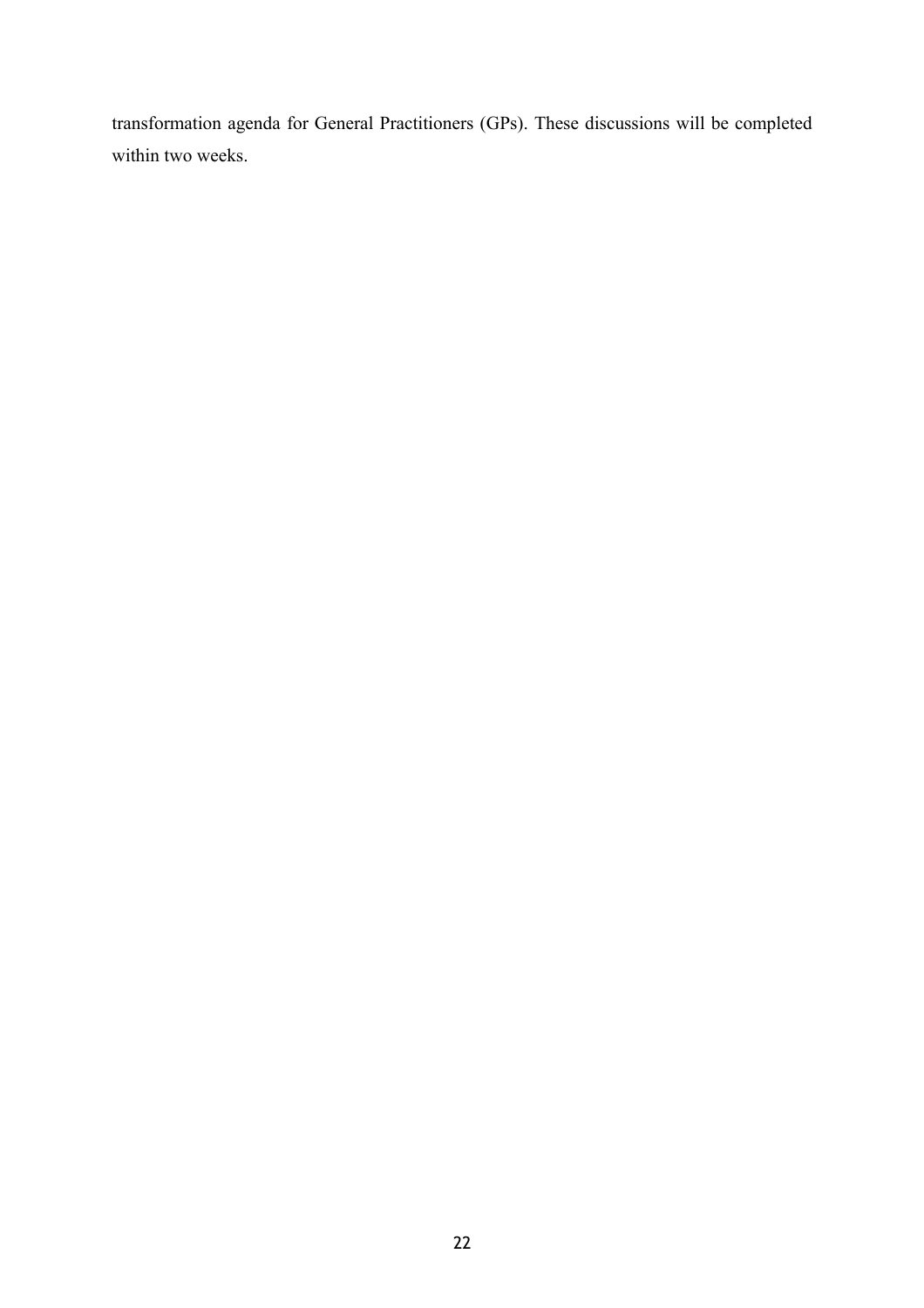# **Chapter 3**

# **Education Sectoral Agreement**

3.1 The following range of measures are designed to facilitate the most effective and efficient use of resources and to maximise the quality of educational delivery:

## 3.2 **Teachers**

- The provision, with effect from the start of the 2010/11 school year, of an additional hour per week to be available to facilitate, at the discretion of management, school planning, continuous professional development, induction, substitution and supervision (including supervision immediately before and after school times). This list is not exhaustive.
- With effect from the start of the 2010/11 school year, post-primary teachers to be available for three timetabled class periods per week under the supervision and substitution scheme (while leaving the current maximum number of hours used per teacher per week under this scheme the same as at present).
- Full implementation of new procedures providing for redeployment of surplus teachers, to commence from June 2010 and to be fully implemented for the start of the 2011/12 school year.
- A comprehensive review and revision of the teaching contract to identify and remove any impediments to the provision of efficient and effective teaching to students in all sectors. This review and revision to be completed in advance of the start of the 2010/11 school year.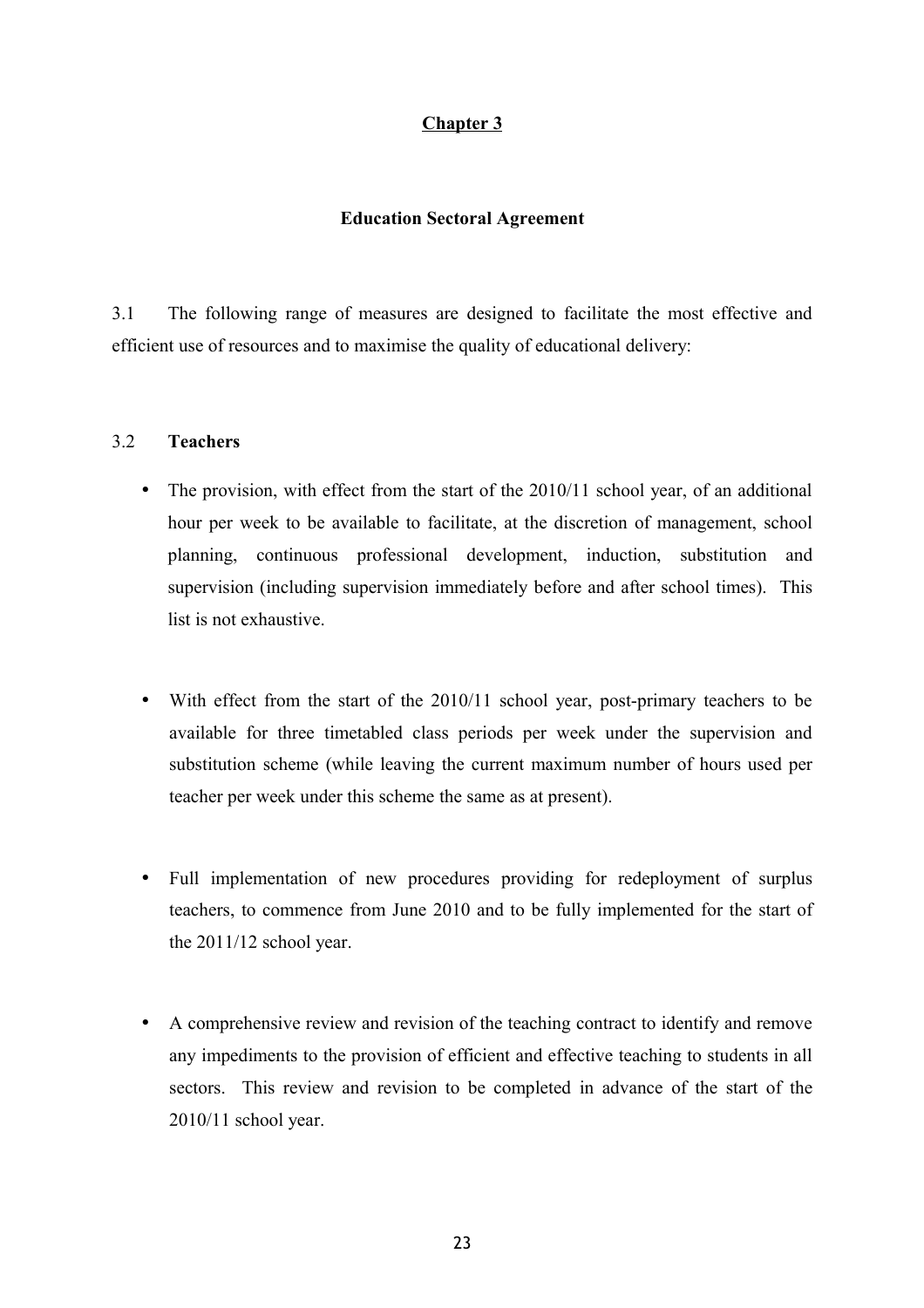# 3.3 **Special Needs Assistants**

- A comprehensive review and revision of the existing employment terms and conditions to identify and remove any impediments to the provision of efficient and effective support for students with special care needs. This review and revision to be completed in advance of the start of the 2010/11 school year and to have regard to those elements of the Towards 2016 Agreement relating to SNAs.
- Flexible deployment of Special Needs Assistants within schools to respond to urgent work demands and to cover for periods of absences by SNA colleagues.
- Where work demands arise during non-instruction days, school management will continue to have discretion to deploy staff to appropriate SNA duties.

## 3.4 **Vocational Education Committees (Other than teachers and SNAs)**

- A comprehensive review and revision of existing employment terms and conditions to harmonise them with similar grades in the Public Service. This review and revision to be completed in advance of the start of the 2010/11 school year.
- Co-operation with the restructuring and rationalisation of the VEC sector.
- Co-operation with the introduction of shared services in areas such as payroll, student support, procurement and purchasing, ICT and HR management.
- Implementation of redeployment schemes across the VEC sector and the wider Public Service with effect from the start of the 2010/11 school year. These schemes to have regard to schemes developed in comparable sectors.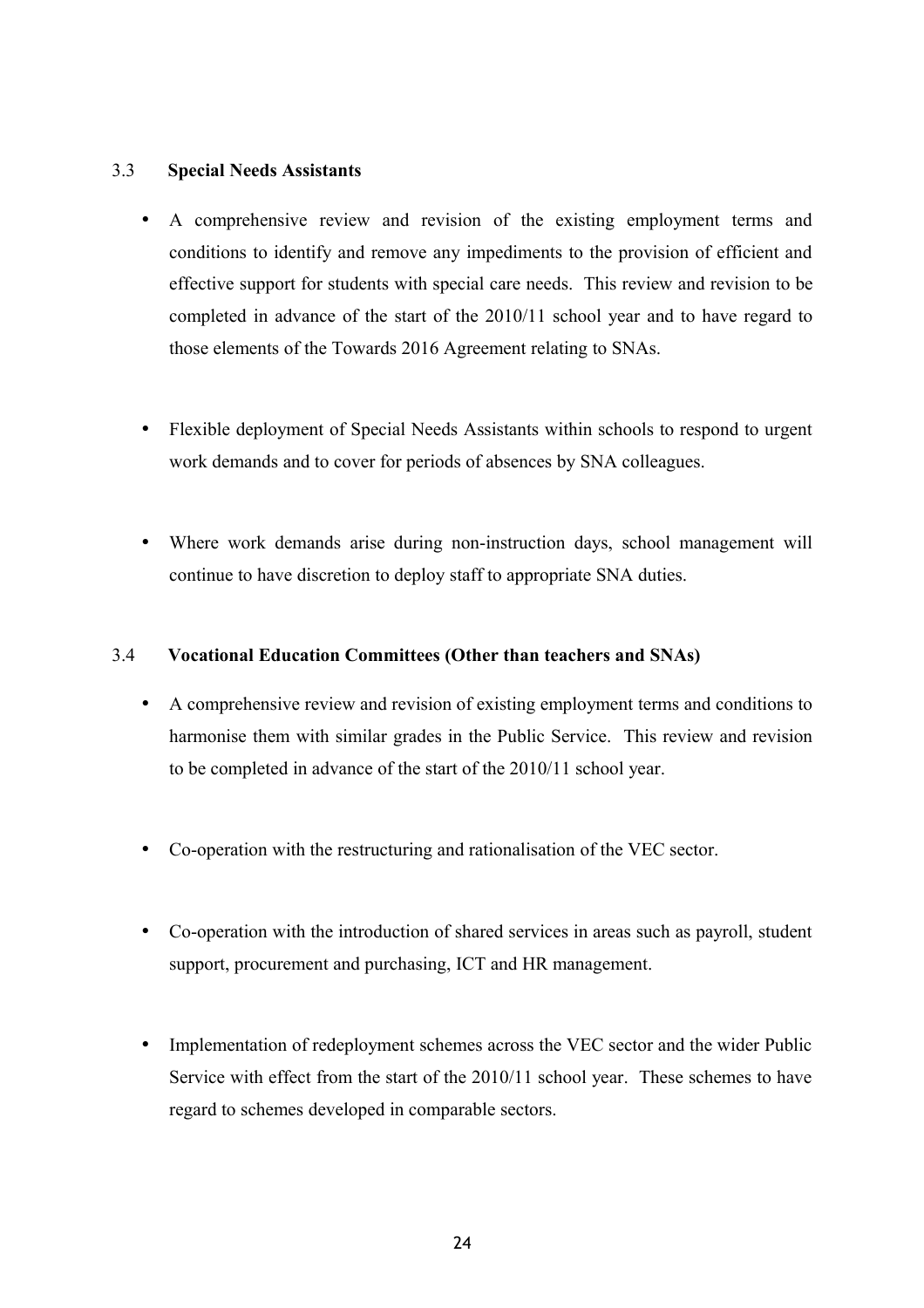# 3.5 **Institutes of Technology**

- The completion by 31 August 2010 of all elements of the review of the academic employment contract currently in train.
- With effect from the start of the 2010/11 academic year, the provision of an additional hour per week to be available to facilitate, at the discretion of management, all educational activities in the Institutes. This usage to be informed by the outcome of the review referred to above.
- Flexible delivery of new courses specifically targeted at unemployed individuals.
- Implementation of redeployment schemes for academic, administrative, technical and support staff across the Institutes and between Institutes and the wider Public Service as appropriate with effect from the start of the 2010/11 academic year.

# 3.6 **Universities and other Higher Education Institutes**

- With effect from the start of the 2010/11 academic year, the provision of an additional hour per week to be available to facilitate, at the discretion of management, teaching and learning in the university/institute.
- Co-operation with the introduction of academic workload management and full economic costing models and with the compilation of associated data to support these.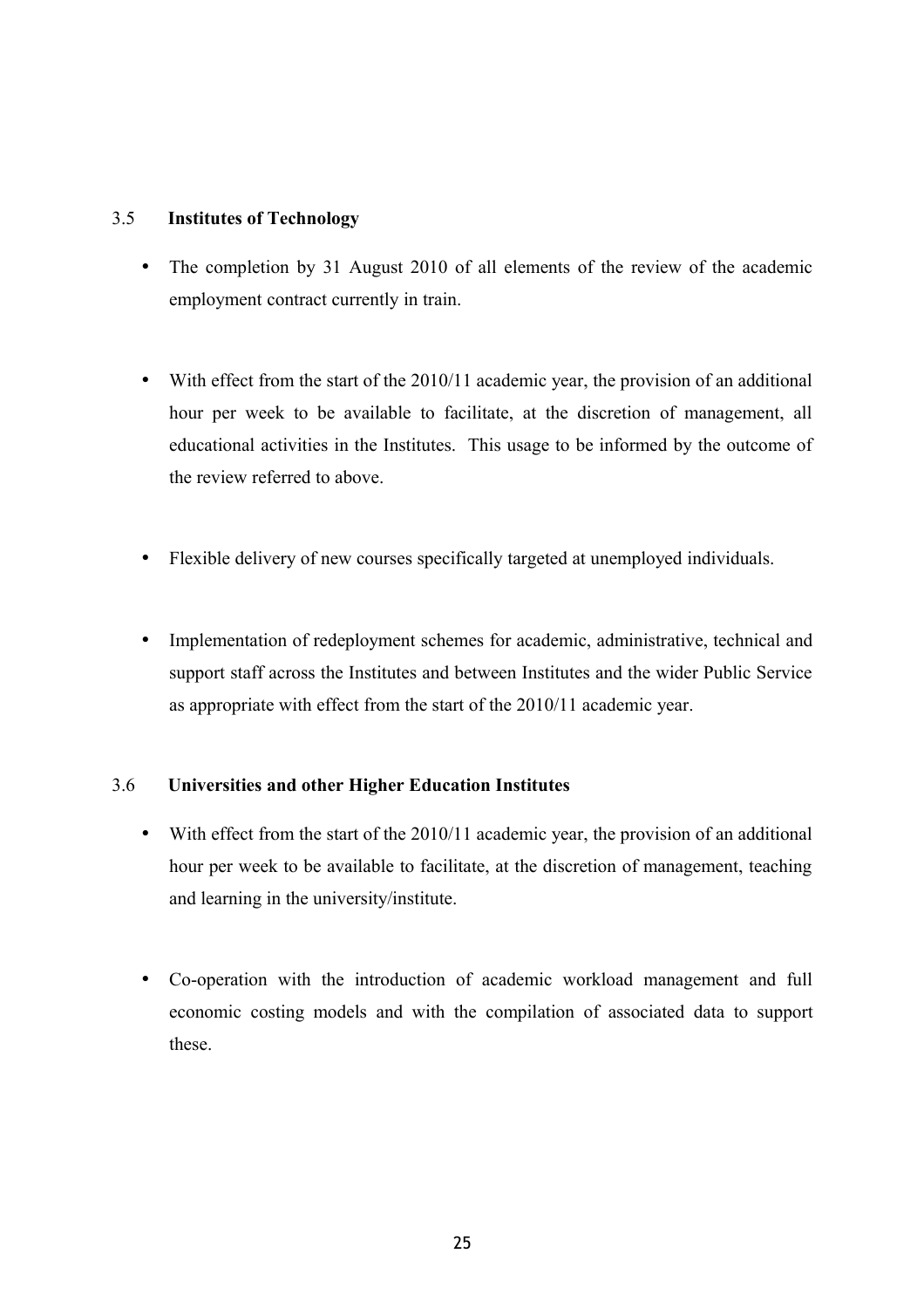- Co-operation with redeployment/re-organisation/rationalisation arising from the review of Higher Education strategy and changing economic and social circumstances.
- A comprehensive review and revision of employment contracts to identify and remove any impediments to the development of an optimum teaching, learning and research environment. This review and revision to be completed in advance of the start of the 2010/11 academic year.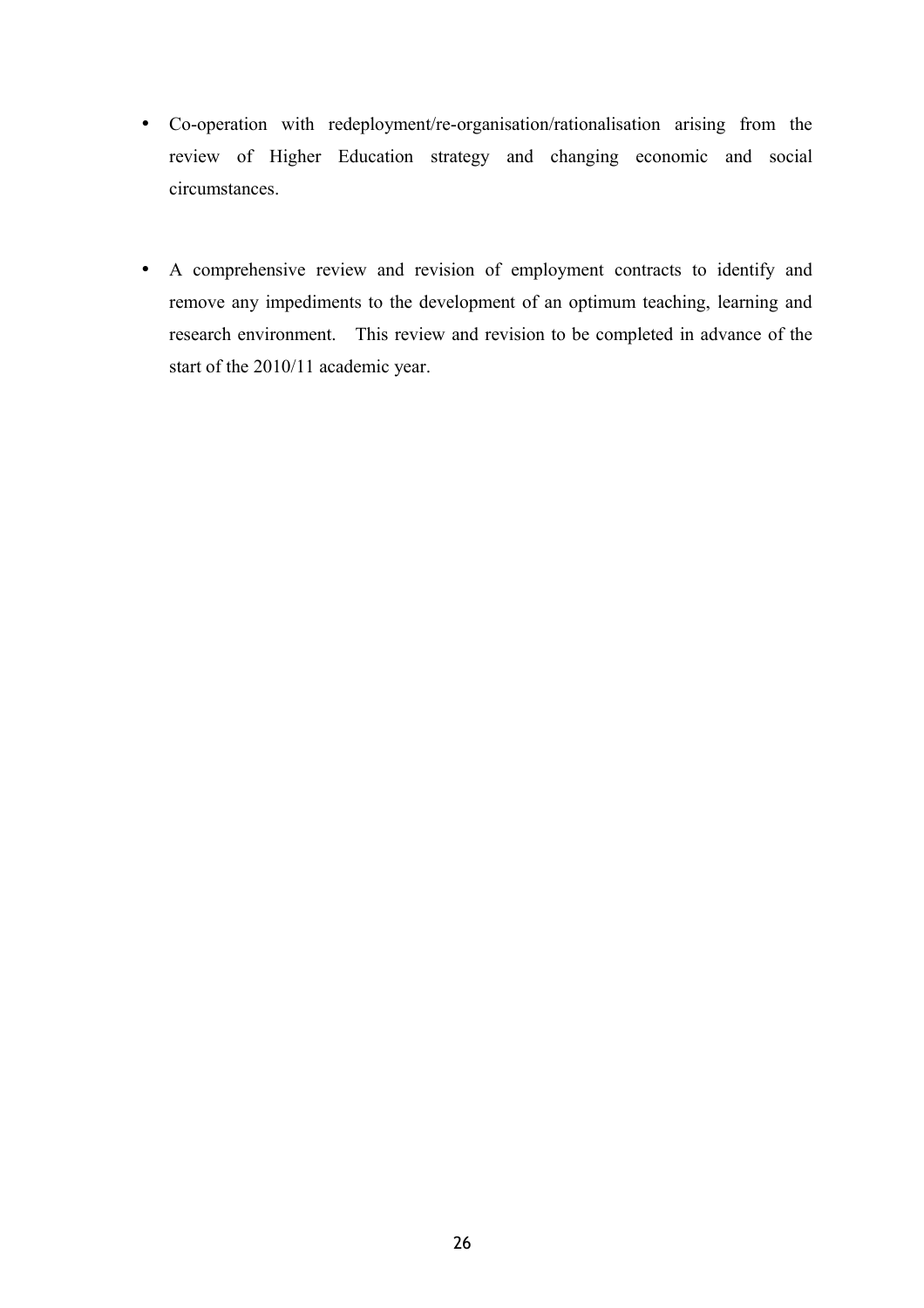### **Chapter 4**

### **Civil Service and Non-Commercial State-Sponsored Bodies Sectoral Agreement**

### **Introduction**

4.1 The Civil Service and State Agency sectors will be smaller, leaner, more integrated and more technology driven. They will be high performing, efficient and effective, operating within a reduced cost base and with fewer staff. Outdated practices will be eliminated and existing resources better managed.

4.2 Measures required to achieve this vision are set out below. These build on developments to date in HR practices as well as improved business processes in areas such as revenue collection and agriculture payments. The Civil Service and State Agencies will also be bound by measures of more general application throughout the Public Service, tailored as appropriate to meet the needs of individual sectors, in addition to the specific commitments outlined below.

#### **Greater Flexibility**

4.3 With a view towards progressing the requirement for a more flexible Public Service, it will be necessary to redeploy staff from non-priority areas to services requiring additional resources or arising from the rationalisation and restructuring of various public services, within individual sectors and across the wider Public Service itself. Redeployment of civil servants and the staff of non-commercial State-sponsored bodies (NCSSBs) will take place in accordance with the agreed redeployment arrangements (see Chapter 6) and will supersede any such existing redeployment arrangements.

4.4 In the context of managing this transformation agenda, issues such as restricted mobility, staffing levels and structures, work practices, office opening and closing hours, shift patterns, attendance and cross-stream reporting arrangement patterns will be reviewed and may be revised. It is accepted that where such practices are shown to give rise to unnecessary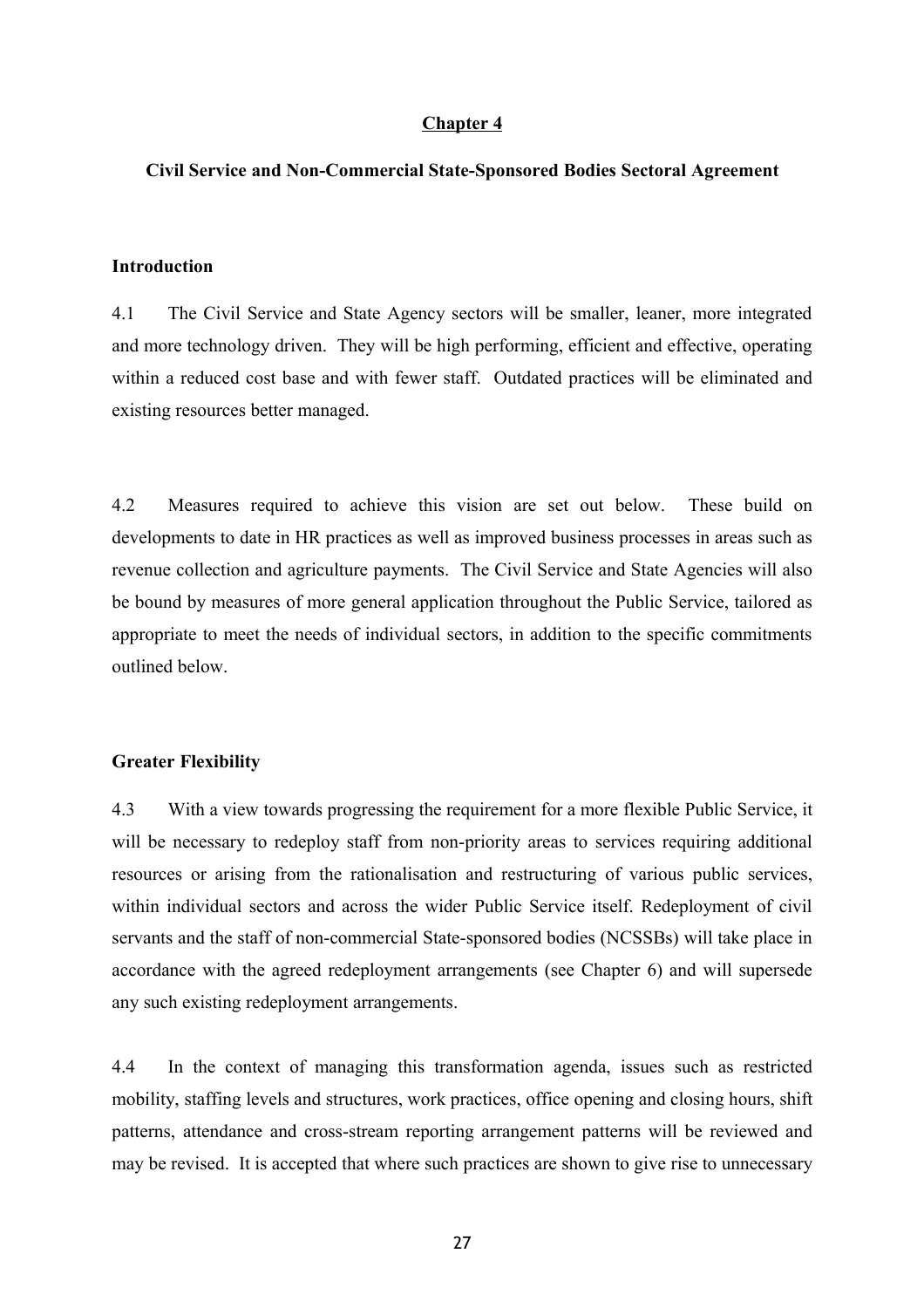costs or inefficiencies they will be eliminated. The Parties, therefore, commit themselves towards achieving a modern, efficient and customer focused service which will meet both current and future Public Service requirements in the context of restricted public expenditure levels, involving reduced budgets and the overall numbers employed. Such reorganisation involves a commitment on all sides, and where it is deemed essential and necessary to achieve the better utilisation of human resources, to consult on and implement these changes.

4.5 The Parties recognise that a more accelerated engagement is required at local level in order that negotiations to achieve the above objectives can be brought to finality and are committed to the speedier resolution of such negotiation processes.

4.6 In the event of the Parties reaching an impasse on any of the above matters at Departmental/ NCSSB level, either party may refer the issue(s) in dispute in accordance with the resolution mechanism provided for in the overall Public Service Agreement.

4.7 Management reaffirms the importance of the continued promotion of the work life balance arrangements in the Civil Service. The transformation agenda accepted by both sides requires that previously agreed work-life balance policies and arrangements may need to be reviewed and revised as appropriate in the context of more integrated public services and with a reduced cohort of staff.

4.8 Where such a review is deemed essential, the Parties agree to review all such existing arrangements with a view towards aligning the efficient delivery of services and individual employees' previously agreed arrangements. In this context, options for e-working or redeployment (in line with the agreed redeployment arrangements) may be considered where feasible. Where changes to such arrangements are deemed necessary, consideration will be given to the impact on any individual affected and any changes implemented on an agreed basis.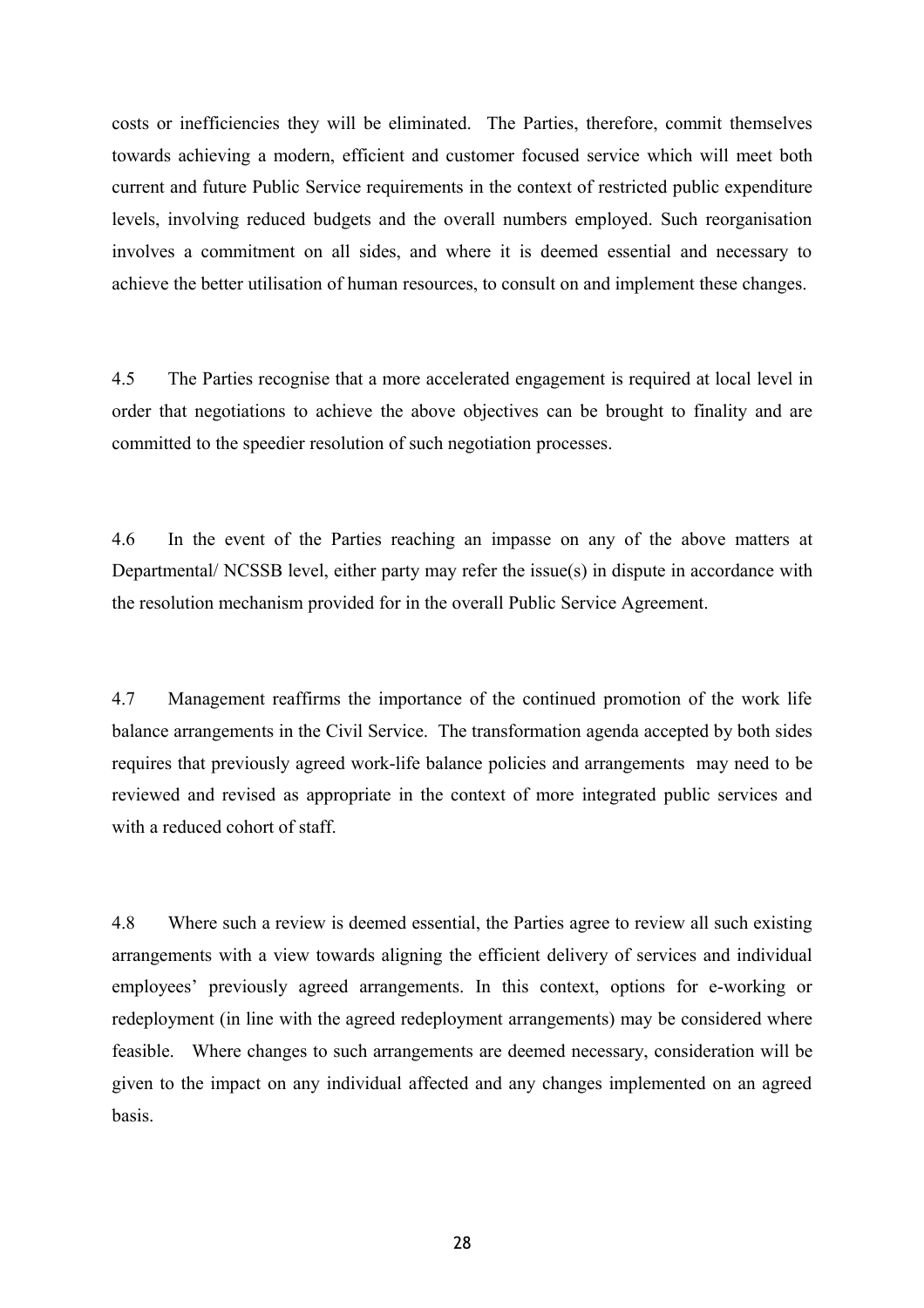4.9 It is agreed that discussions on a review of the "Work Sharing Circular' with a view towards issuing of a new circular will be concluded within the next two months and if not agreed referred to Arbitration by 1<sup>st</sup> June 2010.

4.10 In addition, the revised arrangements for managing sick leave will be implemented on June 1<sup>st</sup> 2010.

4.11 Measures will be put in place to ensure a high performing, high productivity Public Service. Merit-based, competitive promotion policies will be the norm across all grades. There will be greater use of open recruitment at all levels. Appropriately skilled personnel from outside the Public Service will be recruited in order to secure scarce and needed skills, for example in the field of information technology.

4.12 In line with the commitment to introduce significantly improved performance management across all Public Service areas, and following the current review, the Performance Management and Development system will be strengthened with promotion and incremental progression linked in all cases to performance and the implementation of appropriate systems to address under-performance, including, where appropriate, training or, where necessary, through disciplinary procedures. The review will be completed and the necessary measures implemented in 2010. It is recognised that the issue of a third party involvement will be finalised one way or the other in the context of the review.

### **Better business processes**

4.13 Business processes and service delivery will be improved by a move to service provision online as a norm, the elimination of data entry, the reuse of information already provided, the centralisation of transaction handling, the use of electronic funds transfers, and a review of relevant legislative provisions. The introduction of new technology will be regarded as the norm.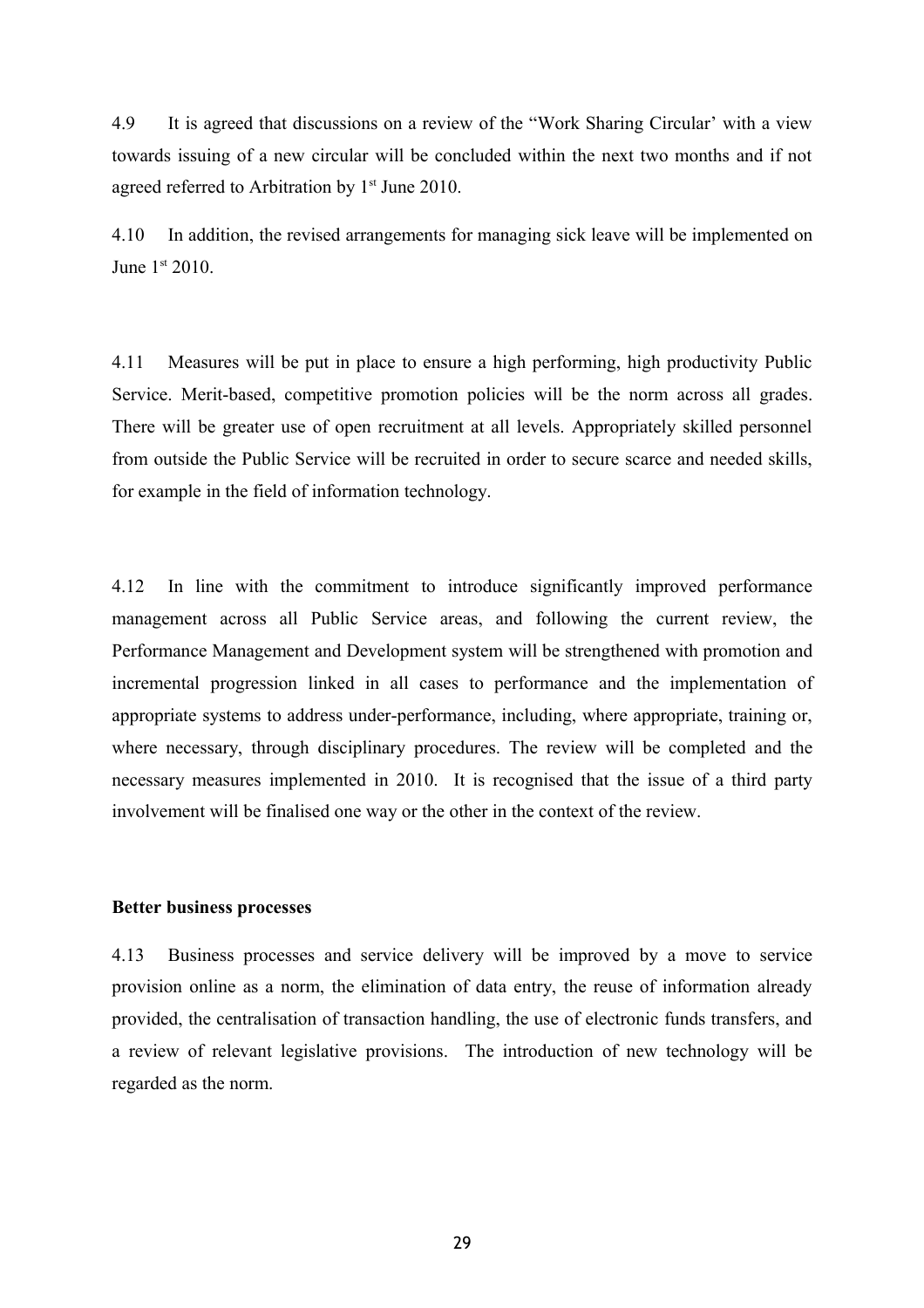4.14 Better arrangements for the management of risk and better and more co-ordinated inspection arrangements will be introduced across functions within the Public Service.

4.15 There will be a greater sharing of resources through the use of shared services within and across sectors, in activities such as human resources, pensions, payroll, financial management, procurement and ICT.

4.16 Greater efficiency will be achieved by the use of EFT payments. Outdated and inappropriate practices and arrangements will be eliminated.

# **Non Commercial State-sponsored Bodies (NCSSBs)**

4.17 The measures identified above will apply to the Civil Service and also to NCSSBs as appropriate. In addition, implementation of the decisions announced by the Government on the rationalisation of State agencies and any future decisions will involve redeployment arrangements within NCSSBs and between NCSSBs and the Civil Service or the wider Public Service, in line with the agreed redeployment arrangements, as well as the greater use of shared services within or between NCSSBs or between NCSSBs and the Civil Service.

4.18 There will be full support in the Civil Service and State Agencies with programmes and initiatives to support and assist the unemployed, including the rollout of the FÁS placement programme. This Programme will not displace existing graduate placement programmes.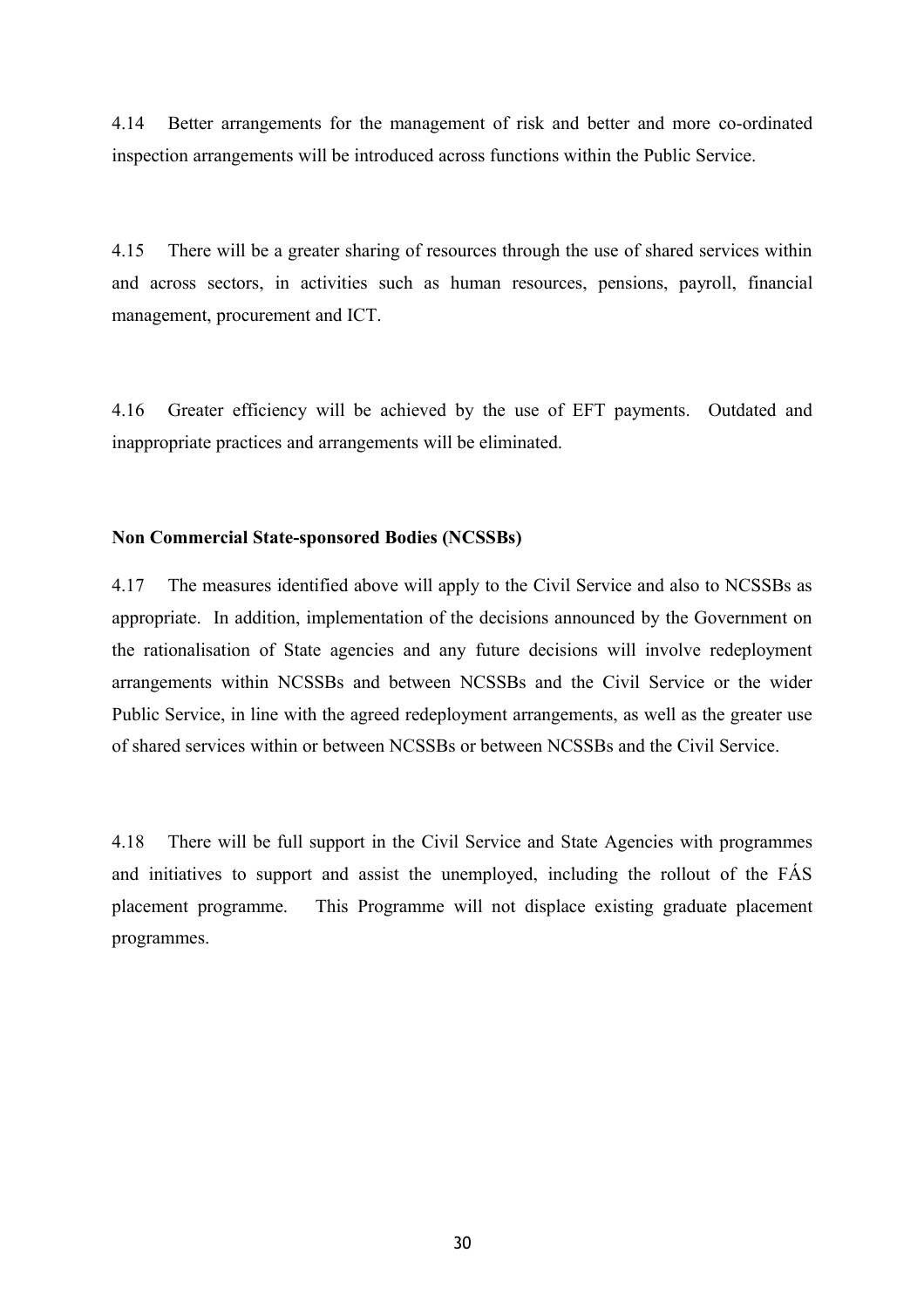# **Appendix: Irish Prison Service**

1. The Irish Prison Service must secure prison grade payroll savings of  $\epsilon$ 21 million to ensure the maintenance of the prison service on a safe and secure basis within the constraints outlined at Paragraph 1 of the Civil Service document.

2. To build on the progress already made in the PFOC and to achieve greater modernisation within the IPS it will be necessary to engage in a joint fresh examination of all tasks within the prisons system. The task review will examine in detail all current organisational, structural and operational arrangements that are necessary so that prisons can operate in the most effective and efficient manner.

3. This in depth review will include consideration of:

- All staff to management ratios;
- Measures to further empower supervisory management grades;
- Greater use of technology, e.g. video links, tuck shops, further development of PRIS, consideration to be given to the development of the electronic transfer of warrants;
- Changing detailing arrangements, including self detailing;
- Introduction of enhanced sentence management processes. In this regard there are progressive regimes and enhanced privileges schemes operating in other European jurisdictions, for example, prisons in Northern Ireland that promote mutual respect, a positive working relationship with staff, other professionals and fellow prisoners, which can form the basis of proposed regime changes in the Irish Prison Service. This transformation would allow reduced staffing levels where feasible and having regard to health and safety, thus freeing up staff to open new areas of the prison estate;
- Practices such as grace periods and meal breaks will be reviewed and may be revised where necessary;
- A review of all allowances on a cost neutral basis with a view to aligning the payment of allowances with IPS strategic priorities.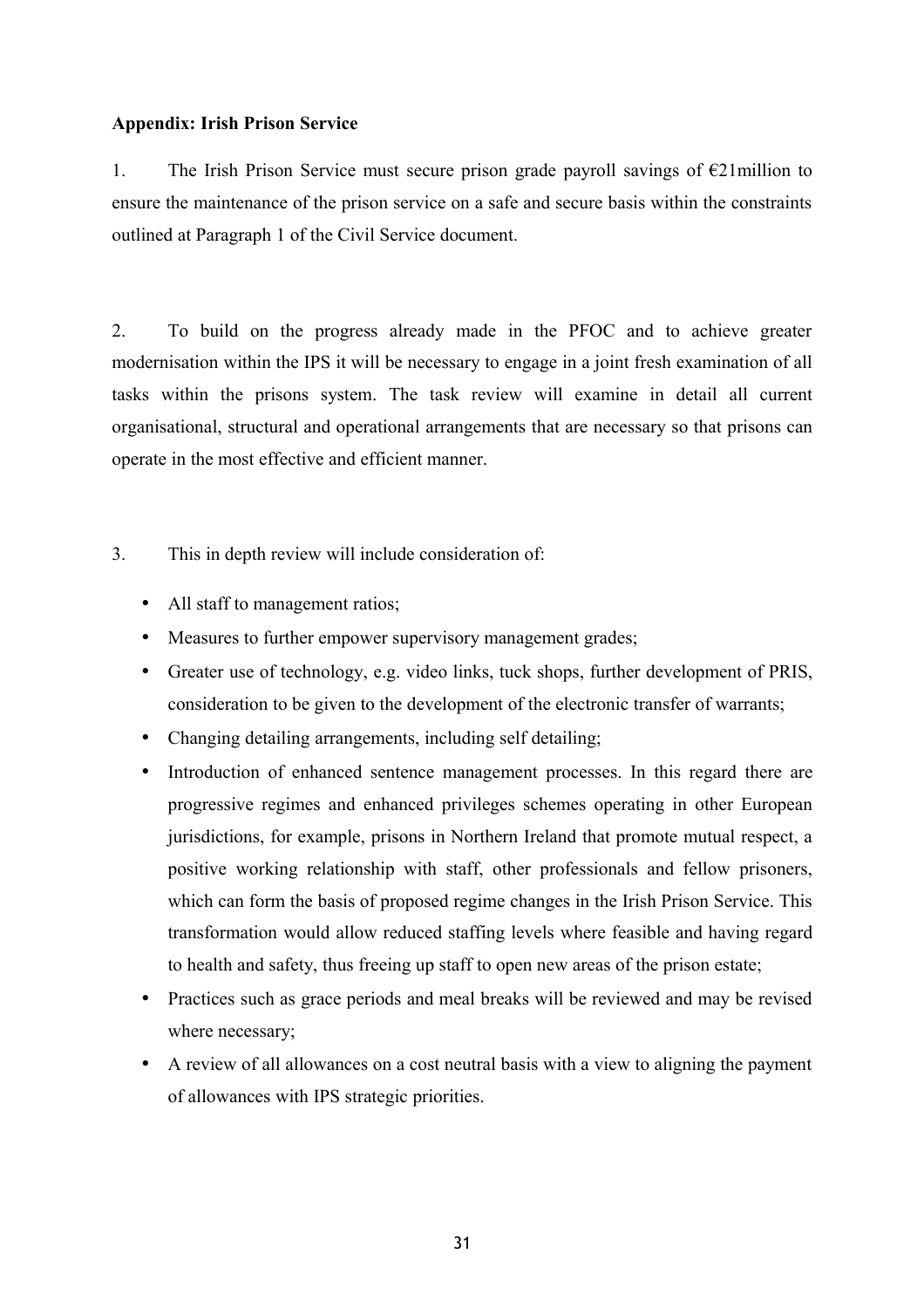4. Adoption of the findings of the review may result in adjustments to some rosters, in line with the general principles as outlined in Paragraph 3 of PFOC, and may require greater flexibility in relation to staff transfers. Every effort will be made by all Parties to ensure the delivery of the savings identified above is achieved through this examination of all tasks in the prison system. This task review will be completed on a rolling basis between June and September 2010. Implementation of the findings of the review at any location shall commence within 6 weeks of the completion of the review at that location.

5. In the event that the necessary level of savings outlined above cannot be clearly identified by the end of this process it may be necessary to introduce changes to ensure the required level of savings is delivered. In the event that such proposals are tabled by either side any issues arising will be considered by the Parties for early resolution. Where agreement cannot be reached at this level the dispute resolution mechanism set out in the main Civil Service document will apply.

6. In line with the overall Civil Service Agreement proposals in the following areas will be progressed:

- Open recruitment above entry level;
- A scheme of accelerated promotion;
- Building on Agreed Report 5/97, the introduction of new prison administration grades with defined roles and responsibilities.

7. Nothing in this Agreement will be taken to imply anything beyond the terms of the Agreement.

8. In line with the general Civil Service Agreement, it is agreed in relation to grades represented by the AHCPS that-

• issues such as staffing levels and structures, work practices, overall attendance arrangements and cross-stream reporting will be reviewed and may be revised,

32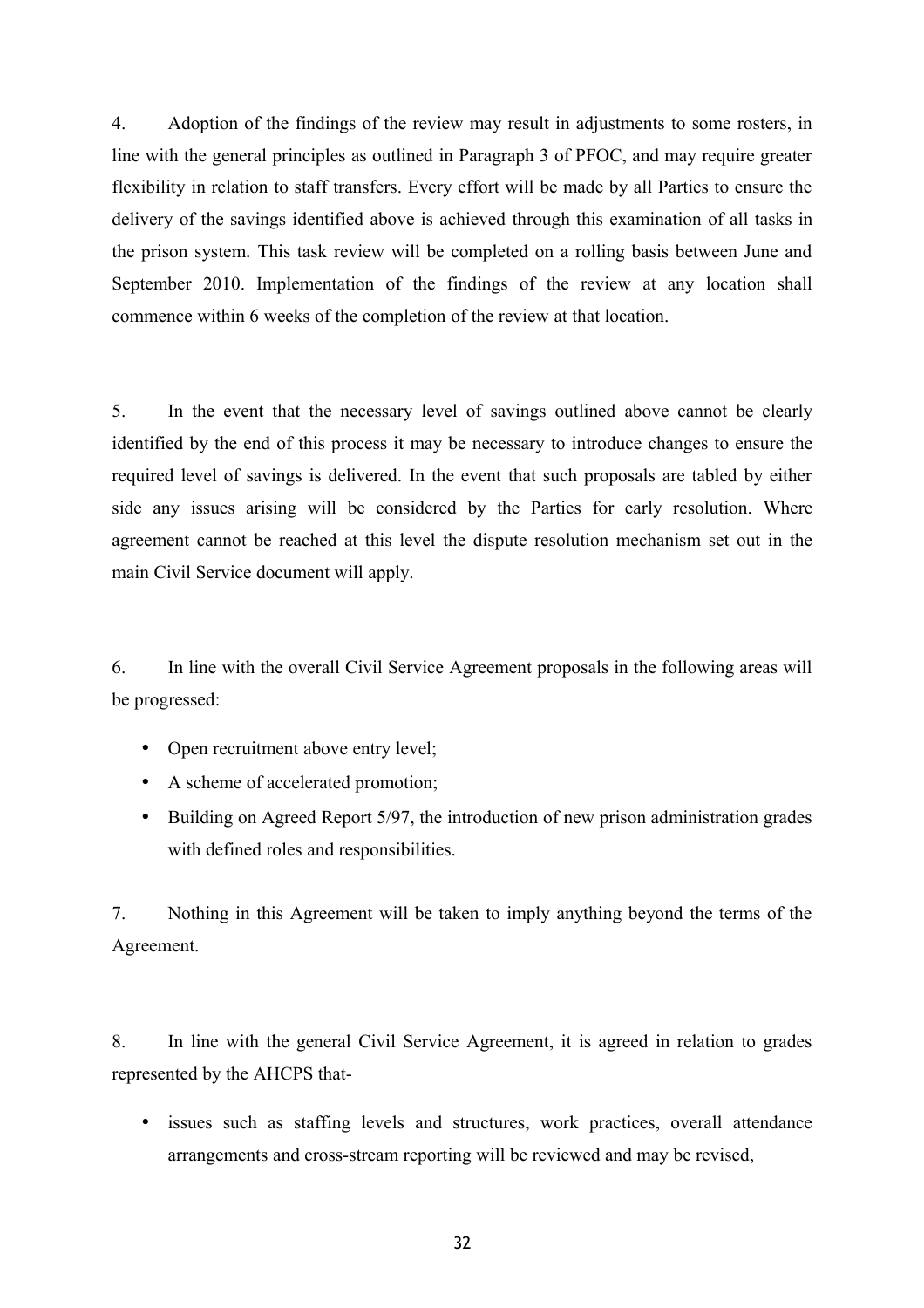- open recruitment at all levels will be progressed, and
- there will be an in-depth review of all tasks in the prison services; the AHCPS will be involved with this review.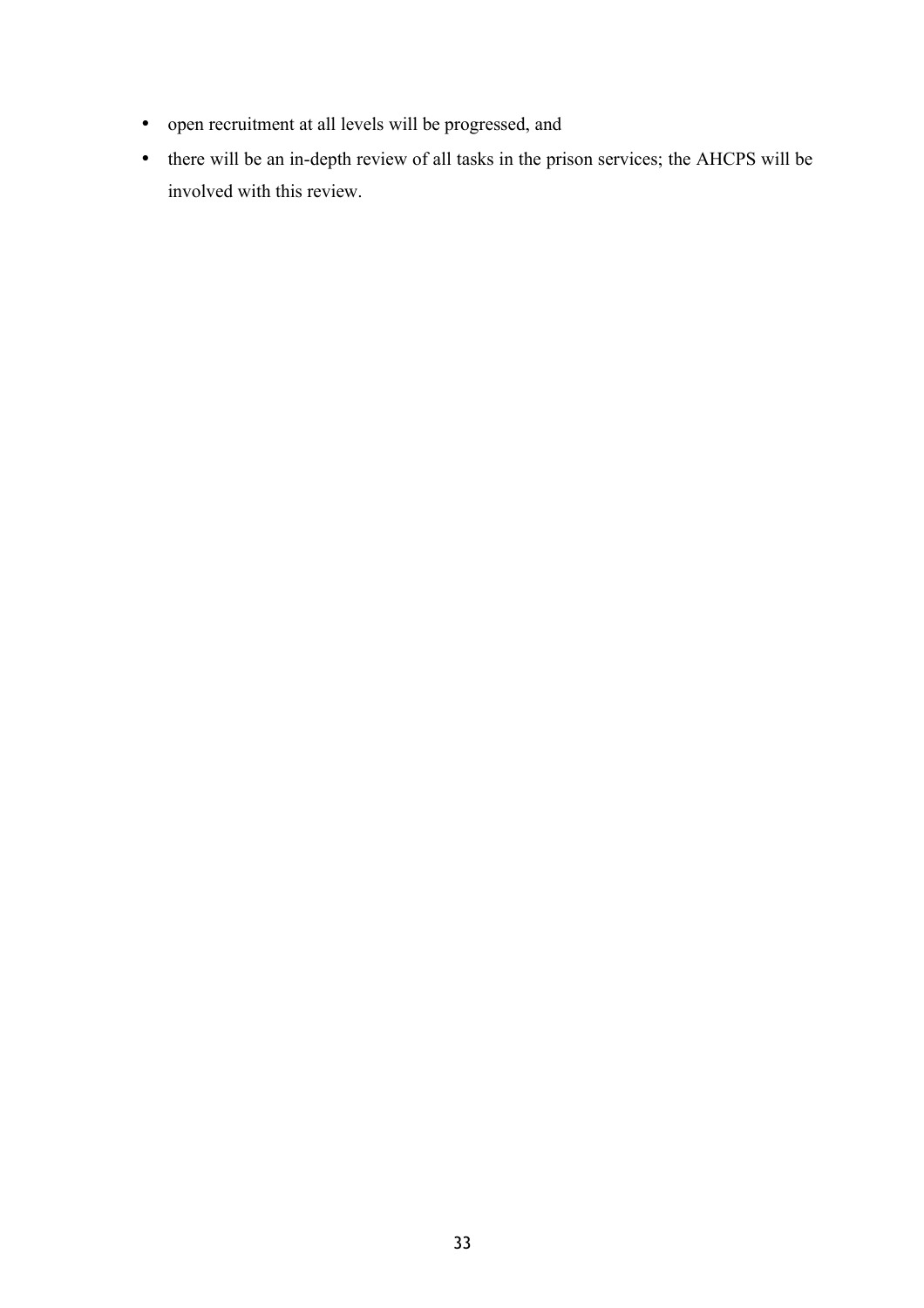# **Chapter 5**

# **Local Government Sectoral Agreement**

## **Introduction**

5.1 Local Government has implemented the following Government policies to address these challenges:

- The suspension of payment of the general round increases under the terms of the Review and Transitional Agreement;
- The application of a general moratorium on recruitment and promotion in the Public Service;
- The introduction of a pension related deduction of an average of 7% from the earnings of all public servants; and
- The implementation of incentivised early retirement (ISER) and career break schemes (ICBS).

5.2 These measures combined with the reorganisation and restructuring of work have contributed to cost reduction, although, in some cases, this has been tempered by resulting and immediate higher superannuation costs for the Local Government sector. The implementation of the ISER and ICBS schemes have led to a combined exit of almost 600 whole time equivalent staff from the system. This, combined with the implementation of the moratorium and the use of more flexible work patterns etc have enabled the sector to reduce its staffing complement from 37,242 whole time equivalents in June 2008 to 32,252 in December 2009.

## **Restructuring**

5.3 A key element in reducing internal boundaries and simplifying the production of services will be the rationalisation of State agencies in the Local Government sector. These measures will help provide central corporate supports to a Local Government sector focussed on the delivery of value for money services to the public.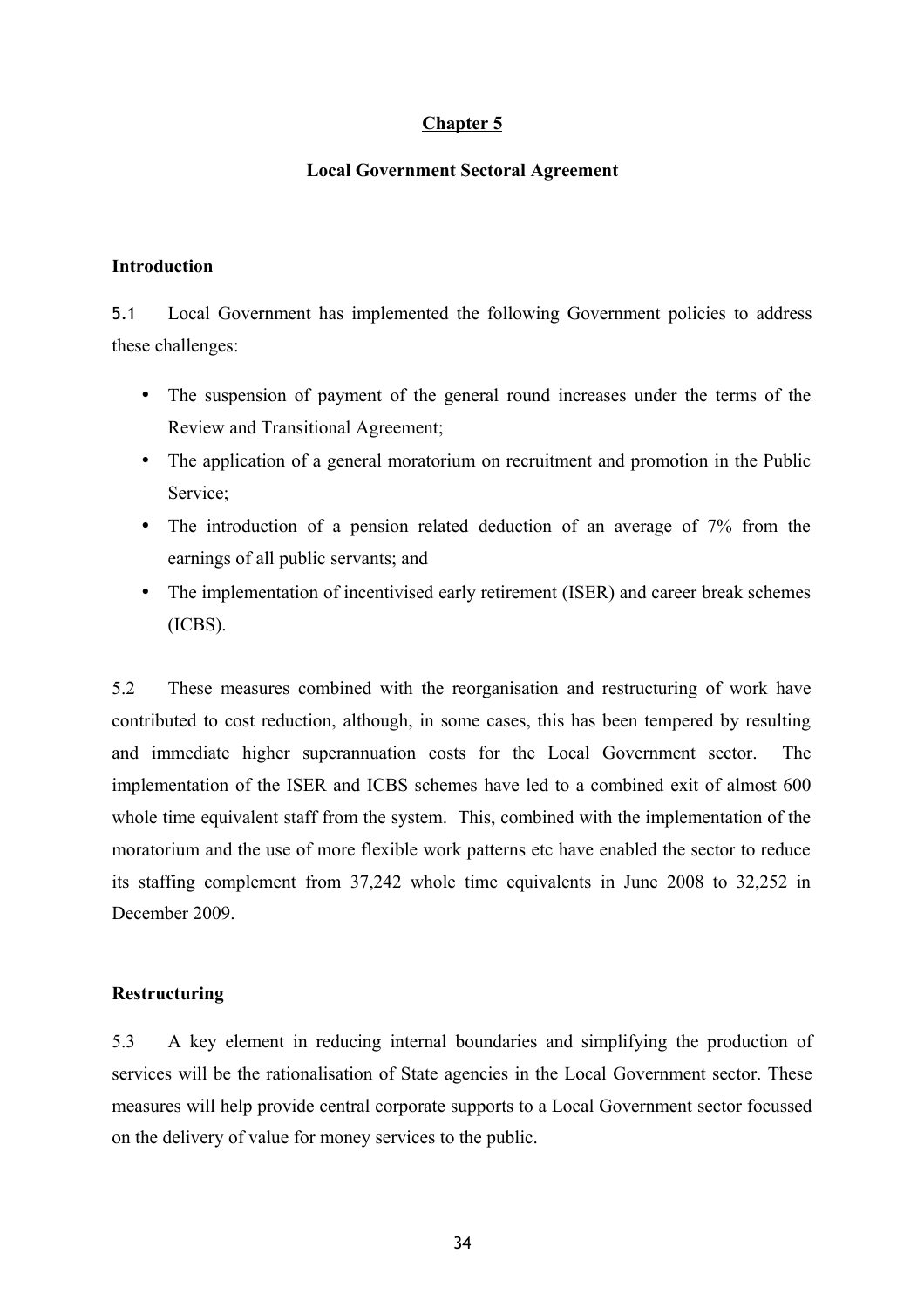5.4 The future development of Local Government structures will take place in the context of the Renewed Programme for Government and to be reflected in the White Paper on Local Government. Implementation of any restructuring measures will take account of this programme and have regard to the contents of the White Paper. These may be expected to take account (inter alia) of the need for rationalisation of services and delivery through shared service resources. The Local Government sector has several examples of such changes being successfully implemented, including the following:

- Restructuring of organisations to reflect a reduced number of directorates and greater levels of responsibility at Director of Service level and below;
- Achieving more efficient delivery of services through a variety of organisational and delivery models;
- Restructuring of service delivery to leverage the operational benefits available through regional delivery, e.g.
	- o Regional Project Offices for roads projects,
	- o Regional planning and management of river basins and regional development of emergency plans,
	- o Provision of waste licensing on a shared regional basis,
	- o Provision of landfill facilities on a regional basis,
	- o Provision of services such as fire services on an agency basis from one LA to another,
	- o Provision of corporate and other services by city and county councils for town and borough councils (e.g. payroll/rates collection/traffic fines/ recruitment/planning/sanitary),
	- o Co-ordination of county wide services across sectors through the local authority-led multi-agency County and City Development Boards.

5.5 Restructuring along these lines will be required on an ongoing basis as organisational and operational needs dictate. There will be a substantial move to shared services for finance, payroll, HR and other activities. In this regard, the Local Government sector is in the process of implementing a shared superannuation service and is investigating further opportunities in payroll consistent with and contributing to the Transforming Public Services agenda. Optimum achievement in these areas will depend in turn on progressing some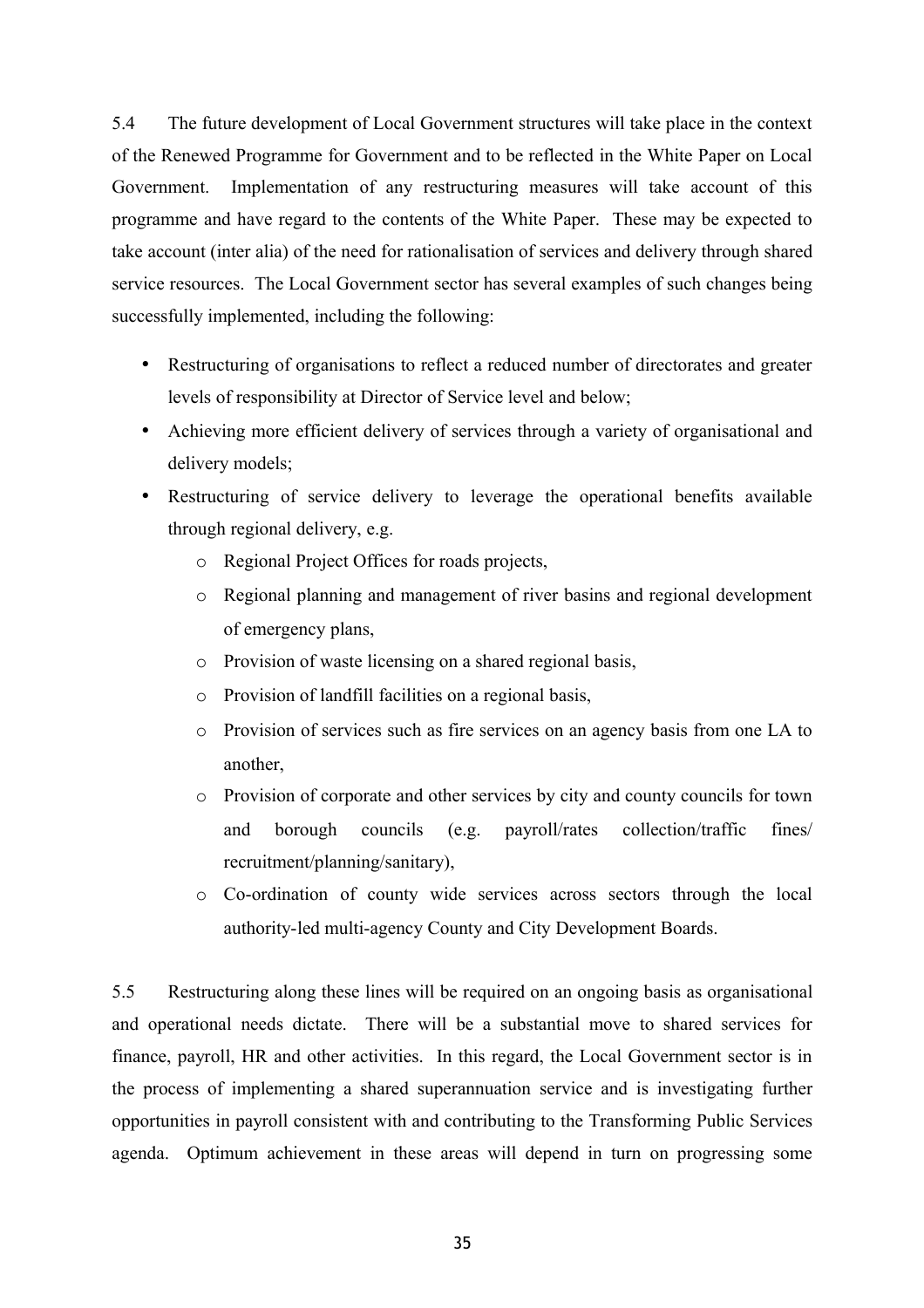underpinning elements such as reducing the number of pay cycles, having regard to the need for transitional measures.

5.6 Such organisational restructuring is intended to promote greater coherence in policymaking and service delivery and can yield significant cost savings in respect of both service delivery and internal administration. It is intended also that national agencies would engage local authorities amongst others in the delivery of services on their behalf. The Local Government sector has significant experience in the delivery of services on a collaborative basis, including the following examples:

- Provision of the Rental Accommodation Scheme (RAS);
- Establishment of Economic Units within Local Authorities;
- Accommodation of the Sports Partnership Facilitator role within the corporate auspices of the local authority;
- Provision of superannuation services for VECs.

5.7 Significant further potential exists to deliver services through the local authority structures and infrastructure, and using innovative collaborative models, including the following illustrative and non-exhaustive list of examples:

- Provision of services relating to the operation of City and County Enterprise Boards;
- Provision of services for FÁS;
- Provision of services relating to means testing for the Department of Social Protection and others;
- Provision of tourism initiatives on behalf of Tourism Ireland and the Department of Tourism, Culture and Sport;
- Assistance in the provision of community services.

# **Shared Services**

5.8 There will be a greater sharing of resources through the use of shared services within the Local Government sector and across the Public Service. In the Local Government sector, shared service approaches could be investigated to leverage additional value from processes related to the register of electors (which is expected to come within the mandate of an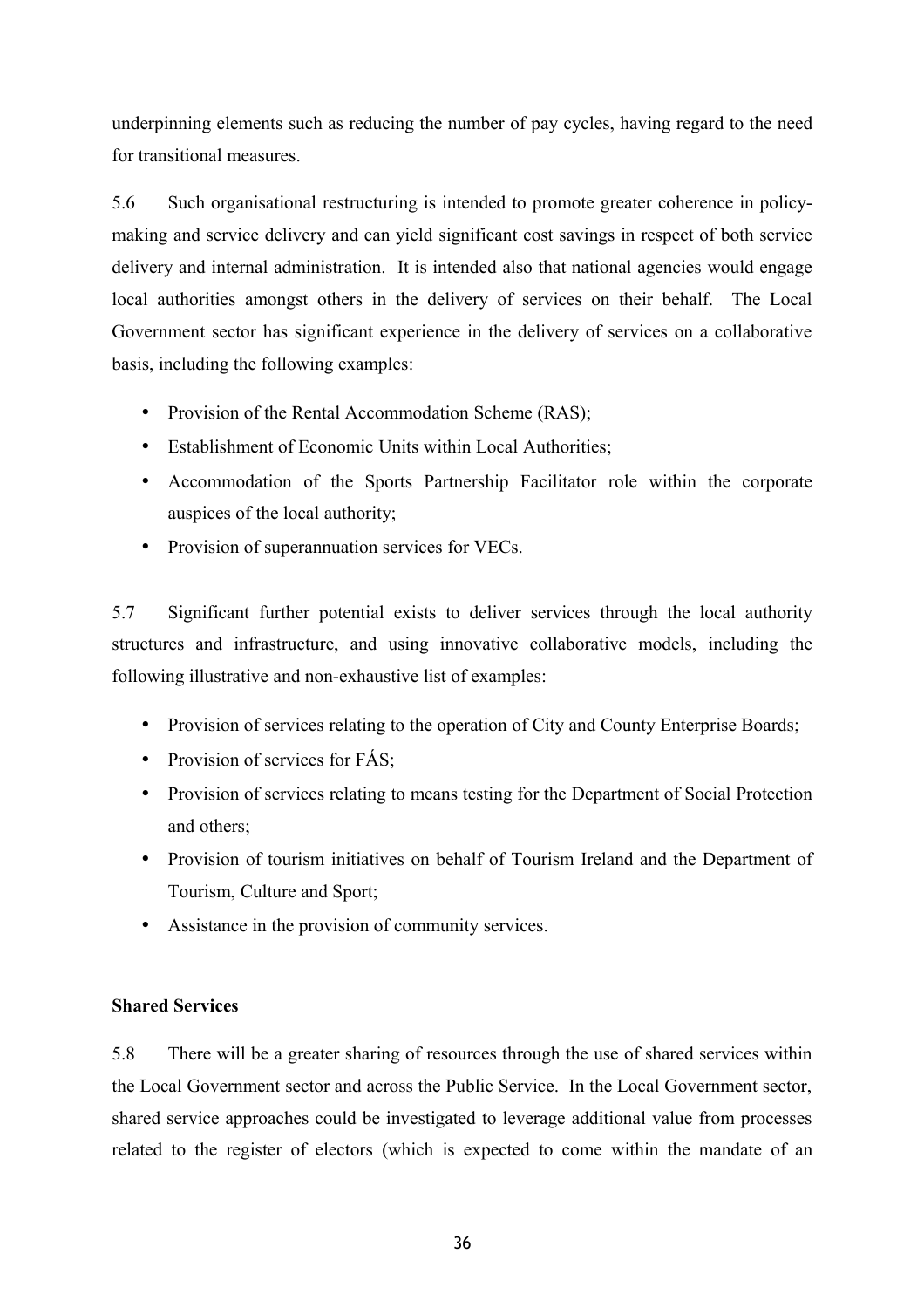Independent Electoral Commission in accordance with the renewed Programme for Government) and the processing of motor tax applications.

5.9 Co-location of staff from national bodies in Local Government hosted one-stop centres will be promoted.

### **Procurement**

5.10 The Local Government has launched initiatives for aggregated procurement of electricity. This approach could be extended to a range of areas including, for example, the procurement of fire tenders. At an institutional level, individual local authorities are pooling procurement functions in areas such as media buying.

5.11 The e-quotes system will be further developed and utilised in the Local Government area.

#### **e-Government**

5.12 In the Local Government sector, the delivery of the NPPR tax initiative has been largely conducted online, with 75% of payments to date being made online through a shared facility developed by the LGCSB. Availability of planning documents and motor taxation online are further examples of developments in this area. Individual local authorities have gone further, and process payment of waste and water charges online. The Local Government sector will continue developing online and e-services where the potential exists.

### **Redeployment**

5.13 The principles of redeployment for the Local Government sector have been aligned with those set out in the redeployment schemes for the Civil Service and Non Commercial State-sponsored Bodies. This scheme reflects the needs of the Local Government sector and will complement schemes adopted in other sectors (See Local Government Redeployment Arrangements in Chapter 6).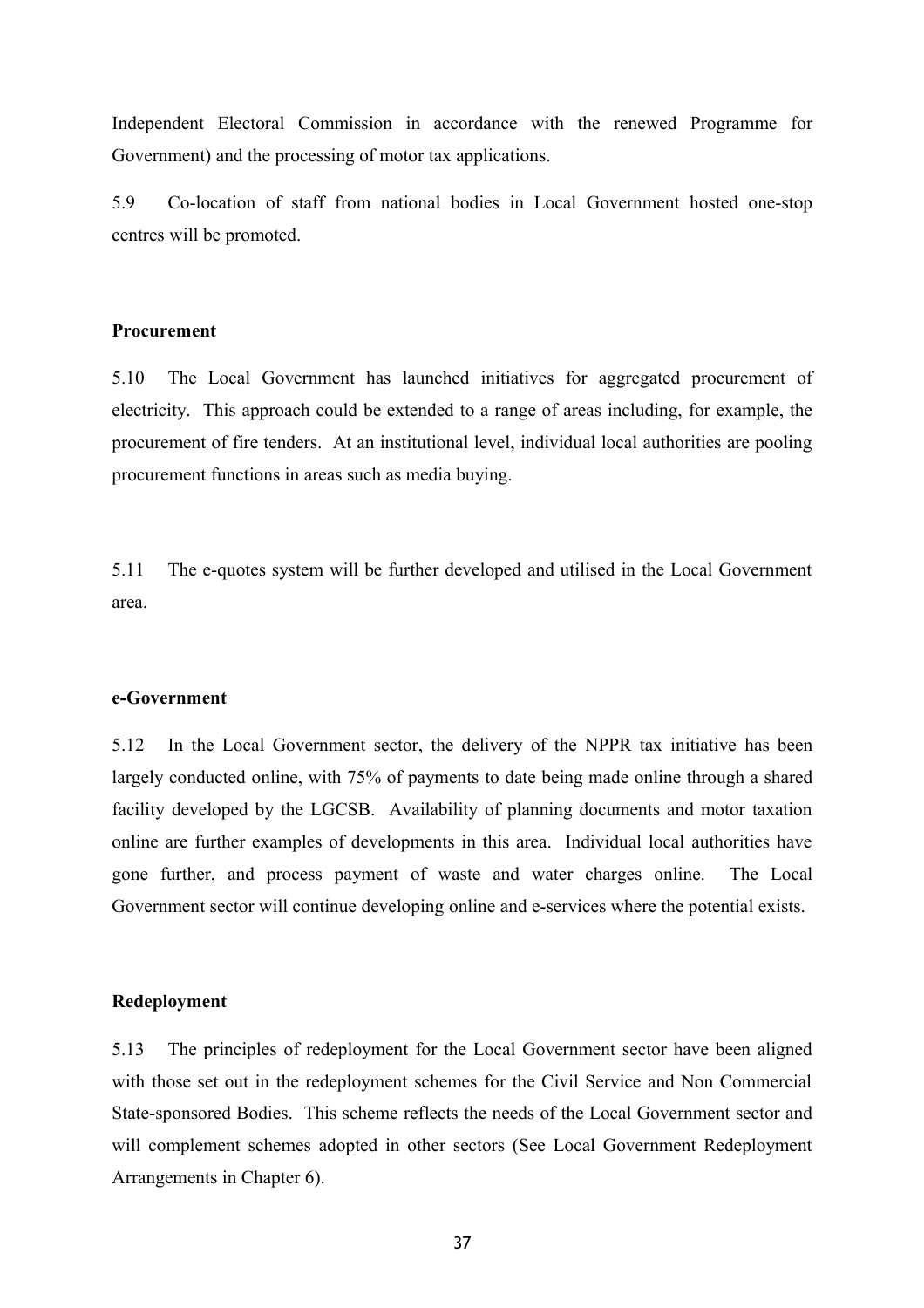5.14 The Parties to this Agreement have agreed a comprehensive redeployment scheme for the sector consistent with the principles being applied across the Public Service. In the Local Government sector, redeployment will take place in the first instance within individual county and city councils, and thereafter between individual county and city councils, and between individual county and city councils and other Civil and Public Service bodies.

5.15 Where disputes arise as to redeployment, there must be a speedy and final method of resolution. Extremely flexible redeployment arrangements must be viewed as the corollary to arrangements that do not provide for compulsory redundancy.

### **Productivity and Performance**

5.16 It is essential that the productivity potential from new work practices is realised in areas such as rostering, cross-stream reporting, team based working and the development of skills mixes, with a potential consequential effect on current payments. Better management and standardisation of annual and sick leave, and family friendly policies, including flexitime, will be necessary to manage continuity of service and peak demands and to effect pay bill savings. Other flexibility is possible through eliminating demarcation (e.g. Litter inspectors would be required to provide remedial works where appropriate). The "Main Trade Makes Good" Agreement would be fully leveraged to support this flexibility.

5.17 It is recognised that PMDS requires modification in order to achieve its full potential. In particular, there is a need to link PMDS and other HR policies. This will require the development and implementation of a competency framework for all grades in local authorities. Incremental progression and promotion will be linked to PMDS, and will provide a methodology for recognising staff who perform well and for handling underperformance. The revised PMDS model will be designed and agreed by the PMAMG.

5.18 In the Local Government sector, examples of productivity include: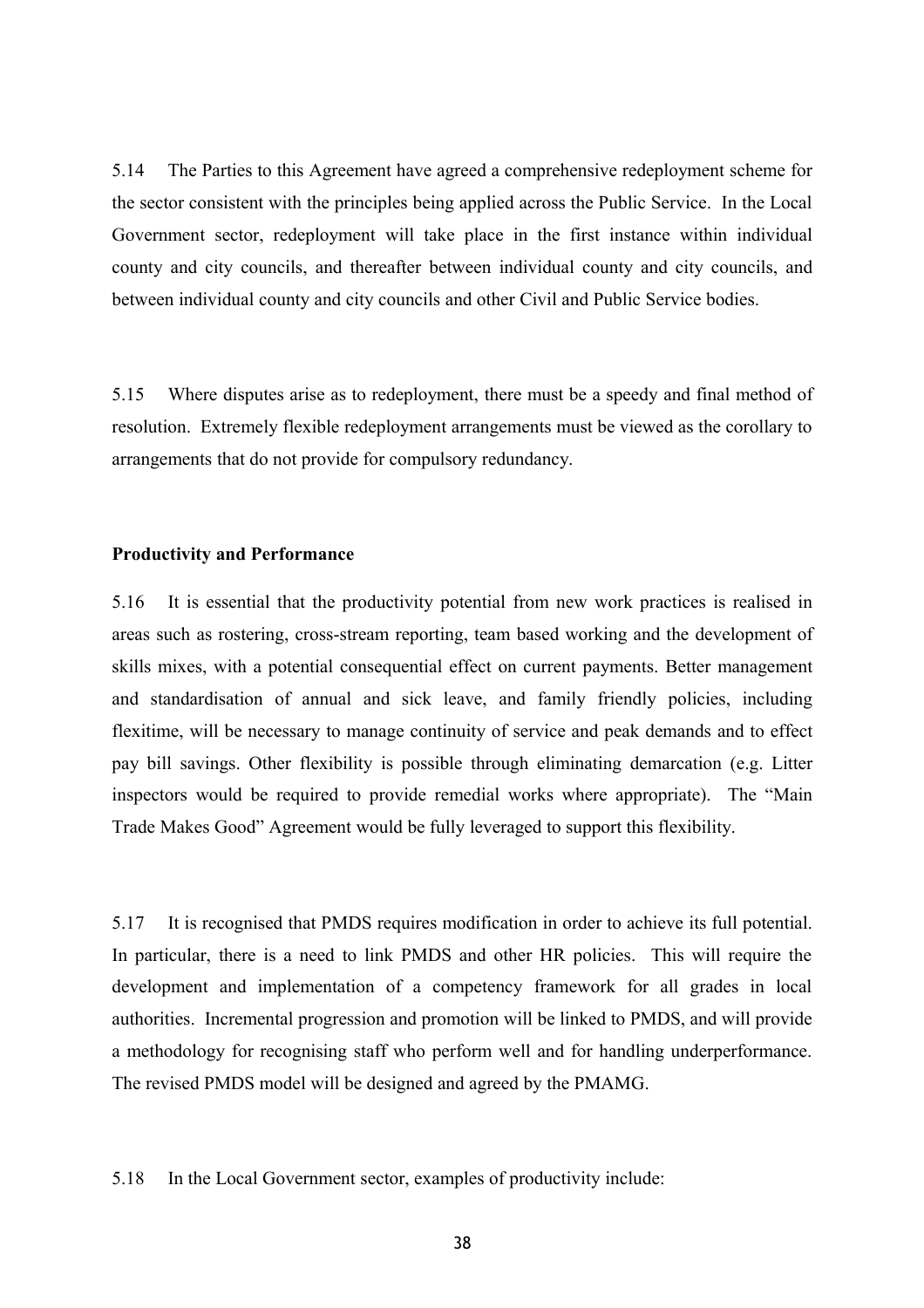- Modernisation of work practices and the linking of payments to hours worked;
- Review of on call arrangements;
- Maximise flexibility and service provision through a review of current working arrangements.

5.19 Issues for resolution will be dealt with in accordance with the provisions of the dispute resolution mechanism contained in paragraph 24 of the general Public Service Agreement.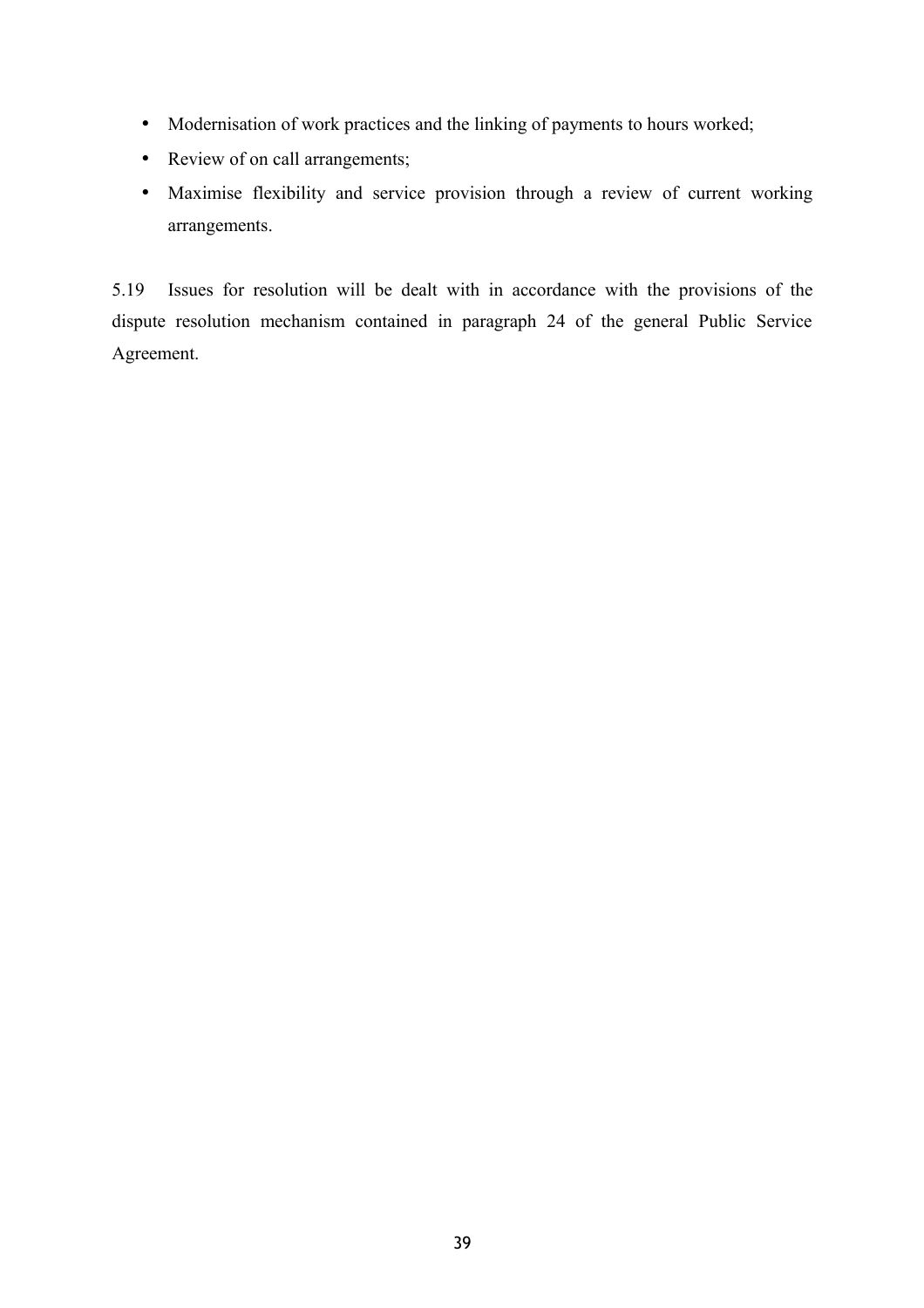**Redeployment Arrangements**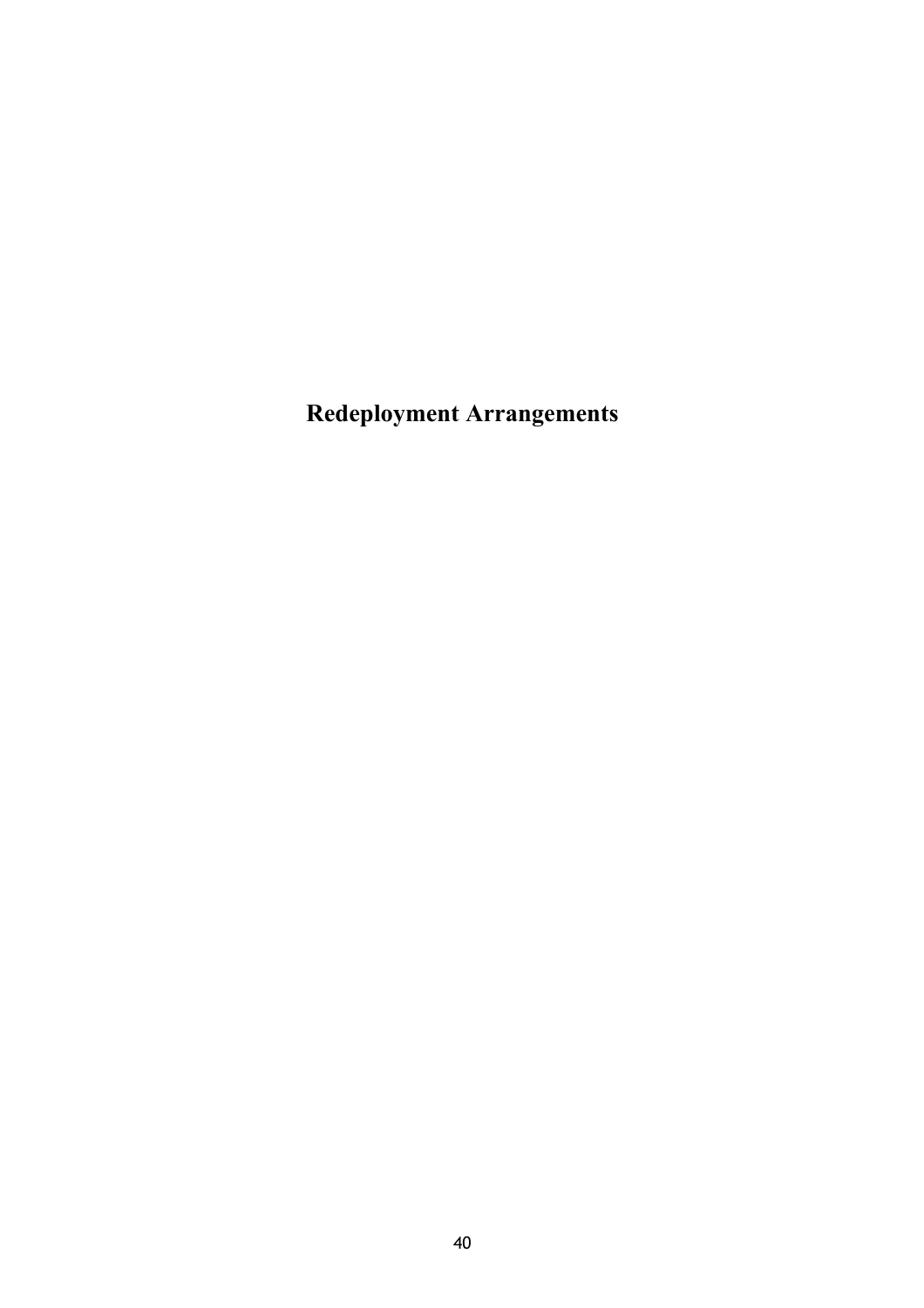# **Chapter 6**

# **Redeployment Arrangements**

# **6.1 Health Service Redeployment Protocol**

# **Policy Statement**

6.1.1 Agreed protocol between the HSE, health service employers funded by the HSE and trade unions representing staff employed throughout the health services.

6.1.2 Health employers confirm their commitment to the development and maintenance of positive working environments in which all employees are valued equally and are encouraged to enhance their work life and develop themselves.

- 6.1.3 The Parties to this protocol recognise the important role early and complete consultation can play in the successful realisation of reconfiguration or rationalisation of services where deemed necessary for service improvement or cost containment.
- 6.1.4 The health service employers and trade unions recognise that voluntary redeployment is the preferred option in the first instance.
- 6.1.5 Redeployment will be organised in a manner which maximises the efficient and effective deployment of resources while recognising the rights, entitlements and needs of the employee.
- 6.1.6 Core considerations in the development of redeployment decisions will be the continued delivery of effective, safe and timely patient care and the effective deployment of resources.
- 6.1.7 The redeployment protocol applies to all employees in the HSE and health employers funded by the HSE and opportunities to fill positions through redeployment will be equally available to those employees on statutory leave or other agreed leave associated with family friendly policies.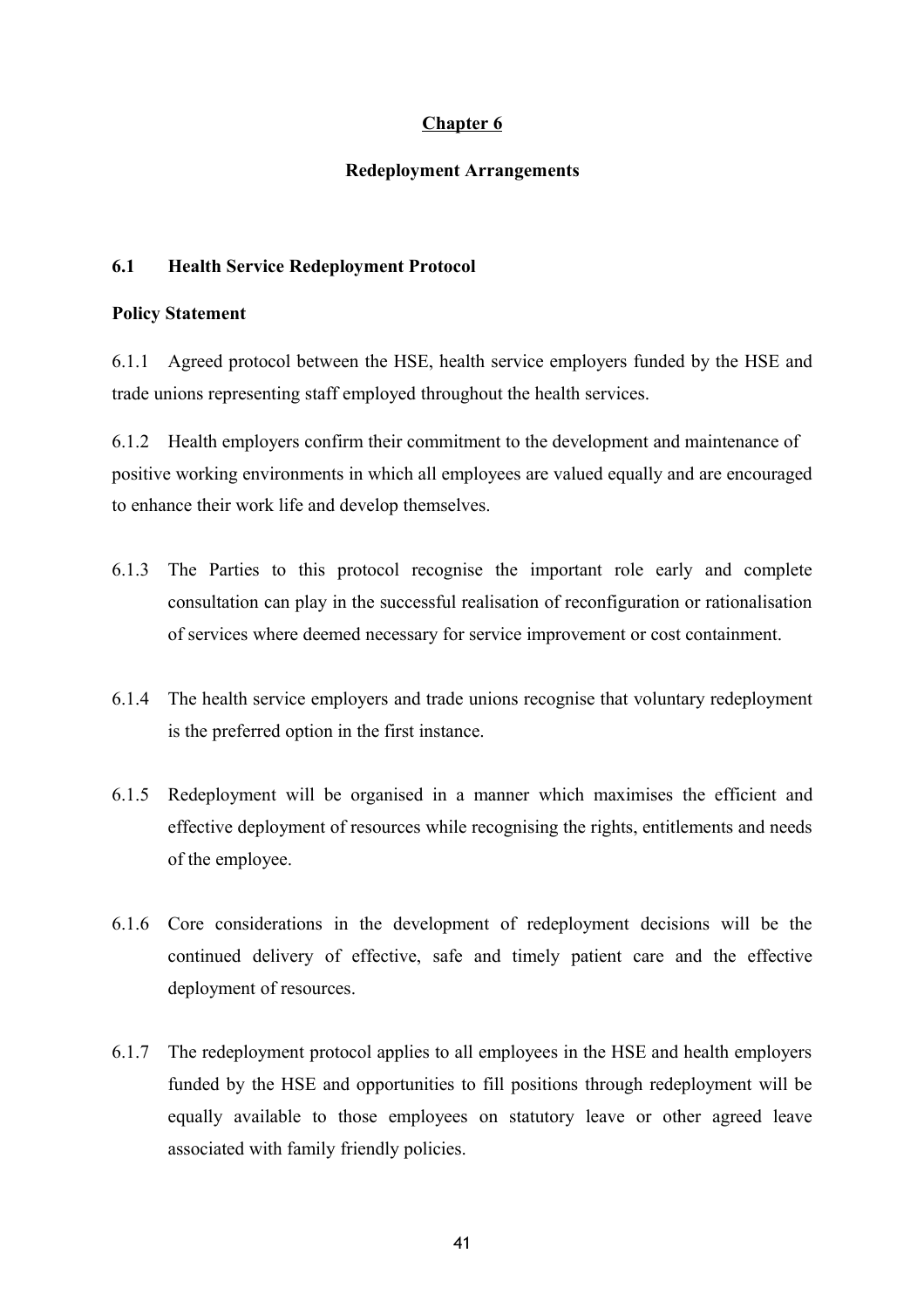- 6.1.8 The protocol will not impact on the normal management decisions to deploy/assign duties or staff as deemed appropriate, or temporary transfers due to emergencies.
- 6.1.9 Existing specific agreements regarding issues of redeployment associated with discrete projects/service reconfiguration in specific locations will remain unaltered.
- 6.1.10 There will be a greater need to use redeployment having regard to the Government moratorium on recruitment in the Public Service.

# **Scope of Practice for Regulated Clinical Professionals**

6.1.11 Safe patient care must inform all decisions on redeployment. While the protocol applies to all HSE employees and to health service employers funded by the HSE, certain regulated professions carry individual responsibility with regard to their competence to practice safely and effectively while fulfilling their professional responsibility within their scope of practice. In no circumstances may a redeployment opportunity be promoted or acceded to where the receiving position would require the redeployed individual to work outside their scope of professional practice.

# **Rationale for Redeployment**

- 6.1.12 Redeployment of employees may be required for a number of reasons including the following:-
	- to meet organisational and operational needs, including reconfiguration of services;
	- where, as a result of organisational restructuring, an individual's job no longer exists in its current format;
	- to redirect or develop skills and competencies required to meet evolving patient or service user needs;
	- matching employee skills and competencies with specific organisational requirements:
	- to meet staffing and service imperatives;
	- to respond to service priorities and urgent work demands.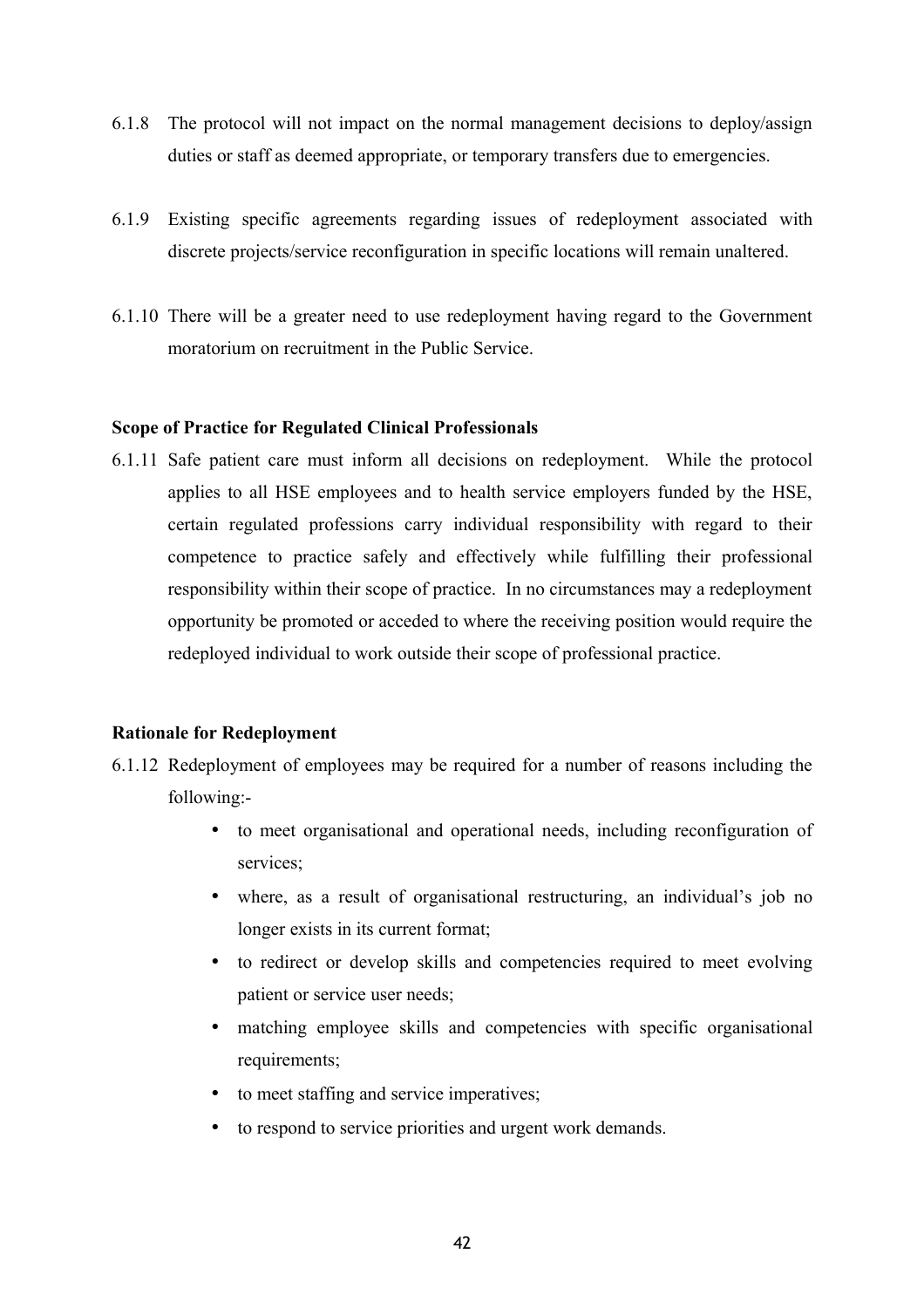6.1.13 In addition, health service employers in the service planning exercise, or revisions to it, will identify, at the earliest possible date, employment categories or service areas of diminishing demand or which, due to financial constraints, face reconfiguration or closure.

### **Procedure for Redeployment**

- 6.1.14 Volunteers for redeployment will be sought in the first instance.
- 6.1.15 Normally redeployment will occur for the reasons set out in paragraphs 6.1.12 and 6.1.13 above.
- 6.1.16 Where such areas are identified all practical options available for employees, including reference to existing transfer lists (where applicable) will be explored.
- 6.1.17 All health service employees, including those on approved leave schemes, will be entitled to apply for consideration for vacancies within their own grade, category or profession.
- 6.1.18 In accordance with Public Appointments Commission regulations, promotional posts may only be obtained through competition.

6.1.19 Redeployment may not always be to a role/grade of similar/equal status. However, an employee's existing pay and terms and conditions of employment will be protected if they participate in the redeployment scheme.

6.1.20 The following criteria will be used generally to determine the suitability of an applicant for redeployment:-

- the nature of the work;
- qualifications;
- skills and experience required to carry out the work;
- attitude or capability of the individual to undertake the work;
- working arrangements e.g. hours of work, shift arrangements;
- level of responsibility.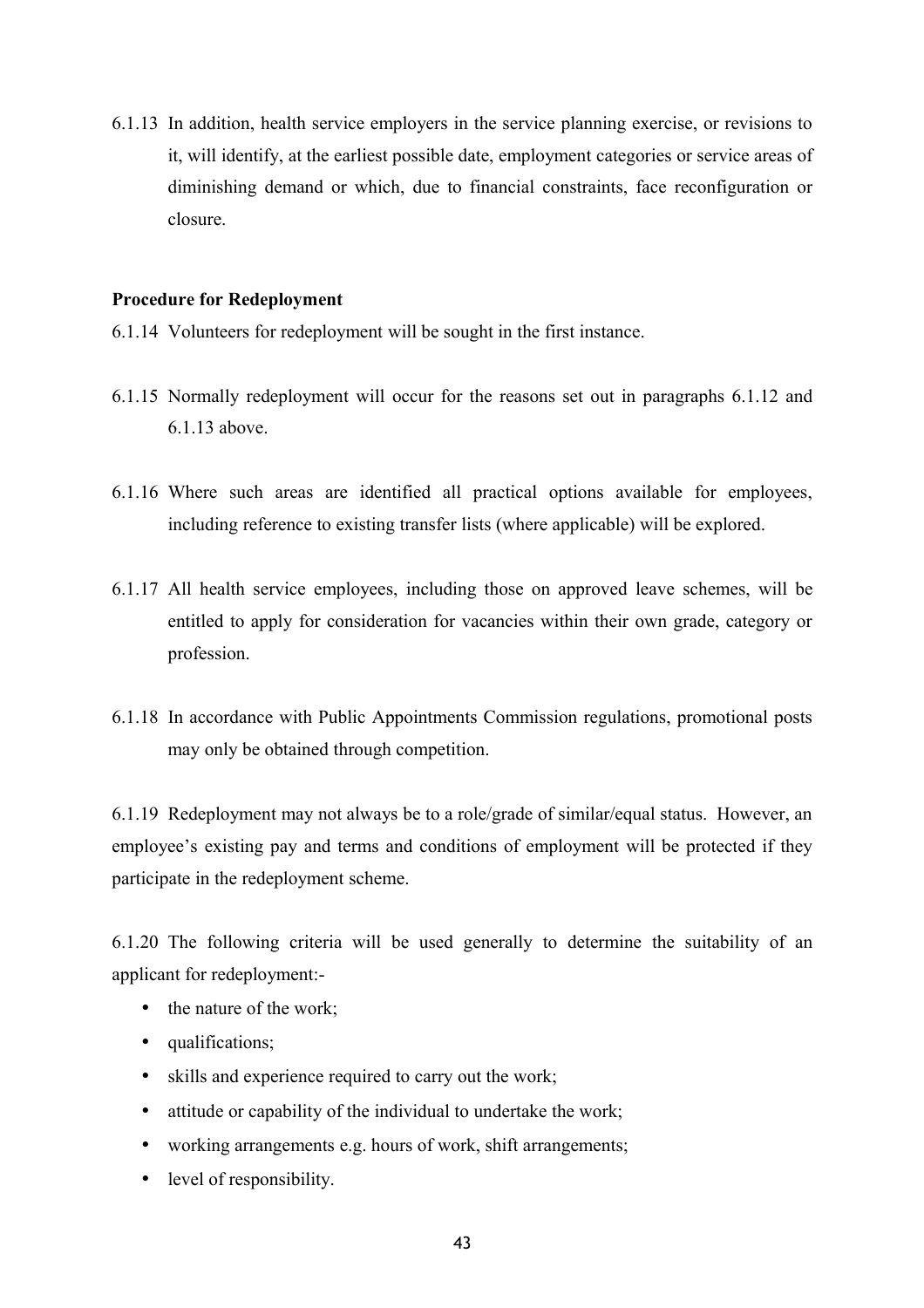### **Competence, Re-skilling, Education and Training**

6.1.21 Where a full skills/competency match does not exist following a redeployment decision appropriate training will be considered to equip the employee with the skills necessary for their new role. The nature of the education/training will be mutually agreed between line management and the employee. A return to the employee's original position may also be considered where considered practicable.

#### **Essential Redeployment**

6.1.22 Where there are insufficient volunteers management will be able to require staff to redeploy. Staff will normally be selected on the basis of length of service having regard to the skill set requirement for the post.

6.1.23 Staff may be redeployed to a location within a 45 km radius of their current work location or of their home address, whichever is the shorter commute. In making such redeployment decisions regard will also be had to reasonable daily commute time.

6.1.24 In some instances, due to the specialist nature of the post, redeployment options will of necessity be considered beyond these guideline distances. In making offers of redeployment, regard will also be had to reasonable daily commute time.

6.1.25 The protocol will not preclude redeployment applications from employees who wish to redeploy to a location/service of their choice and which may be beyond the guideline distance outlined above.

#### **Appeal Process**

6.1.26 Where a staff member wishes to appeal a redeployment decision such an appeal will be managed by an agreed adjudicator who will issue a decision within the terms of the scheme within 21 days and whose decision will be accepted.

6.1.27 Nothing in this protocol affects an individual's statutory rights.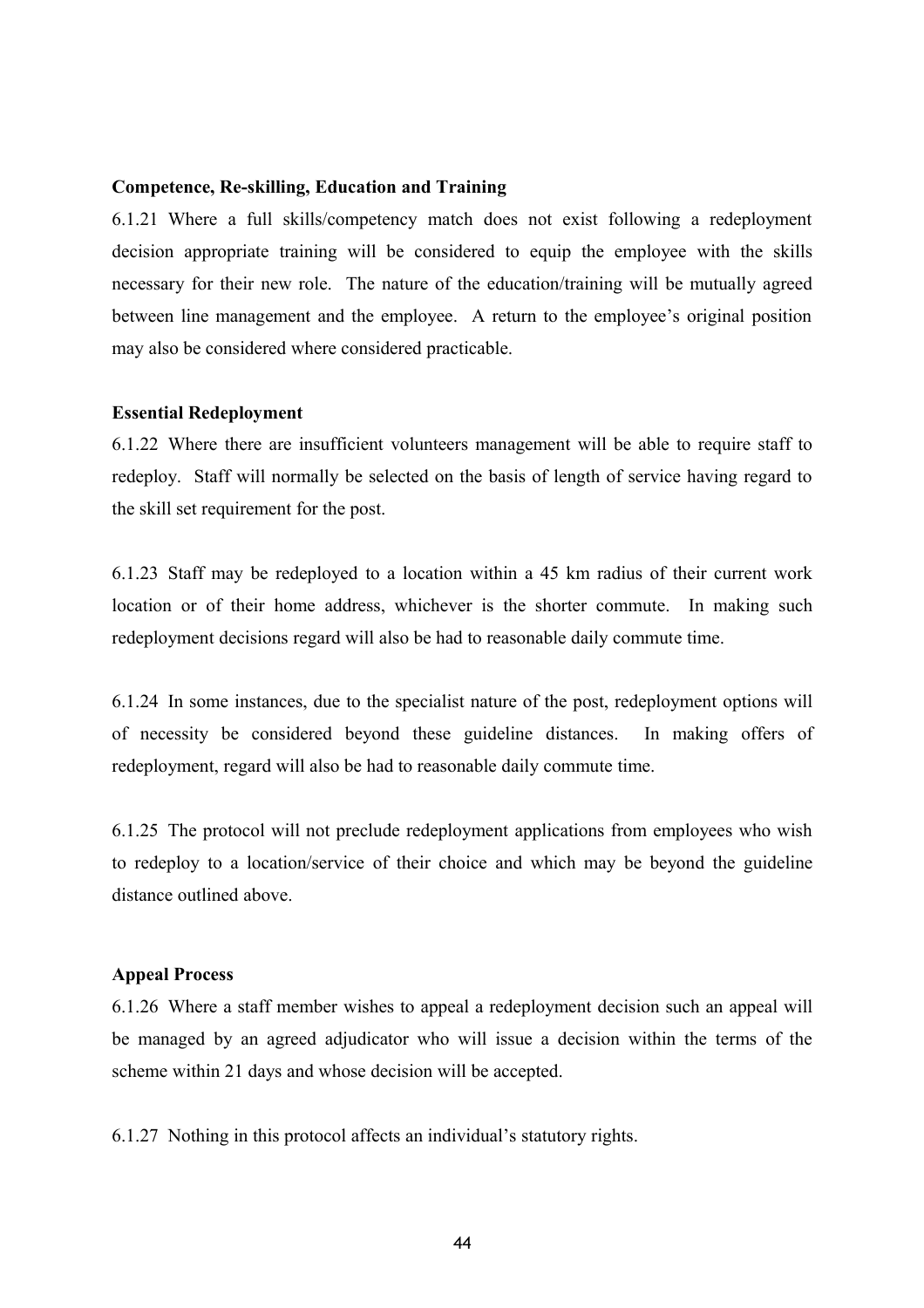# **Monitoring**

6.1.28 This redeployment protocol will be monitored by a steering committee comprising three management and three trade union nominees. The committee may recommend, through the National Joint Council, amendments or enhancements to the scheme, including opportunities for re-skilling and re-training, based on experience gained through its operation.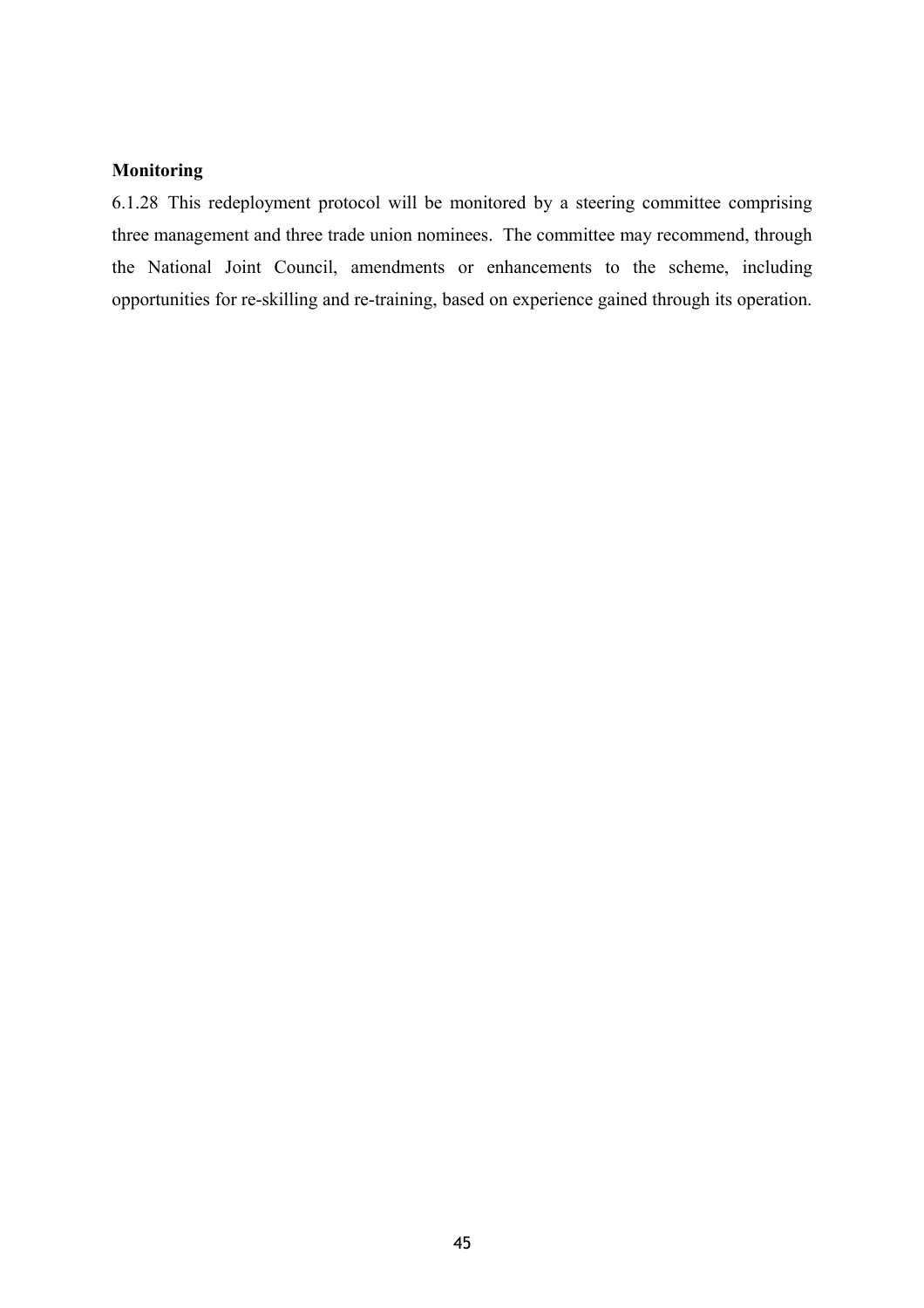#### **Education sector redeployment arrangements**

# **(for staffing grades covered by the following unions – IMPACT, SIPTU and UNITE)**

# **General principles**

6.2.1 These procedures will be implemented in an open and transparent manner with full regard to the need for consultation with individuals and the representative Trade Unions and in line with the legislative requirements as contained in the Information and Consultation Act (2006).

6.2.2 These principles shall apply to all employees in grades in the education sector represented by IMPACT, SIPTU and UNITE and comprehended by paragraph 6 of the Public Service Agreement.

6.2.3 The objective is to absorb surplus staff where posts have become surplus for whatever reason, by means of redeployment. In all circumstances, redeployment in the first instance will take place by means of a reassignment within the employees' own employer, either to suitable posts at their own grade or at an analogous grade for which the employee has the necessary skills, qualifications and competencies. If no suitable post exists within that organisation, redeployment shall be to another employer within the education sector to a suitable post at their own grade or at an analogous grade for which the individual has the necessary skills, qualifications and competencies. If no suitable post exists within the education sector, redeployment shall be to a suitable post within the wider Public Service on no less favourable basic pay and pension terms.

6.2.4 These principles will provide opportunities for individuals to explore career development in seeking a suitable alternative role (where appropriate). They are based on the concept of a flexible approach to facilitate staff movement throughout the education sector, in particular to enable the movement of employees from areas which are no longer a priority or which have been restructured, to areas of greater need. Individuals may volunteer to redeploy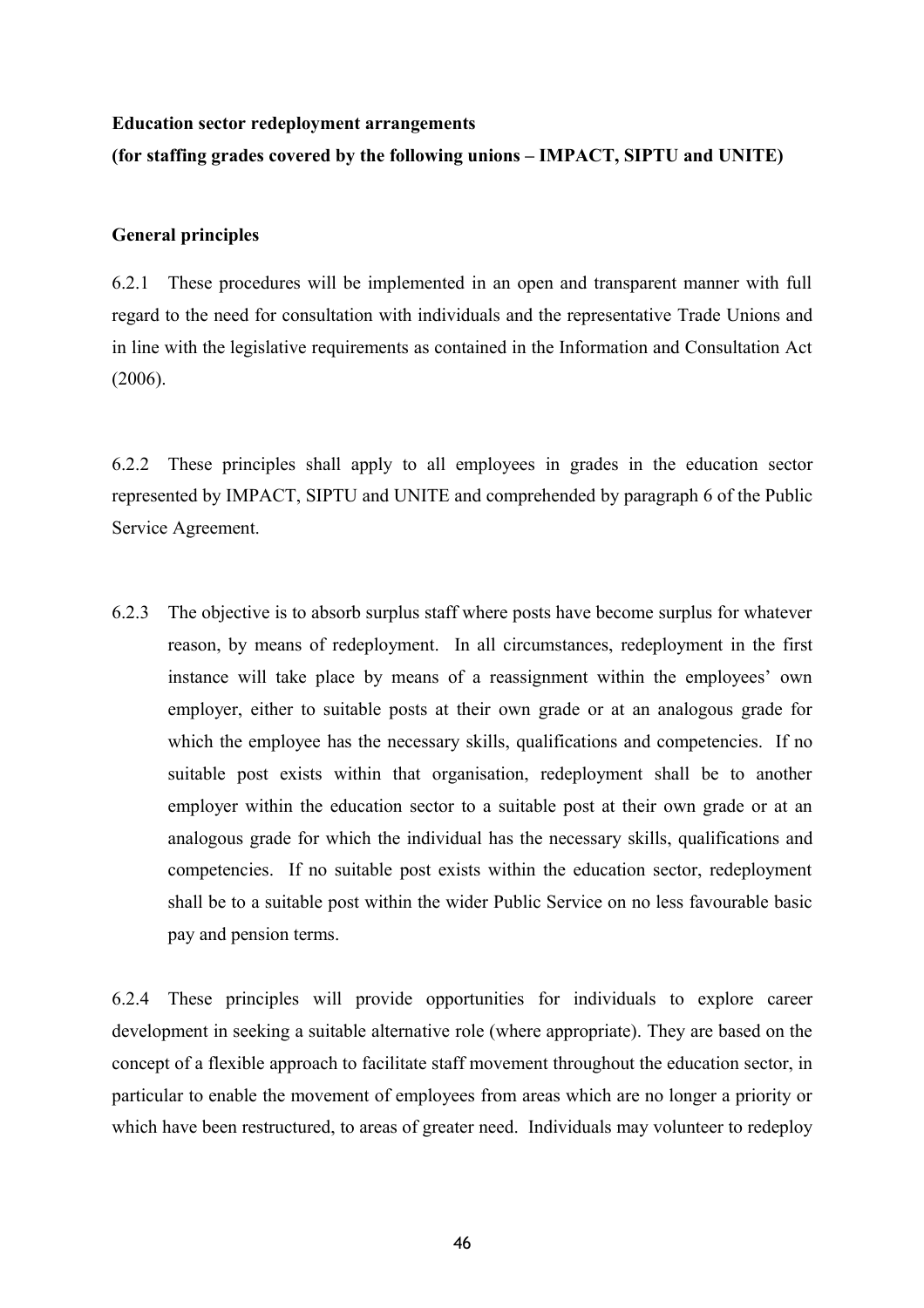to posts at a lower grade (in such circumstances they will receive pay, and terms and conditions associated with the lower grade).

6.2.5 Surplus staff may be absorbed through reassignment and/or redeployment within the organisation, in which case employees may be redeployed to other positions or functions or geographical areas within the organisation. Each individual employer will be expected to manage this process internally.

6.2.6 Redeployment will generally take precedence over recruitment (including recruitment of fixed-term employees), transfers and promotions except in circumstances where identified special skills are required or where the post cannot otherwise be filled through redeployment arising from geographical or other constraints, or to meet essential human resource planning and business needs.

# **Identification and filling of vacancies in the education sector by redeployment**

6.2.7 Where an organisation is facing increasing demands for its services and experiences resource pressures, it must first seek to meet these demands from the reorganisation or restructuring of work or business units and/or the redeployment of staff internally (taking account of any staff due to return from career breaks and special leave in accordance with the terms of these schemes).

6.2.8 Where there is no potential for redeployment within the organisation, the employer should identify staff for redeployment as follows:

> (i)Where an activity or programme is no longer being carried out or the work associated with an activity or programme has ceased or diminished, the number of staff associated with that activity or programme should be deemed to be a surplus number within the organisation as a whole and available for redeployment. Surplus staff numbers may also arise as a result of rationalisation, reconfiguration, reorganisation or restructuring of services or functions or where a general reduction in authorised numbers is required. The employer should, in those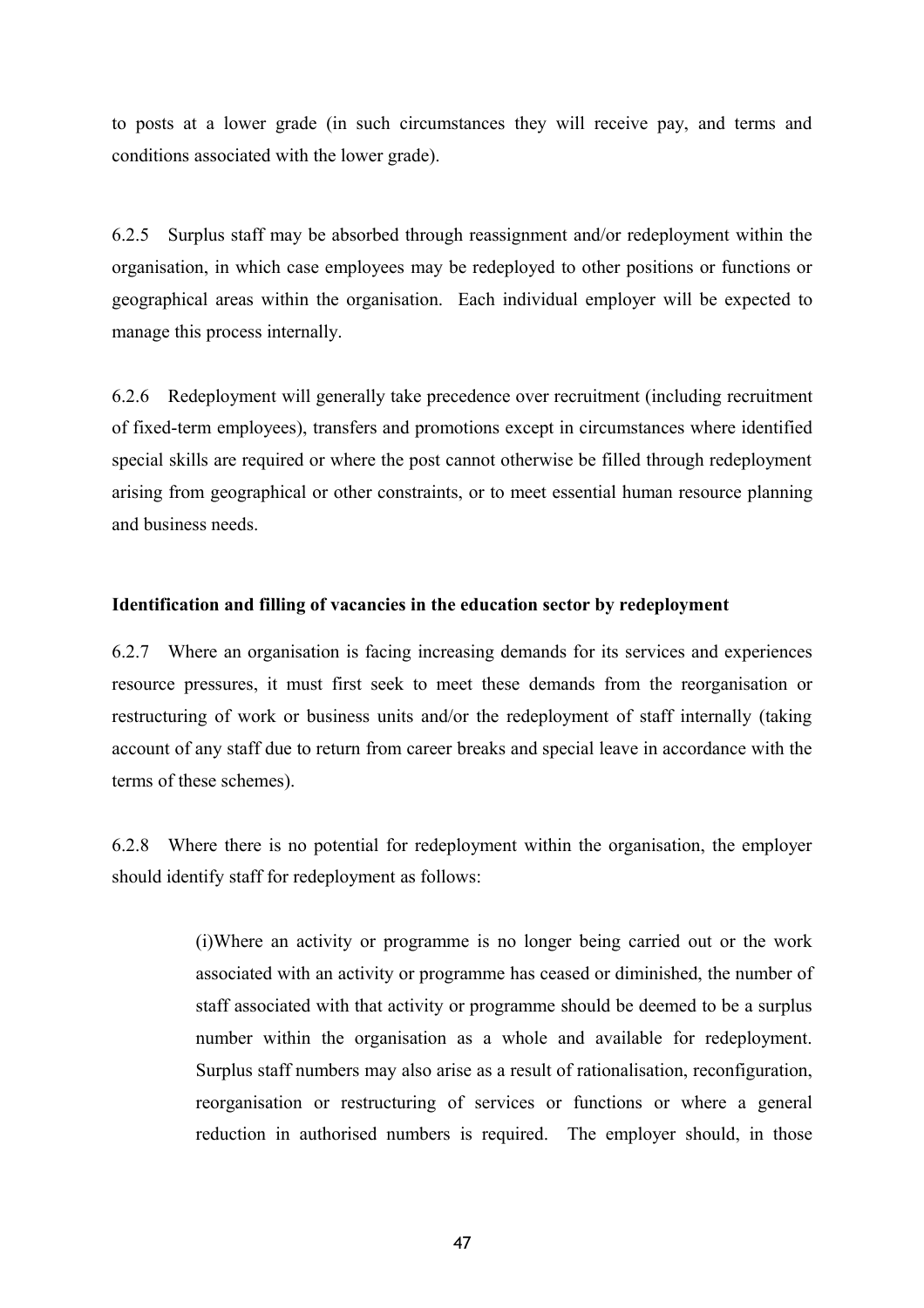circumstances, identify the numbers of staff at each relevant grade which are surplus.

(ii)Volunteers who are willing to redeploy should be sought from relevant grades in the organisation.

(iii)Where there are no or insufficient volunteers, management will be able to require staff to redeploy. Selection will be made in accordance with the "last in first out" principle (LIFO). Seniority in the context of LIFO is defined as the most senior in terms of pensionable service within the grade, save where different arrangements exist for the determination of seniority.

6.2.9 An organisation that has been given sanction to fill a post will do so, where possible, through redeployment from another organisation. An employer having been offered a suitable candidate may not refuse to accept the employee, provided that the employee has a satisfactory record in relation to sick leave and that there are no issues in relation to conduct or performance in process at the time. In the event of a refusal on those grounds, the post shall be offered to the next suitable candidate in line with these principles.

6.2.10 In the event that the only volunteer for a post is an employee having an unsatisfactory record in relation to sick leave or having conduct or performance issues in progress, the donating and receiving organisations may consider whether the transfer of the employee can proceed, notwithstanding the employee's record, before a LIFO arrangement is initiated. Where it is agreed that the transfer can proceed, the receiving organisation will have the right to continue to address any conduct, performance or attendance issues.

6.2.11 An employer may not refuse to accept an employee on the grounds of an unsatisfactory record in relation to sick leave or having conduct or performance issues in progress in circumstances where the organisation from which the employee being transferred is being abolished (and not merged with any other organisation). In such instances the receiving organisation will have the right to continue to address any conduct, performance or attendance issues.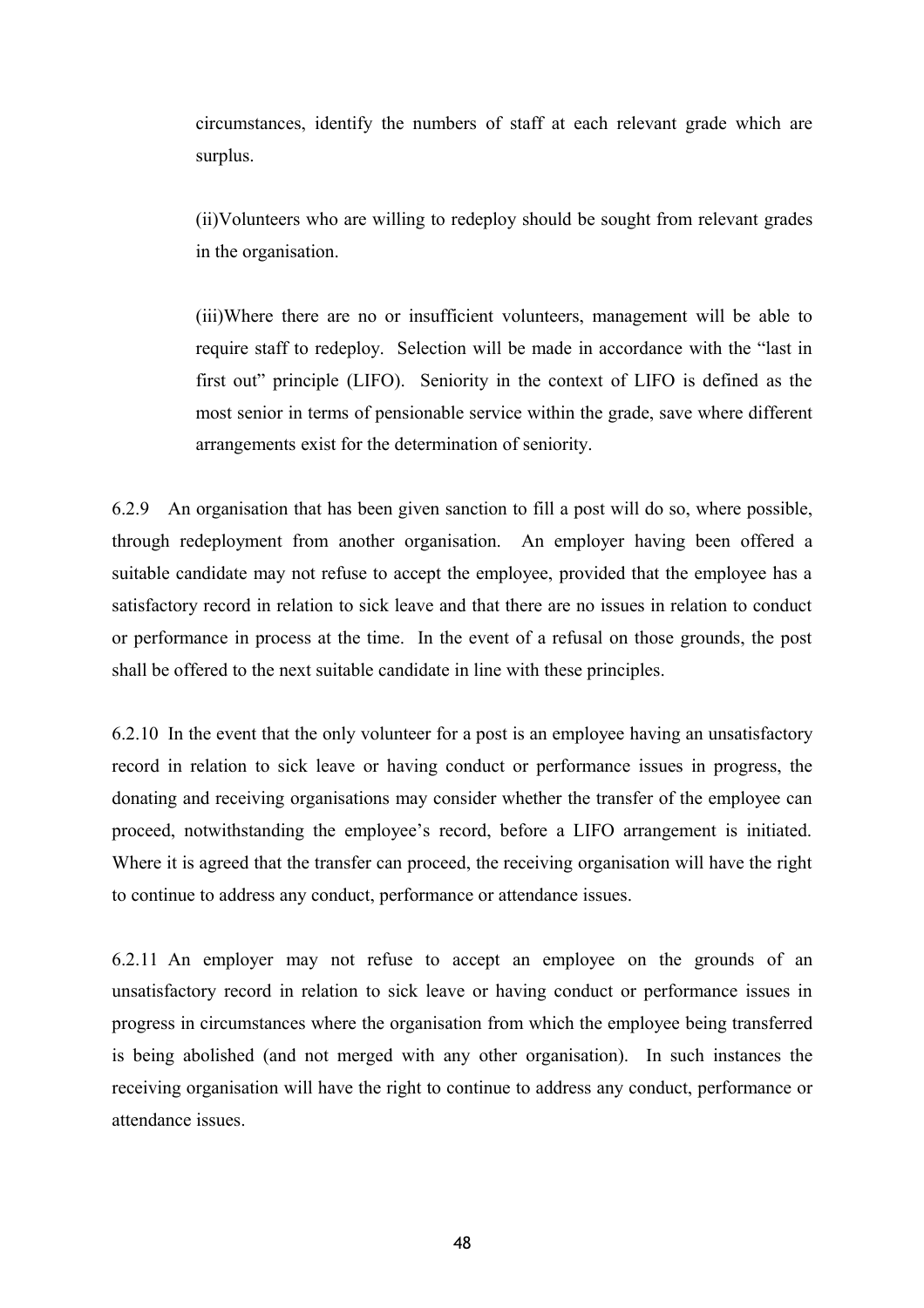#### **Redeployment across disciplines**

6.2.12 Where possible staff selected for redeployment will be redeployed to a post at a similar or analogous grade for which the individual has the necessary skills, qualifications and competencies. In the event that no post exists at a similar or analogous grade, then management will be able to require staff to redeploy to a post at a different grade or within a different discipline (where they are being assimilated to a grade with less favourable terms they will retain their existing basic pay and pension terms on a personal-to-holder red-circled basis). In all circumstances such redeployment will only occur where the necessary qualifications are held by the staff in question. Where a full skills/competency match does not exist following a redeployment decision, then appropriate training will be facilitated to equip the employee with the skills necessary for the new role.

### **Assignment within defined distances**

6.2.13 Where staff are being redeployed to another organisation in accordance with these principles, they will be assigned to a post within a 45km radius of their current work location or home address, whichever is the shorter commute. Regard will also be had to reasonable daily commute time.

6.2.14 Given that Public Service organisations and posts are fewer in number and more dispersed in some parts of the country than in others, redeployment options may of necessity be beyond these guideline times and distances in some instances. In these circumstances, consultation will take place with the relevant employee(s) and union(s) in relation to the assignment(s) on offer.

### **Spouses and children's pension schemes**

6.2.15 Where an employee is not a member of the spouses and children's pension scheme in their current organisation, s/he will remain a non-member of the spouses and children's pension scheme on transfer to another organisation under these principles. Equally, where an employee is a member of the spouses and children's pension scheme in their current organisation, s/he will continue to be a member of the spouses and children's pension scheme on transfer to another organisation under these principles.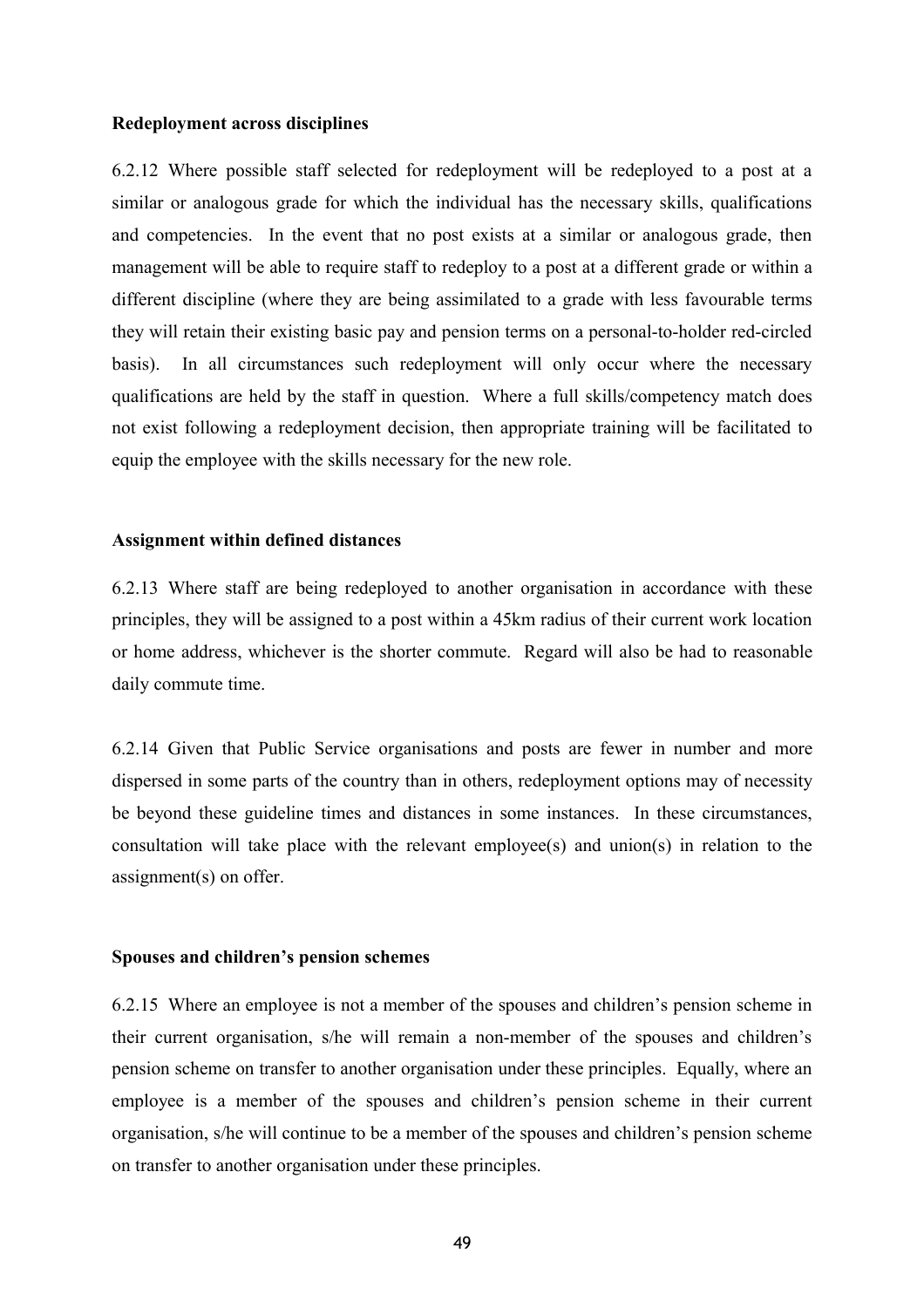### **Seniority and worksharing schemes**

6.2.16 Staff moving in line with these general principles will retain their existing seniority. The retention or variation of any applicable worksharing schemes of any staff member moving will be subject to the terms of any Circulars which exist in relation to these matters, or of any amendment made to such Circulars, or to the terms of any future Circulars made in this regard.

### **Arrangements for the implementation of these general principles**

6.2.17 Arrangements will be drawn up and agreed between management and the unions which will facilitate the practical implementation of these general principles in the education sector.

### **Dispute resolution and monitoring in line with these general principles**

6.2.18 A Steering Committee will monitor the progress of these principles and address issues which may arise in relation to their operation. The Steering Committee shall be made up of representatives of:

- (i) relevant management authorities and employers in the education sector;
- (ii) relevant unions in the education sector;
- (iii)the Department of Education and Science.

6.2.19 In the event of a dispute arising in relation to any aspect of the operation of these principles and/or a redeployment decision, the dispute will be referred to an independent adjudicator, selected from a panel agreed by the Steering Committee, who will issue a decision within the terms of the scheme and whose decision will be binding on all Parties and final.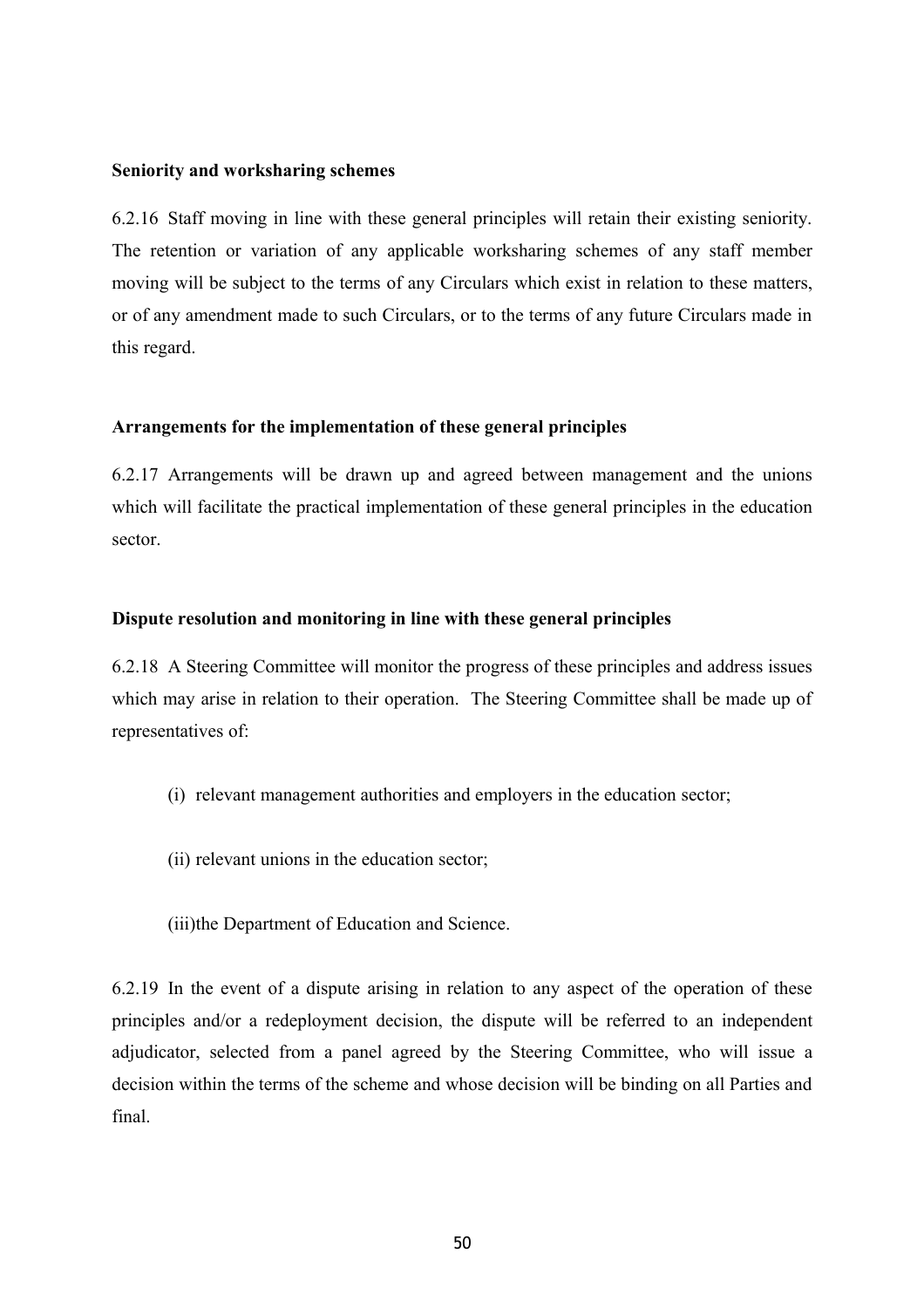# **Review of the principles**

6.2.20 The operation of these redeployment principles will be re-examined at a later stage taking account of developments in Public Service staff numbers policy and the review of the Moratorium on recruitment and promotion in the Public Service at the end of 2010. If necessary, the re-examination will explore further options to address any remaining surplus.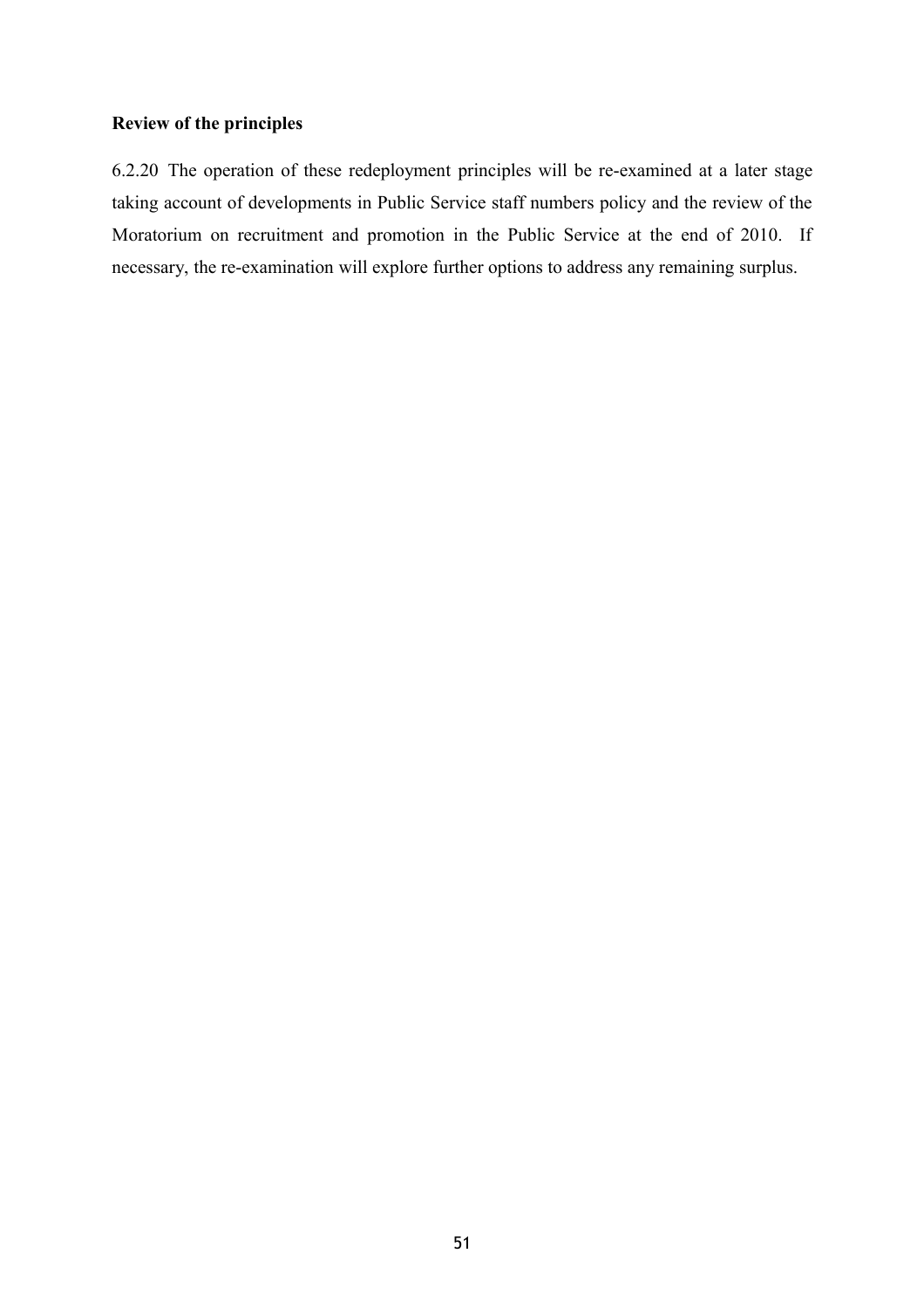# **Redeployment Arrangements for the Civil Service**

# **General**

6.3.1 In view of the major economic challenges facing the country the Government are committed to obtaining maximum efficiencies from, and reducing the size of, the Public Service. The Government and the Public Service unions confirm that in the context of a reduction in numbers serving in the Public Service:

- (i) it will from time to time be necessary to increase staffing in certain designated priority areas in accordance with Government policy;
- (ii) in such instances where additional staff are required the Government will in the first instance investigate the feasibility of redeploying serving public servants with the relevant skills sets;
- (iii) redeployment of staff/posts may be necessary for temporary or long-term needs on foot of changing business patterns or priorities or to respond to urgent work demands; and that
- (iv) management will have the discretion to redeploy staff/posts not just within the same location but also within defined areas as set out in paragraph 6.3.15 below.

6.3.2 The Minister reserves the right to redeploy civil servants as may be required and appropriate, between Departments<sup>[2](#page-51-0)</sup>:

- where services or functions are allocated or re-allocated between Departments;
- to meet priority needs; or

<span id="page-51-0"></span> $2^2$  For "Department", read "Department or Office" throughout this document.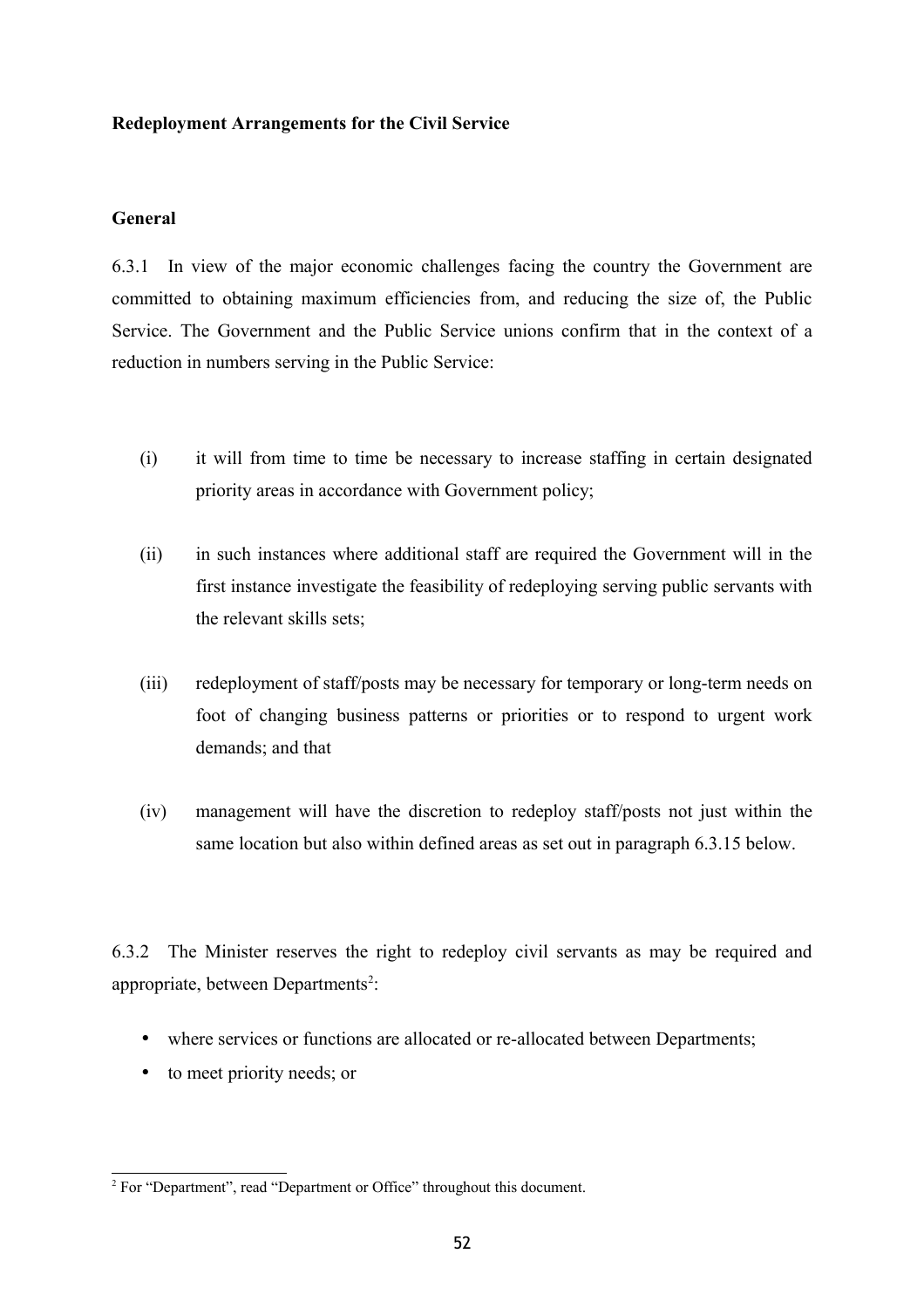• to address needs arising from rationalisation, reconfiguration, reorganisation or restructuring of services or functions, including by the imposition of general or specific levies of staff where necessary.

In the case of a levy, volunteers to redeploy will normally be sought in the first instance, Where insufficient numbers volunteer, persons will be selected on the basis of seniority, with those having the least service in the grade being required to move (hereafter referred to as "Last In First Out" – LIFO). Specific arrangements may also be made for the redeployment of any surplus from one Department to another within the defined radius set out in paragraph 6.3.15.

6.3.3 Redeployment will generally take precedence over recruitment (including fixed term employees), transfers and promotions except in circumstances where special skills are required or where the post cannot otherwise be filled through redeployment arising from geographical or other constraints, or to meet essential manpower planning and business needs.

6.3.4 Where the Government decides that certain functions of a Department are to be transferred to another area of the Civil or Public Service, the posts and/or staff associated with those functions will also transfer, as appropriate to the needs of the receiving organisation taking account of the skills mix and the need to avoid duplication of roles.

### **Part 1: Redeployment of surplus personnel within the Civil Service**

# **Identification of staff to be redeployed.**

6.3.5 The Department of Finance, having consulted with each Department, will determine numbers for each Department and will keep this position under review in light of emerging priorities. The Department of Finance will from time to time need to determine the order in which surplus staff may be redeployed from different organisations and to determine prioritisation in the placement of such staff in the Civil Service, in NCSSBs or in other Public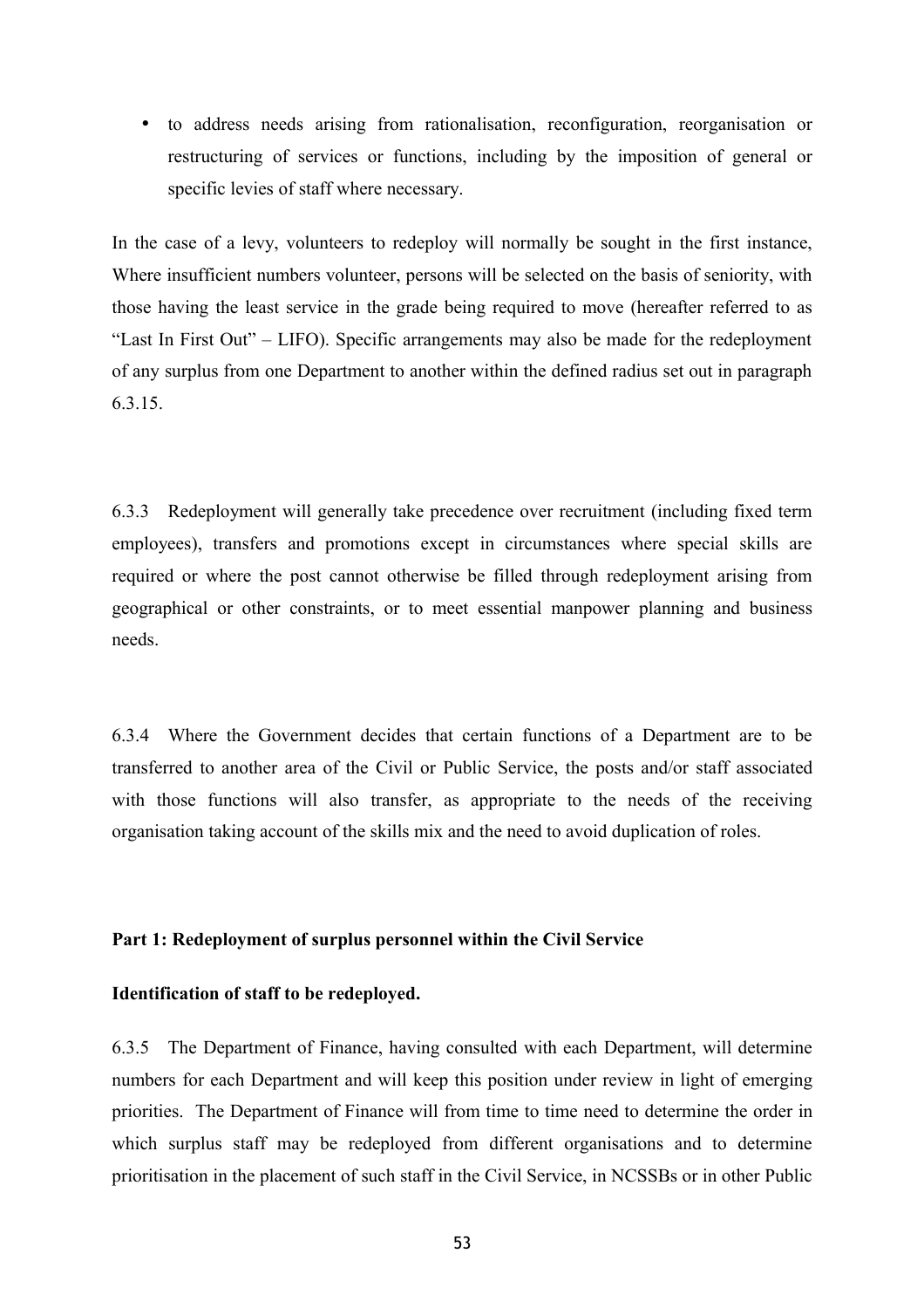Service organisations, taking account of the circumstances prevailing in each organisation, location issues and, most critically, the staffing needs of the organisations being given the redeployed staff.

6.3.6 Where surplus posts are identified in a Department, existing arrangements regarding the filling of posts, whether by agreed sequences for promotion, recruitment or by interdepartmental transfer arrangements, will no longer apply whether generally or within the defined radius set out at paragraph 6.3.15 save as provided for in these arrangements.

6.3.7 Departments should identify staff for redeployment as follows:

- (i) Where an activity or programme is no longer being carried out, the posts associated with that activity or programme should be deemed to be surplus and available for redeployment. Surplus posts may also arise as a result of rationalisation, reconfiguration, reorganisation or restructuring of services or functions or where a general reduction in authorised numbers is required following a determination under paragraph 6.3.5. The Department should in those circumstances identify the numbers of posts at each relevant grade which are surplus and the location of the surplus;
- (ii) Volunteers who are willing to redeploy should be sought from relevant grades in the Department. In addition, staff returning from career breaks in the relevant grades who cannot be accommodated in their parent Department, should be included;
- (iii)Where there are no or insufficient volunteers, staff to be made available for redeployment should be identified in accordance with LIFO.

6.3.8 Departments will provide detailed information to the Public Appointments Service (PAS) on the staff concerned, including grade, current work location and home address, within one month of a surplus being identified.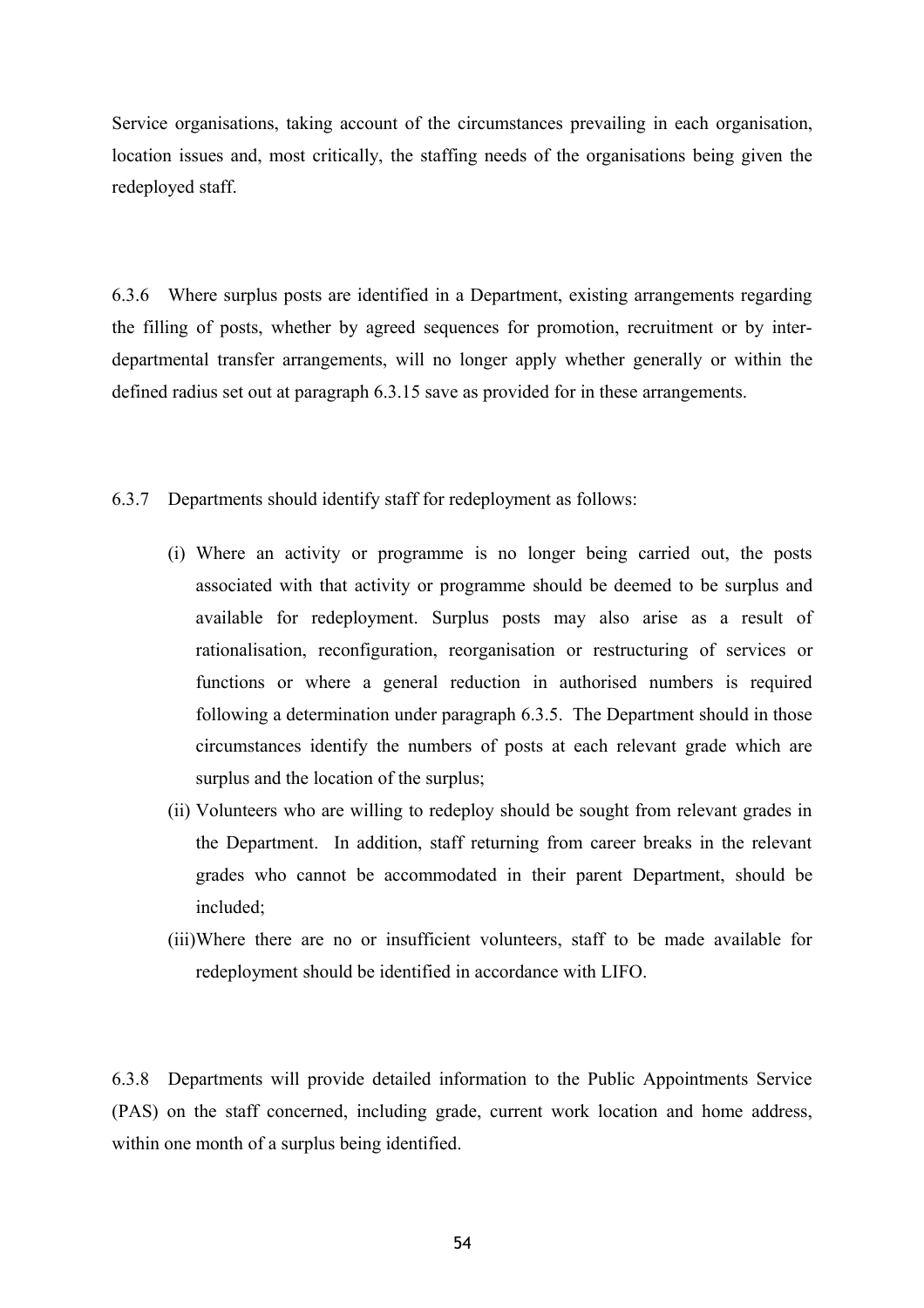6.3.9 The PAS will establish Resource Panels for each General Service grade and for each Professional & Technical (P&T) grade. The placing of staff will be by reference to the defined radius set out in paragraph  $6.3.15<sup>3</sup>$  $6.3.15<sup>3</sup>$  $6.3.15<sup>3</sup>$ .

### **Identification and filling of vacancies by Redeployment.**

6.3.10 Where a Department is facing increasing demands for its services and experiences resource pressures, it must first seek to meet these demands from the reorganisation or restructuring of work or business units and/or the redeployment of staff internally (taking account of any staff due to return from career breaks, other special leave, etc).

6.3.11 Where a Department considers that its internal staffing resources are insufficient to meet its work demands, the Department must make a business case to the Department of Finance seeking sanction to secure additional staffing resources. The Department of Finance will determine the number(s) and grading of staff to be redeployed (if any) and if additional resources also need to be transferred.

6.3.12 Where sanction has been received from the D/Finance to fill a post(s), the PAS should be notified of the positions to be filled by redeployment and details of the relevant sanction. Positions will be offered to officers in accordance with the sequence set out in Appendix A or B.

6.3.13 Staff moving under the arrangements set out in Appendix A or B will retain their existing seniority (save that seniority arrangements in place for decentralisation moves will continue to apply to such moves). The retention or variation of any applicable worksharing

<span id="page-54-0"></span><sup>&</sup>lt;sup>3</sup> The PAS may for their administrative purposes only collect and store information on staff and vacancies on a regional basis to enable them to manage the operation of the redeployment arrangements effectively.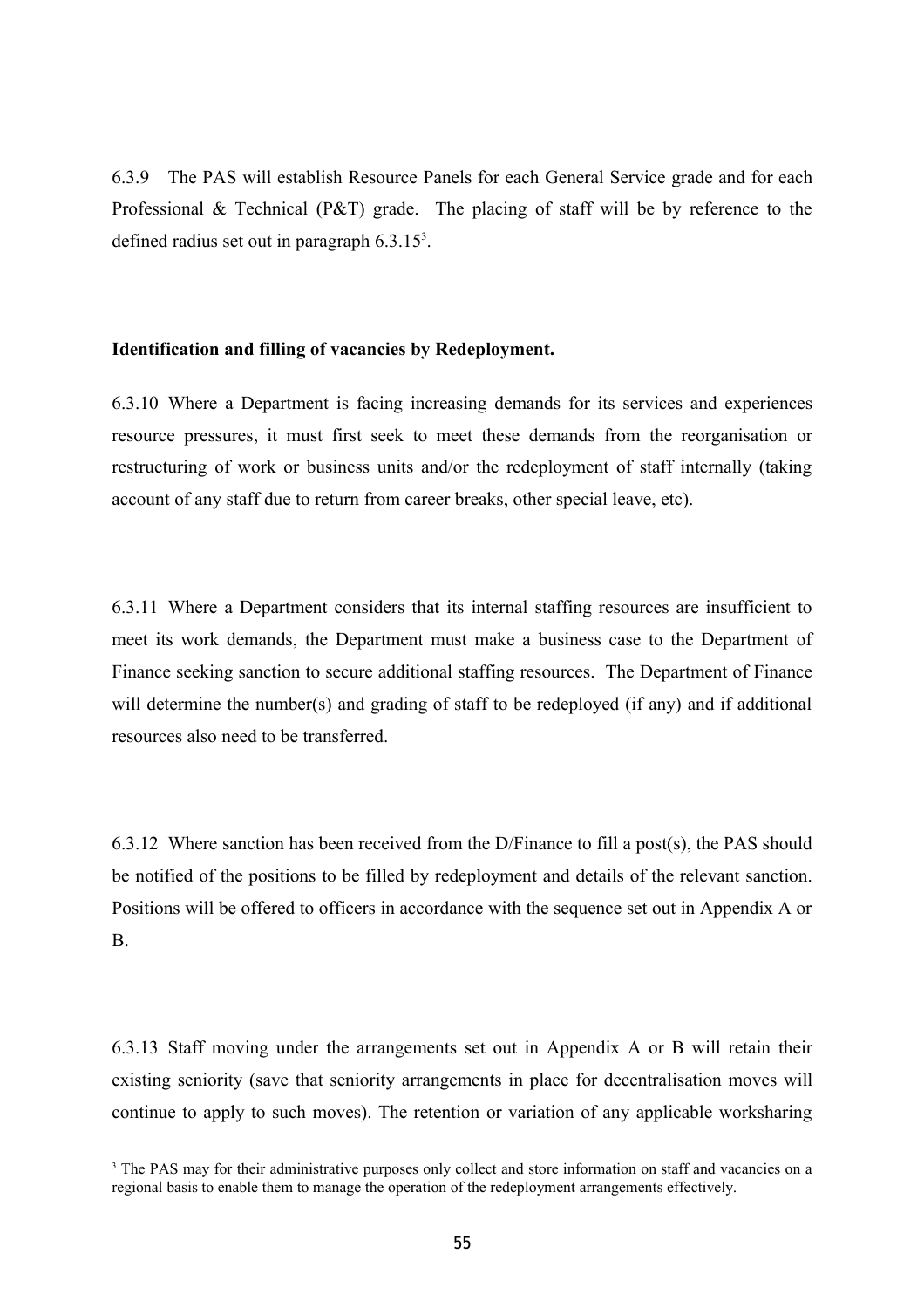arrangements of any staff member moving will be subject to the terms of Circular 21/2001, or of any amendment made to that Circular.

6.3.14 A Department having been offered a suitable candidate, or having selected a candidate with suitable skills/experience under the arrangements set out in Appendix A or B, may not refuse to accept the officer, subject to the officer having a satisfactory record in relation to conduct and sick leave (i.e. no disciplinary action has been initiated against the officer and the officer's sick leave does not exceed 56 days in the preceding four years). In the event of a refusal on those grounds, the post shall be offered to the next suitable candidate under the arrangements set out in Appendix A or B**.** In the event that the only volunteer for a post is an officer having an unsatisfactory record in relation to conduct or sick leave, the donating and receiving organisations may consider whether transfer of the officer can proceed, notwithstanding the officer's record, before a LIFO arrangement is initiated. In any such consideration, regard should be had to the overall size of the receiving office and, in particular, the number of posts at that grade level in the location in question. In any instance where an office from which a person is being transferred is due to be abolished, a Department may not refuse a candidate on the grounds of conduct or sick leave. In these circumstances, management in the receiving organisation will have the right to continue to address any such underperformance or attendance issues.

#### **Assignment within Defined Distances**

6.3.15 Staff on Resource Panels may be assigned to another Civil Service job at the appropriate grade in an alternative Department within a defined radius i.e. where possible, staff will be redeployed to another Civil Service post within a 45km radius of their current work location or of their home address, whichever is the shorter commute**.** Regard will also be had to reasonable daily commute time.

6.3.16 Where no suitable post is available in another Civil Service Department within a reasonable daily commute, redeployment options will be sought in NCSSBs and in other sectors, initially within a 45km radius.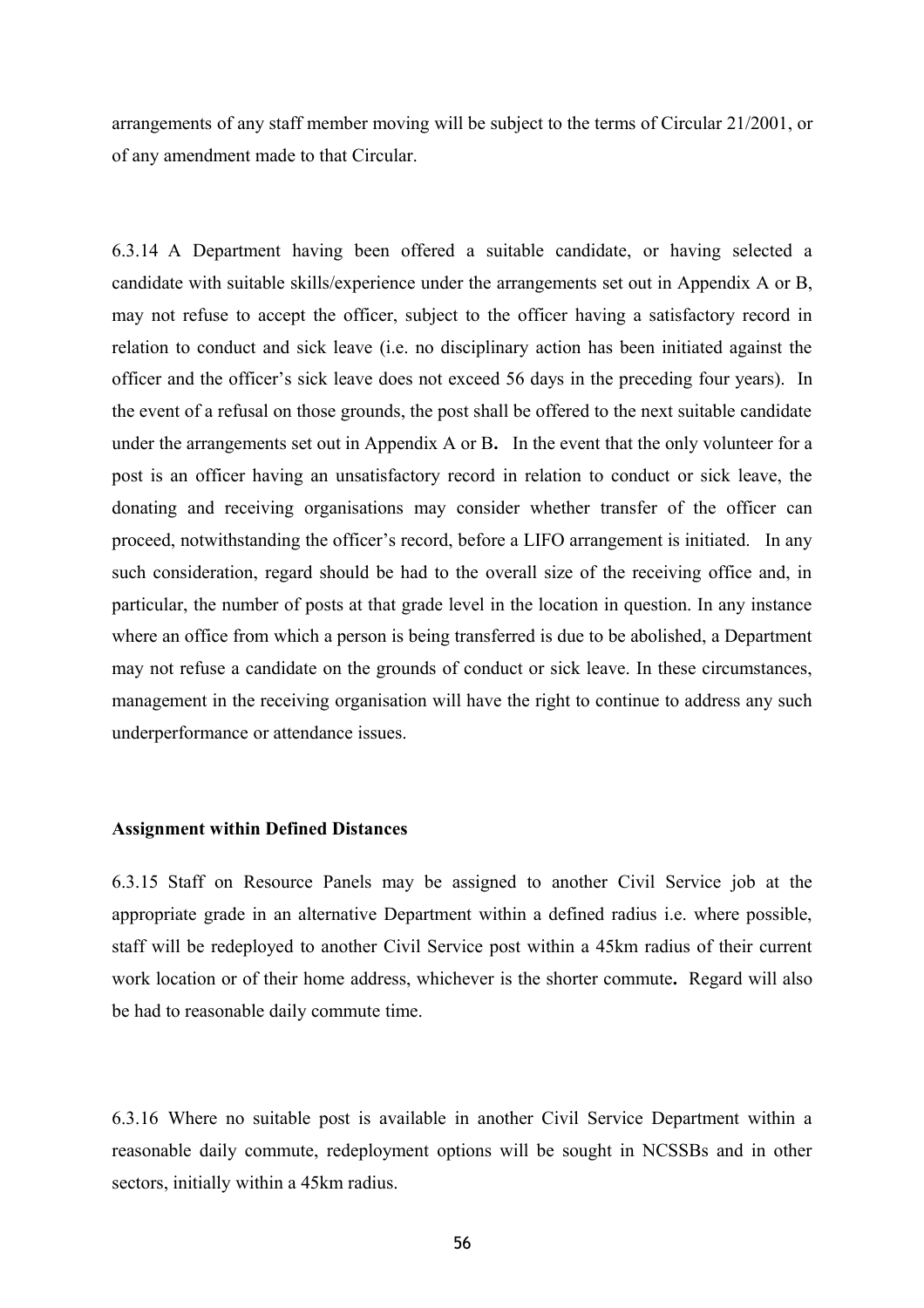6.3.17 Given that Civil Service Departments and Public Service organisations/ posts are fewer in number and are more dispersed in some parts of the country rather than in others, redeployment options may of necessity be beyond these guideline distances in some instances. In these circumstances, consultation will take place with the relevant union in relation to the assignment on offer. In making offers of redeployment, regard will also be had to reasonable daily commute time.

#### **Professional and Technical Posts**

6.3.18 Where a surplus of posts arises in the Professional and Technical grades in a Department, volunteers from relevant grades will be sought for placement on Resource (Professional and Technical) Panels for staff in these grades. Positions will be offered to Professional and Technical staff in accordance with the arrangements set out at Appendix B.

6.3.19 Staff placed on the Professional and Technical Resource Panel may be considered for redeployment to an equivalent professional or technical grade in the Civil Service, redeployment to an equivalent professional or technical grade within an NCSSB or within another sector or may indicate a willingness to opt for redeployment to an equivalent General Service position. In order to be considered for inclusion on the General Service Resource Panel, such staff must satisfy the PAS that they have the necessary skills, competencies and/or qualifications as appropriate for the relevant General Service grade.

6.3.20 General Service staff placed on General Service Resource Panels may also indicate a willingness to consider redeployment to an equivalent Professional and Technical grade. In order to be considered for inclusion on the Professional and Technical Resource Panel, such staff must satisfy the PAS that they have the necessary skills and competencies and/or qualifications as appropriate for the relevant professional & technical grade.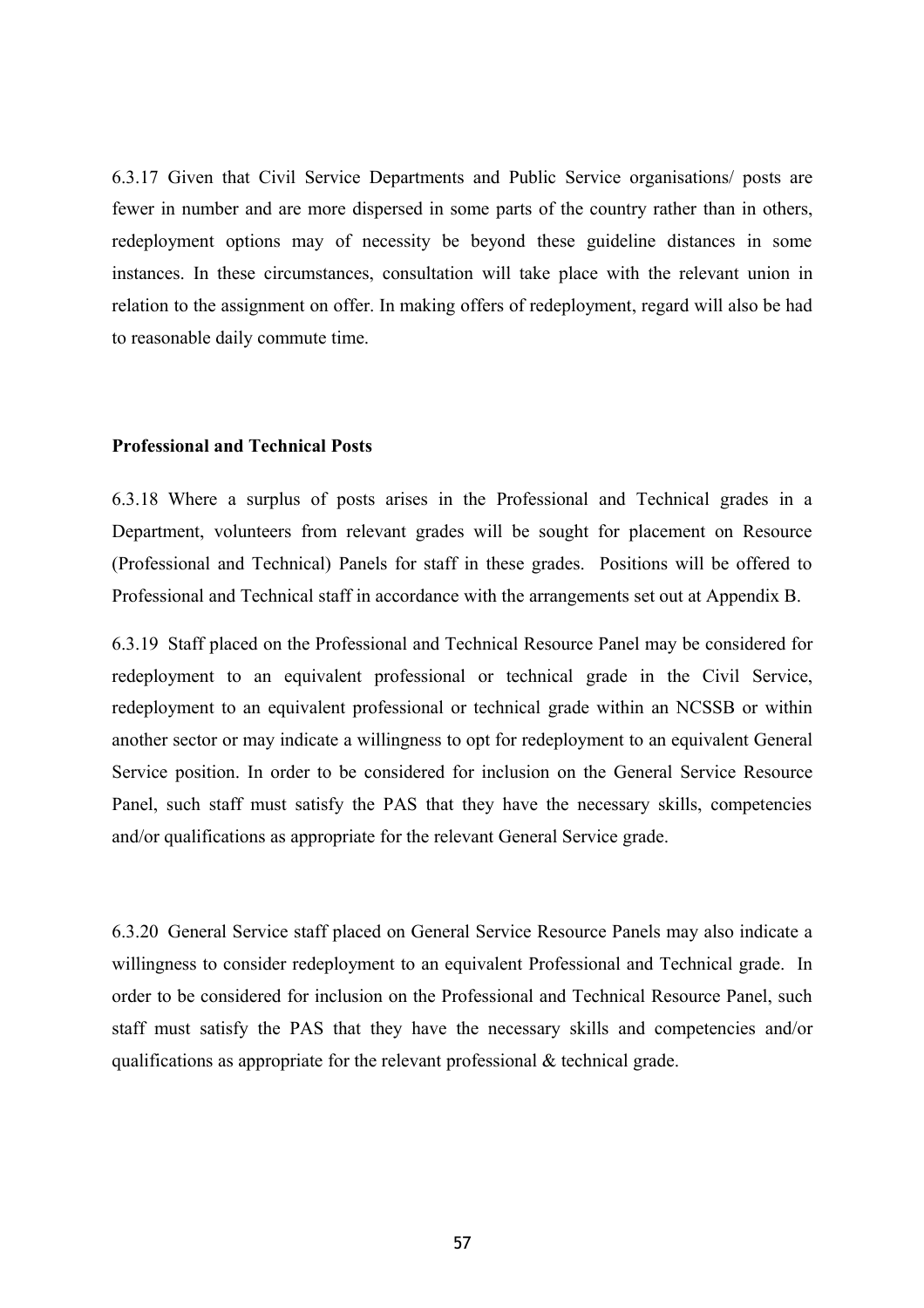6.3.21 Where a staff member in a professional or technical grade has expressed a willingness to redeploy to a General Service position, or where a staff member in a General Service grade has expressed a willingness to redeploy to a Professional and Technical position, the PAS may offer a suitable position to such a person in accordance with seniority and relevant experience, subject to a selection and regrading process conducted by PAS. This process may involve a competency based interview. The selection process may involve identification of skills, competencies and/or qualifications as appropriate required for the job and/or a competency based interview, and a commitment to undertake any necessary additional skills/ competencies development by the officer. Where possible, staff will be redeployed to another Civil Service post within a 45 kilometre radius of their current work location or home address, whichever is the shorter commute. Regard will also be had to reasonable daily commute time.

# **Part 2: Operation of Redeployment arrangements between the Civil Service and Non-Commercial State Sponsored Bodies**

6.3.22 Redeployment arrangements between the Civil Service and Non-Commercial State Sponsored Bodies (NCSSBs) may arise where organisations are being merged, functions are transferring or other reconfiguration of current organisational structures is proposed resulting in surplus staff. General principles governing redeployment arrangements in relation to NCSSBs are set out in a separate paper - "Redeployment – Arrangements for NCSSBs" which has been agreed with the staff side.

6.3.23 In situations where the Government decides that the functions of an NCSSB are to be transferred to the Civil Service, the posts and/or staff associated with the function will also transfer, as appropriate to the needs of the receiving Department taking account of the skills mix and the need to avoid duplication of roles.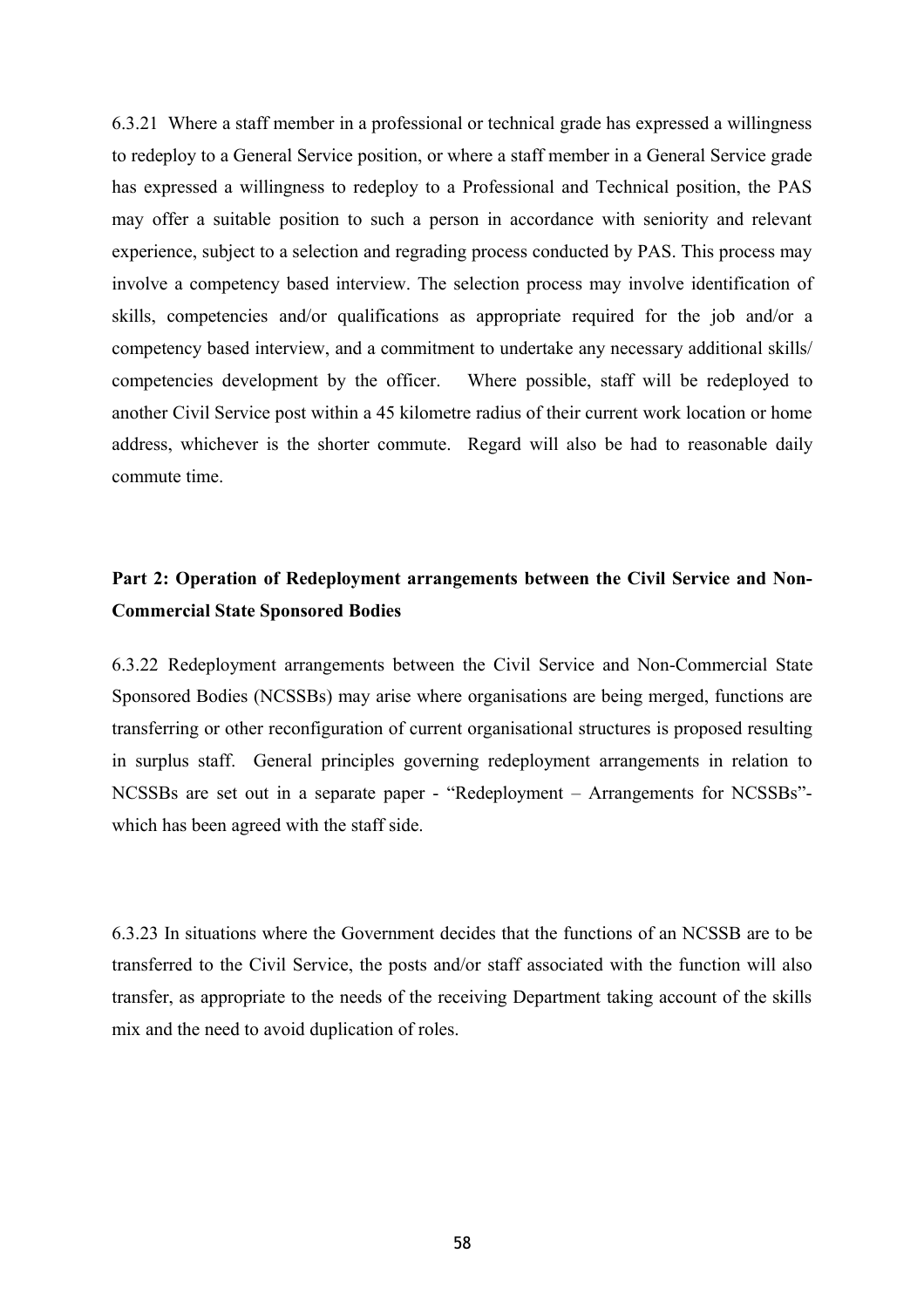6.3.24 The identification of surplus posts in NCSSBs will be a matter for management in the various bodies, and their parent Department, in consultation with the Department of Finance and in line with Government policy on Public Service numbers.

6.3.25 The PAS will establish Resource Panels for NCSSB staff. A person from a surplus identified in an NCSSB may be offered a vacancy in the Civil Service, or in another sector in accordance with the arrangements set out in the "Redeployment – Arrangements for NCSSBs" Agreement.

6.3.26 A person on a General Service or Professional and Technical Resource Panel in the Civil Service may be offered a vacancy in an NCSSB or in another sector in accordance with paragraph 6.3.16 above and where the qualifications and expertise can be matched with the requirements of the post to be filled. The PAS will manage the selection process in such cases. The guidelines as regards distance set out in paragraph 6.3.15 above will apply.

6.3.27 The Department of Finance will, however from time to time need to determine the order in which surplus staff may be redeployed from different organisations and to determine prioritisation in the placement of such staff in the Civil Service, in NCSSBs or in other Public Service organisations, taking account of the circumstances prevailing in each organisation, location issues and, most critically, the staffing needs of the organisations being given the redeployed staff.

6.3.28 Where a redeployment transfer is being made under paragraphs 6.3.22 to 6.3.26 above, the initial placement to the Civil Service or to the NCSSB may be on the basis of secondment. Persons redeployed from an NCSSB to the Civil Service in these circumstances or from the Civil Service to an NCSSB will be appointed on no less favourable terms and conditions in relation to basic pay and pension. Persons taking up offers of redeployment to the Civil Service will be subject to Civil Service non-pay terms and conditions of employment, including the code of conduct and the disciplinary code. In any instance where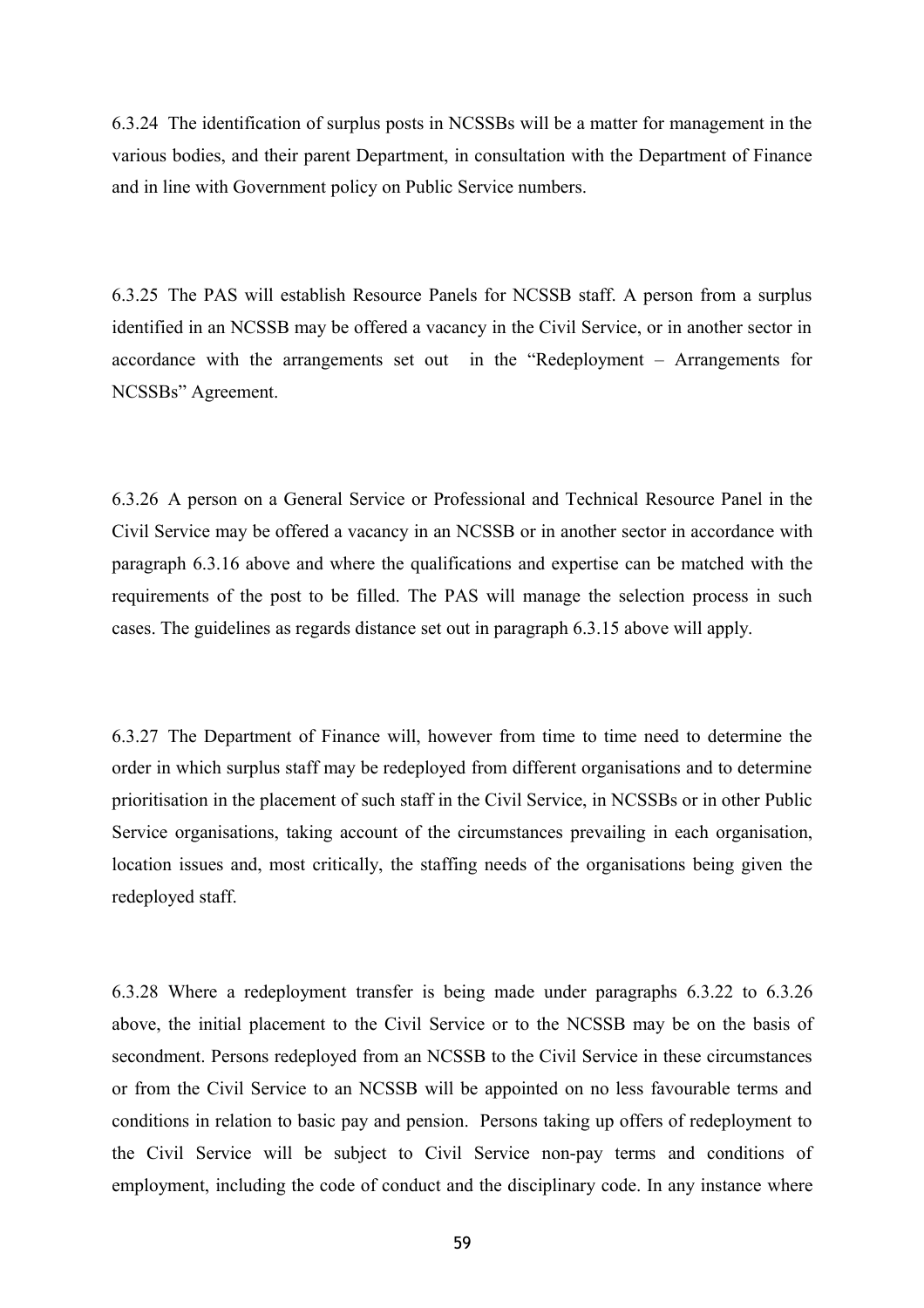the body from which the person is being transferred is due to be abolished, an organisation may not refuse a candidate on the grounds of conduct or sick leave.

6.3.29 *Spouses and Children's Pension Scheme* – Where a staff member had previously opted out of the Spouses and Children's Scheme and is not a current member of the Scheme, s/he will remain a non-member of the Scheme on transfer to another Public Service or Civil Service body under these redeployment arrangements. Equally where a staff member is a current member of the Spouses and Children's Scheme, s/he will continue to be a member of the Scheme on transfer to another Public Service or Civil Service body under these arrangements.

### **Part 3: General Provisions**

#### **Moving work to a regional location**

6.3.30 Where programmes or activities in regional locations are no longer to be carried out, and there is no or limited relocation potential, Departments and NCSSBs (as appropriate) in the location may be asked to identify other blocks of work that could be discharged by staff within the defined radius set out at paragraph 6.3.15 provided such reallocations of functions could operate in an efficient, effective and economic manner

# **Review Procedures**

6.3.31 A Steering Committee, representative of the Official and Staff Sides, will monitor the progress of the scheme with a view to resolving individual problems and addressing general issues which may arise in relation to its operation.

#### **Review of the Redeployment Scheme**

6.3.32 The operation of the Redeployment Scheme will be re-examined later taking account of developments in Public Service staff numbers policy and the review of the Moratorium on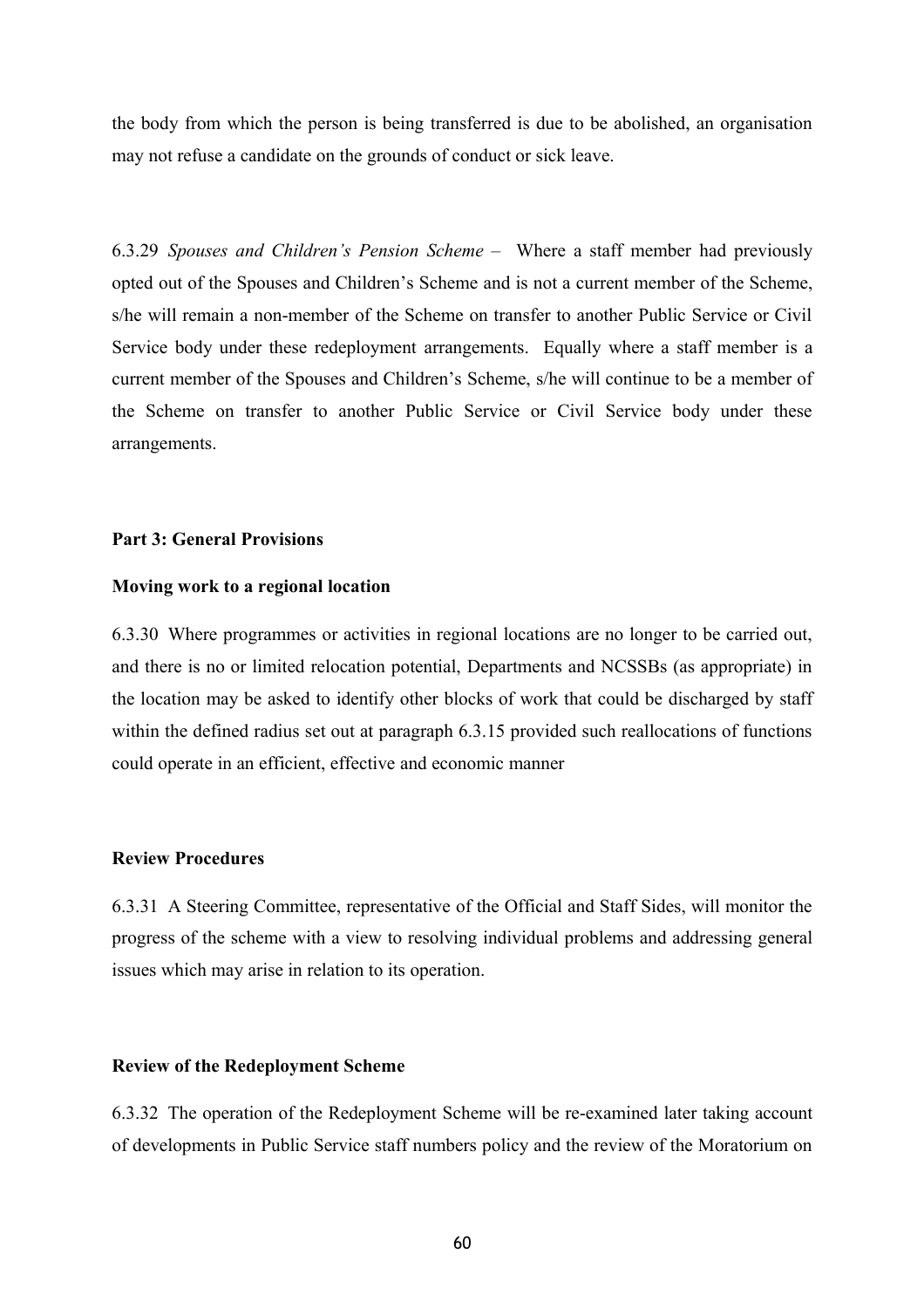Recruitment and Promotion in the Public Service at end 2010. If necessary, the reexamination will explore further options to eliminate any remaining surplus.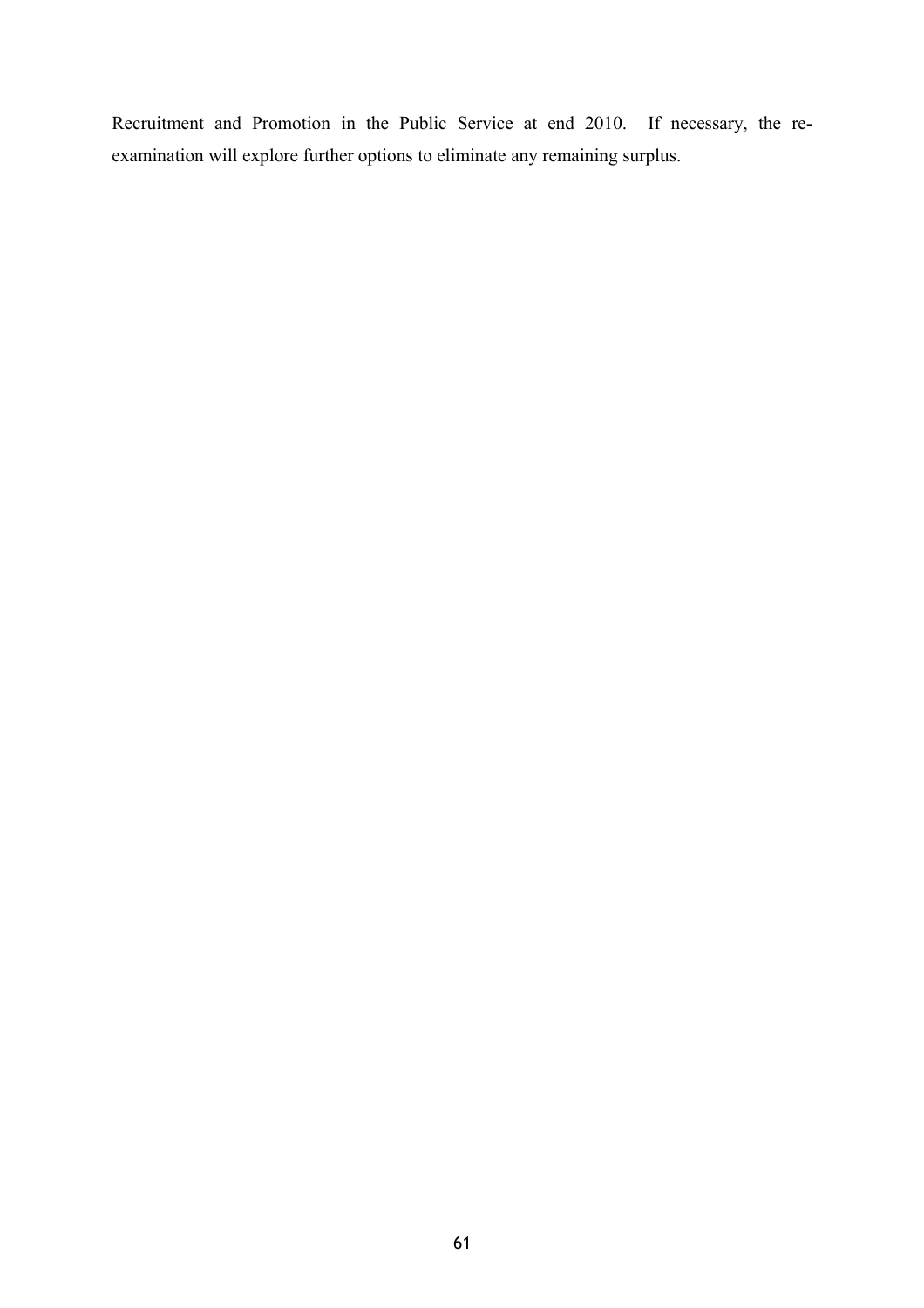# **Appendix A**

#### **Arrangements for the Filling of Civil Service Posts by Redeployment**

*Note: The prior approval of the Department of Finance is required for the filling of any posts/vacancies.* 

#### *A. Posts in Dublin*

#### *1. Dublin Arrangements*:

*(a)* In the normal course, approved vacancies arising in Dublin will be offered in the first instance to staff on the Dublin Arrangements in accordance with the existing protocols agreed with the staff side, where the release of a staff member would result in the filling of a decentralised post from the CAF.

#### *2. General Posts which cannot be filled from the Dublin Arrangements:*

(a) If the post cannot be filled from the Dublin Arrangements, and there are no identified skills or experience associated with the post, the vacancy will be offered to officers in the Dublin area on the relevant Resource Panel.

(b) The Department of Finance may require PAS from time to time to confine the circulation of offers to certain Departments only.

(c) Positions will be offered to officers on the Resource Panel, subject to paragraph (b) above. The PAS will invite applications from officers on the panel. The position will be offered to the most senior officer from among the applications received by the PAS.

(d) In the event that the position is offered to a person on the Professional & Technical Resource Panel the arrangements set out at Appendix B will apply.

(e) If there are no volunteers for the post, LIFO will apply, having regard to reasonable daily commute in terms of distance and time.

(f) Where particular skills or experience have been identified by a Department as necessary for a particular post (e.g. ICT, audit, procurement), such positions will, with the prior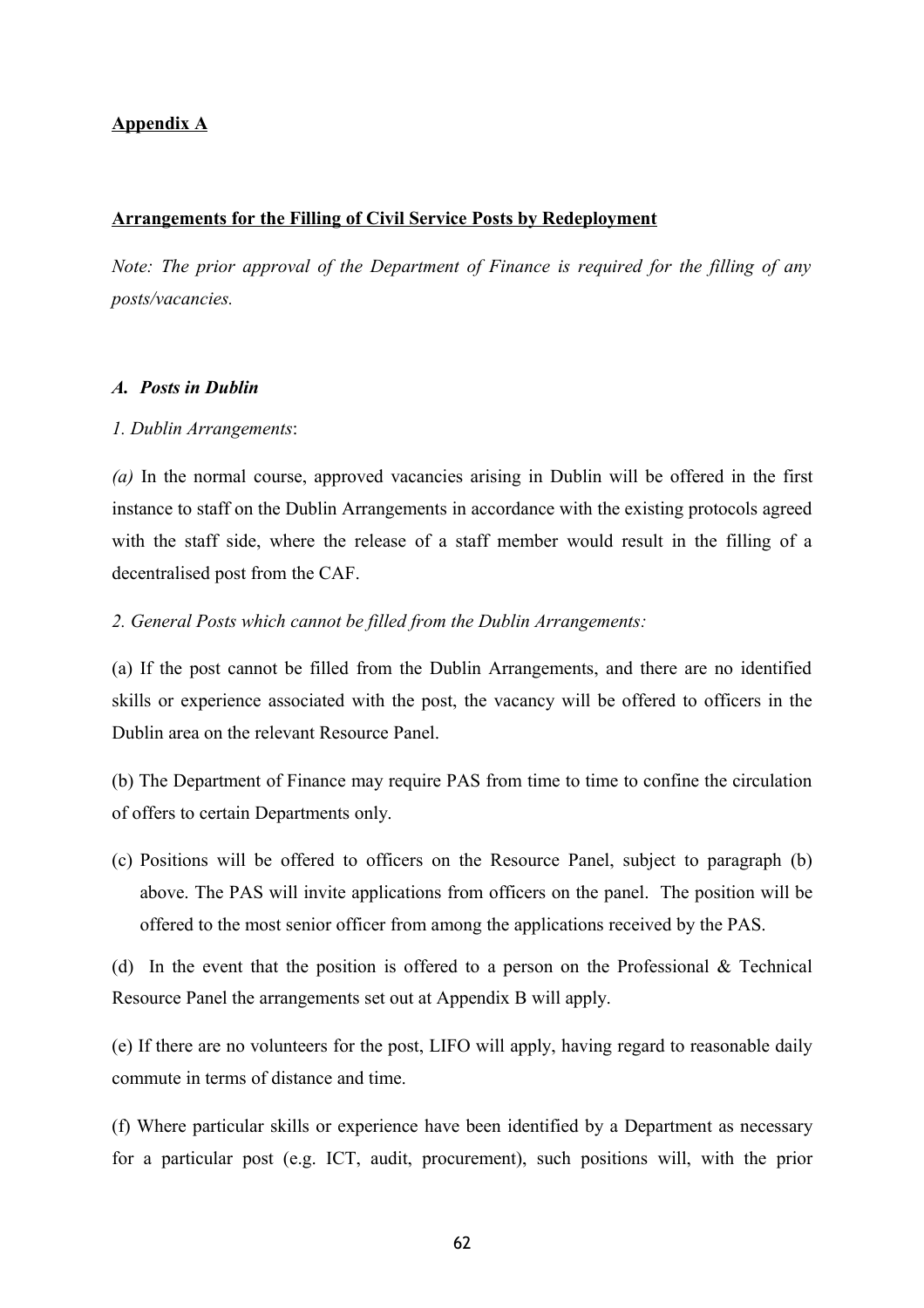agreement of the Department of Finance, be offered only to officers on the Resource Panel who have indicated that they have relevant skills or experience in the area in which the vacancy arises. The receiving Department will be provided with details of up to 6 persons who have indicated an interest in the position and will arrange a placement from among that group based on a transparent and objective set of criteria. A timeframe will be set for the process. If there are no volunteers for the post, LIFO from among those with the relevant skills or experience will apply, having regard to reasonable daily commute in terms of distance and time.

(g) Where Civil Service staff are on a resource panel and no suitable posts are available in another Civil Service Department within a reasonable daily commute, redeployment options will be sought in NCSSBs and in other sectors, initially within a 45km radius as set out in paragraph 6.3.15 above.

(h) In accordance with the arrangements set out in the "Redeployment – Arrangements for NCSSBs" Agreement, a priority vacancy arising in a Civil Service Department staff may in certain circumstances be filled from an NCSSB resource panel or from another sector.

# **B. Civil Service Posts in Locations Outside of Dublin**

(a) *Surplus Staff:* In the normal course, a vacancy arising in an existing Office outside of Dublin or in a newly decentralised Office will first be offered to staff within the defined radius set out at paragraph 6.3.15 that are surplus (and may be restricted by the Department of Finance from time to time to staff from a single body with a surplus). The position will be offered to the most senior officer from among the applications received by the PAS.

(b) In the event that the position is offered to a Professional & Technical person on a Resource Panel the arrangements set out at Appendix B will apply.

(c) In the event that there is no volunteer for the post, LIFO will apply, having regard to the guidelines in relation to distance at paragraph 6.3.15 above.

(d) *Central Applications Facility:* If there are no surplus staff, or where all surplus staff within the defined radius set out at paragraph 6.3.15 have been placed, the filling of posts in Offices outside of Dublin or newly decentralised Offices will be offered to CAF volunteers in accordance with the existing protocols agreed with the staff side.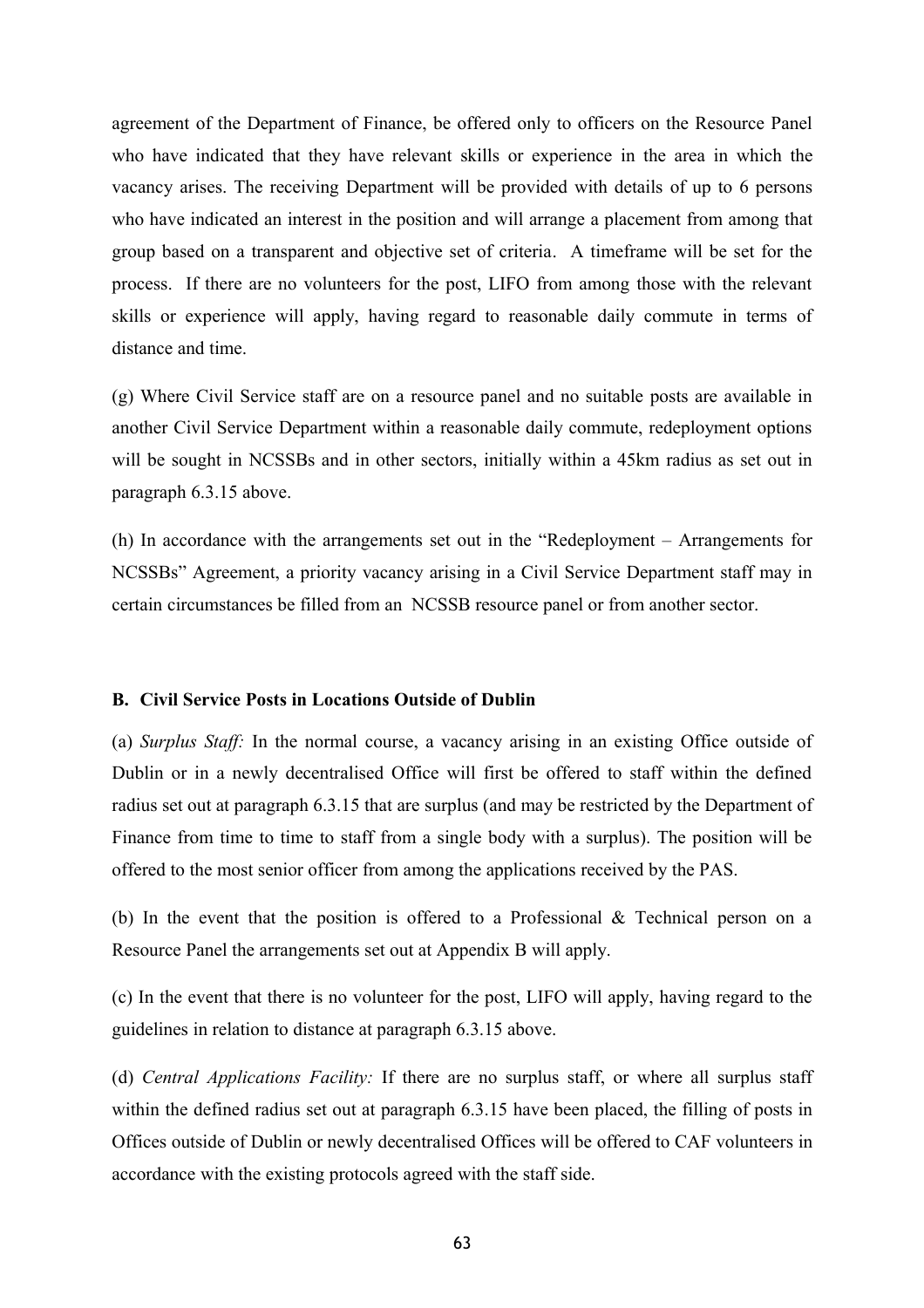(e) In the event that the CAF volunteer comes from a Department which does not have staff on the Resource Panel because it is below its authorised numbers level as agreed with the Department of Finance, and there is a surplus of staff within the defined radius as set out at paragraph 6.3.15, the Resource Panel may be used to backfill the resultant vacancy in accordance with the procedure at paragraph (a) above.

(f) Where particular skills or experience have been identified by the Department as necessary for a particular post (e.g. ICT, audit, procurement), such positions will, with the prior agreement of the Department of Finance, be offered only to officers on the Resource Panel who have indicated that they have relevant skills or experience in the area in which the vacancy arises. The receiving Department will be provided by the PAS with details of up to 6 persons who have indicated an interest in the position and will arrange a placement from among that group based on a transparent and objective set of criteria. A timeframe will be set for the process. If there are no volunteers for the post, LIFO from among those with the relevant skills or experience will apply, having regard to the guidelines in relation to distance at paragraph 6.3.15 above.

(g) In the event that there are no officers on the Resource Panel within the defined radius set out at paragraph 6.3.15, or from time to time, beyond those guideline distances, with relevant skills or experience under the arrangements set out in subparagraph (f), and the post is not a newly decentralising post, the position will be offered to all Civil Service CAF applicants who have expressed an interest in the location in question. CAF applicants may be invited to submit a CV to the PAS indicating their relevant skills or experience for the post. The PAS may shortlist in accordance with stated criteria if the numbers of CAF applicants is greater than 6. The employing Department will be provided by the PAS with details of the CAF applicants who submit an expression of interest in the position and will arrange a placement from among that group based on a transparent and objective set of criteria. Existing CAF protocols will continue to apply in relation to newly decentralising CAF posts included in the Government's current Decentralisation Programme.

(h) In the event that a position is offered to Professional & Technical person on the general Resource Panel the arrangements set out at Appendix B will apply.

(i) Where Civil Service staff are on a resource panel and no suitable posts are available in another Civil Service Department within a reasonable daily commute, redeployment options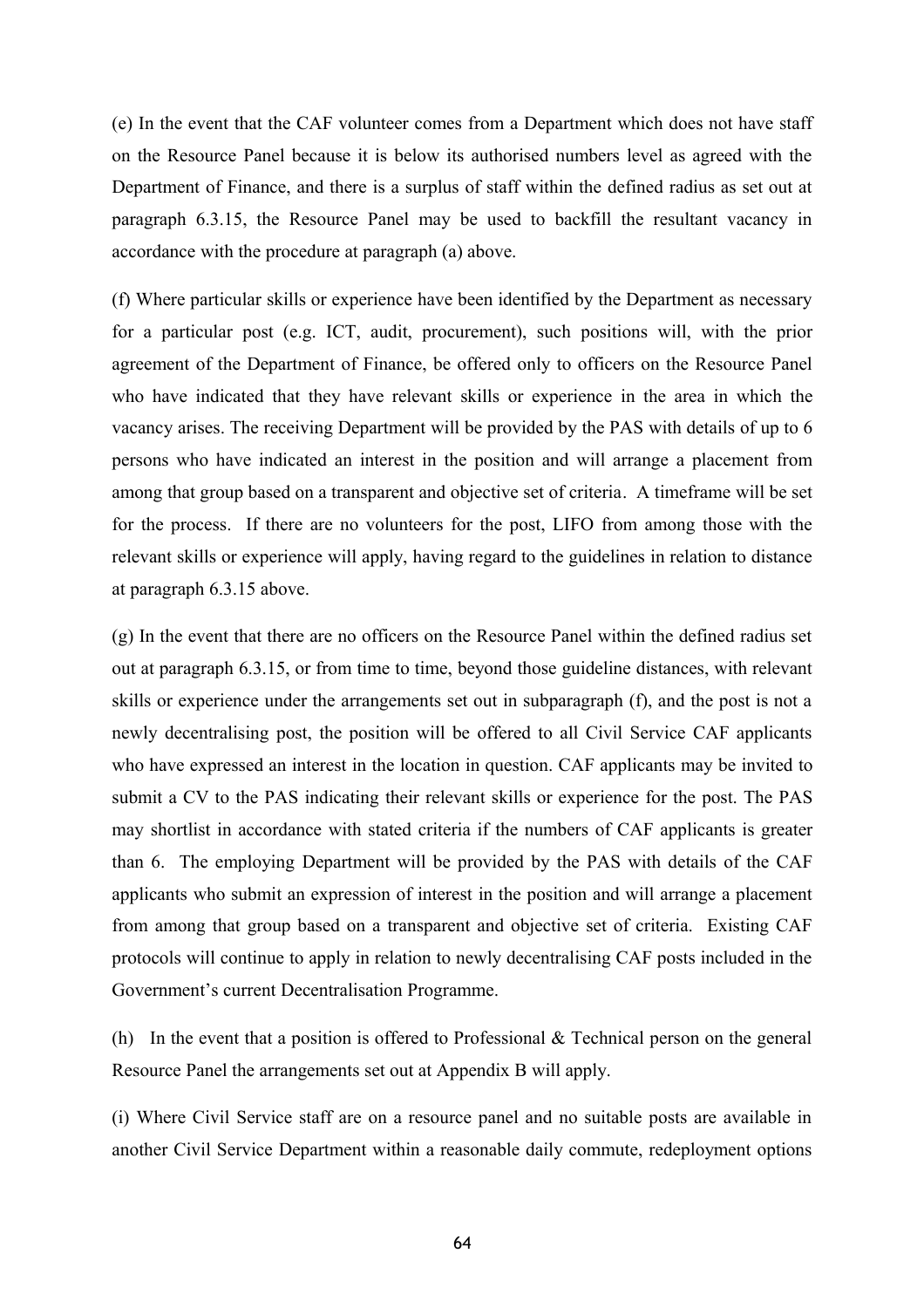will be sought in NCSSBs and in other sectors, initially within a 45km radius as set out in paragraph 6.3.15 above.

(j) In accordance with the arrangements set out in the "Redeployment – Arrangements for NCSSBs" Agreement, a priority vacancy arising in a Civil Service Department staff may in certain circumstances be filled from an NCSSB resource panel or from another sector.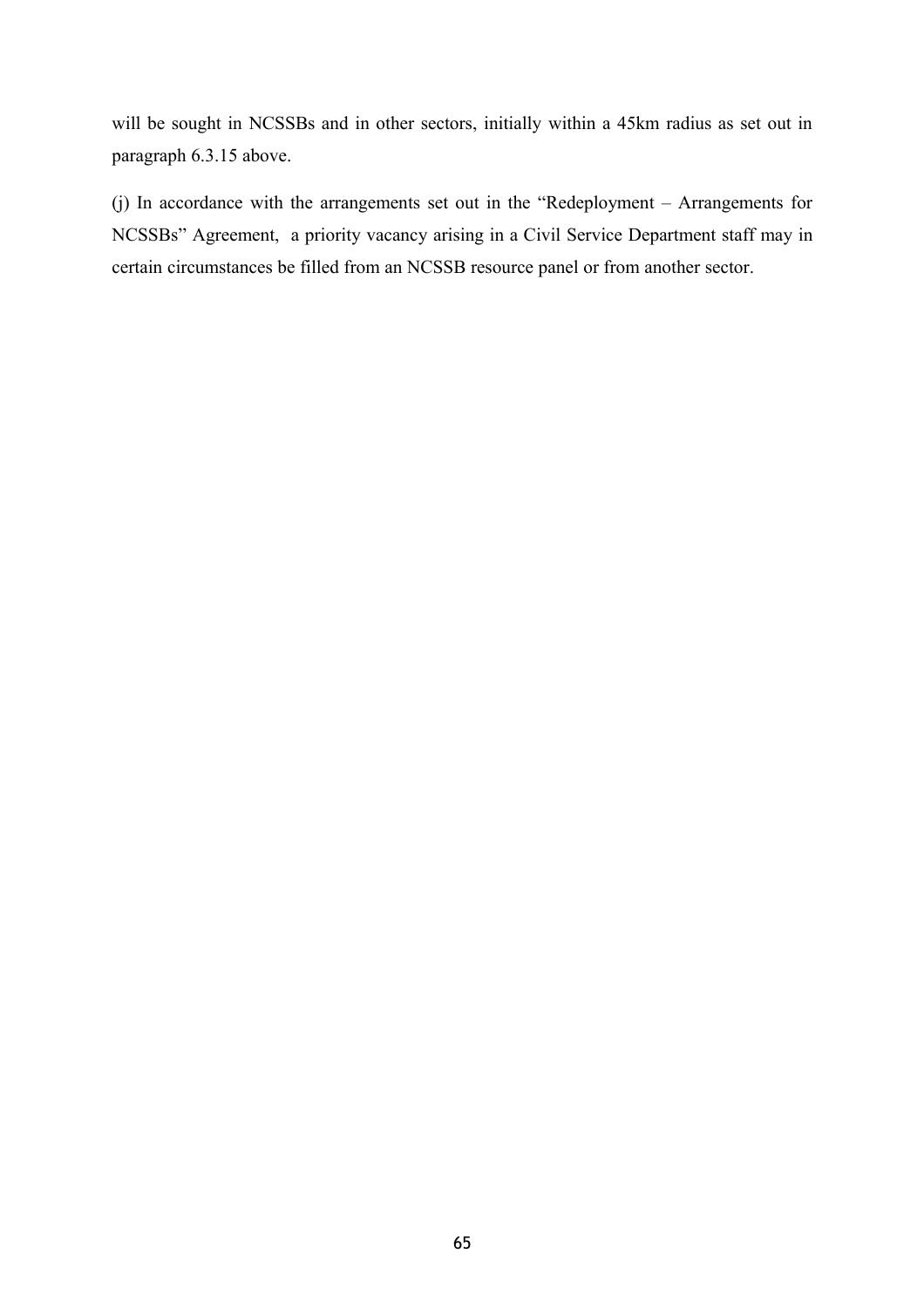# **Appendix B – Professional & Technical Staff**

# **A.** *Posts in Dublin*

# *1. Decentralising Departments*

*(a)* In the normal course, vacancies arising in Dublin will be offered in the first instance to Professional & Technical staff in decentralising Departments having regard to relevant skills and competencies and/or qualifications as appropriate to the position in which the vacancy arises.

*(b)* If there is more than one volunteer for the position, the post will be offered to the most senior officer who volunteers having regard to relevant skills and competencies and/or qualifications. Seniority will be based on total service in the grade in the Civil Service.

*(c)* If there are no volunteers for the post, LIFO will apply.

*2. Professional & Technical post which cannot be filled from among Decentralising Departments:*

(a) If the post cannot be filled from among the decentralising Departments the vacancy will be offered to officers in the Dublin area on the relevant Resource Panel having regard to skills and competencies and/or qualifications as appropriate in the position in which the vacancy arises.

(b) The Department of Finance may require PAS from time to time to confine the circulation of offers to certain Departments only.

(c) If there is more than one volunteer for the position, the post will be offered to the most senior officer who volunteers having regard to relevant skills and competencies and / or qualifications. Seniority will be based on total service in the grade in the Civil Service.

(d) If there are no volunteers for the post, LIFO will apply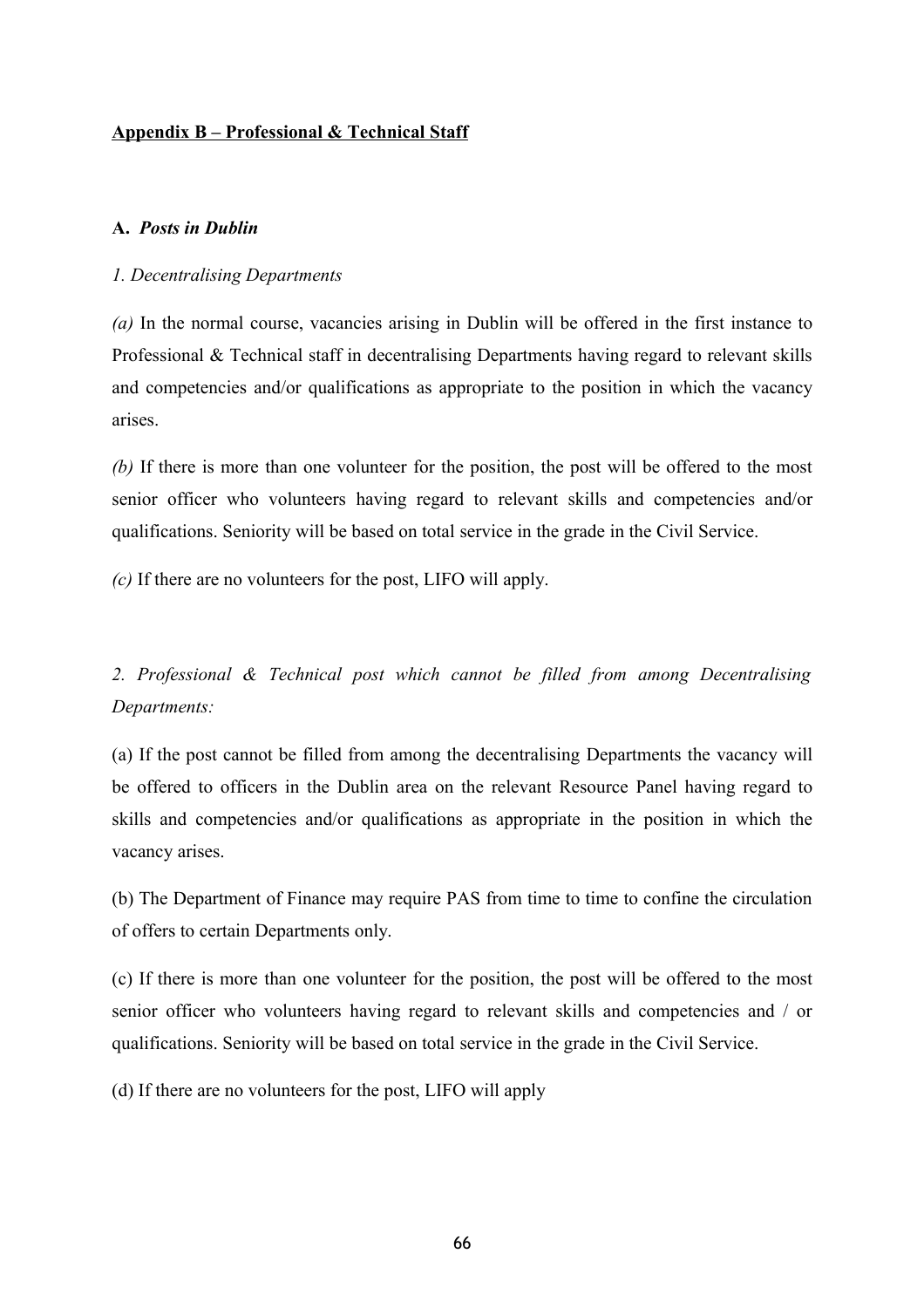# *B. Posts in Locations Outside of Dublin*

(a) *Surplus Staff:* In the normal course, a vacancy arising in an existing location outside of Dublin or a newly decentralised office will first be offered to staff in an organisation within the defined radius as set out at paragraph 6.3.15 which has been identified as having surplus staff having regard to skills and competencies and /or qualifications as appropriate in the position in which the vacancy arises.

(b) Having analysed the data supplied to them in relation to staff on the Resource Panel, the PAS will invite expressions of interest from all officers on the appropriate Panel with skills, competencies and/or qualifications as appropriate.

(c) An assessment process which will be managed by the PAS will assess the applicants' skills and competencies and/or qualifications to ensure that they match the requirements of the position. The post will be offered to the most senior officer who volunteers from among those assessed as meeting the requirements of the position.

(d) In the event that there is no volunteer for the post, LIFO will apply from among those with the relevant skills, competencies and/or qualifications. LIFO will be applied having regard to the guidelines regarding distance set out in paragraph 6.3.15 above.

(e) *Central Applications Facility:* If there are no surplus staff, or where the surplus staff within the defined radius as set out at paragraph 6.3.15, or from time to time beyond these guidelines distances, have been placed, posts will be offered to CAF volunteers in accordance with the existing protocols agreed with the staff side.

(f) Where a staff member in a professional or technical grade has expressed a willingness to redeploy to another professional or technical grade, or where a staff member in a General Service grade has expressed a willingness to redeploy to a Professional and Technical position, the PAS may offer a suitable position to such a person in accordance with seniority, relevant skills, competencies and/or qualifications and subject to a selection and regrading process conducted by PAS. This process will involve a competency based interview. The selection process may involve identification of competencies/qualifications required for the job and a commitment to undertake the necessary skills/competencies/professional development by the officer.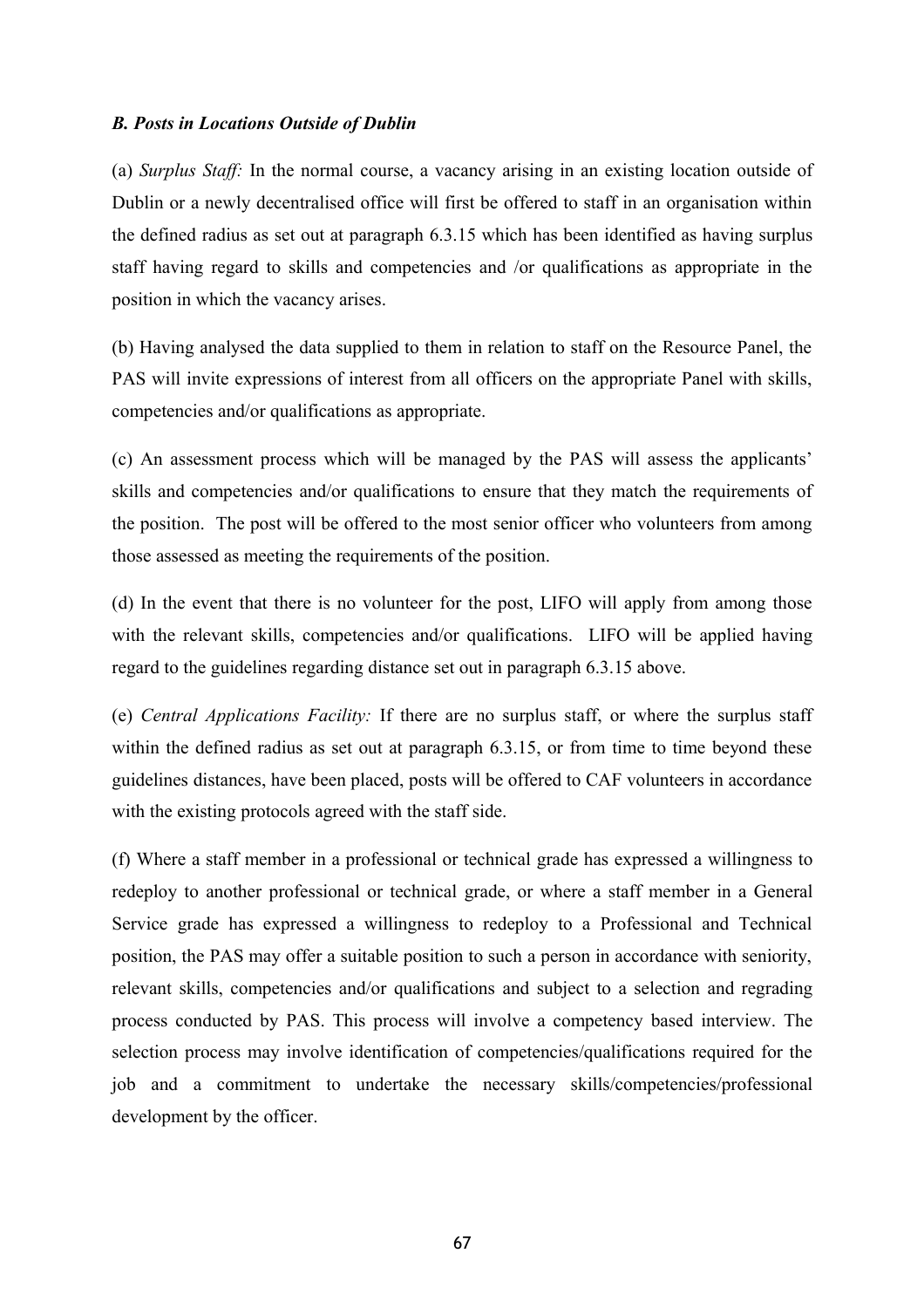(g) If no suitable candidate is available from within the Civil Service, the Department may ask the PAS to offer the position to NCSSB Resource Panels within the defined radius as set out in paragraph 6.3.15.

(h) Where Civil Service staff are on a resource panel and no suitable posts are available in another Civil Service Department within a reasonable daily commute, redeployment options will be sought in NCSSBs and in other sectors, initially within a 45km radius as set out in paragraph 6.3.15 above.

(i) In accordance with the arrangements set out in the "Redeployment – Arrangements for NCSSBs" Agreement, a priority vacancy arising in a Civil Service Department staff may in certain circumstances be filled from an NCSSB resource panel or from another sector.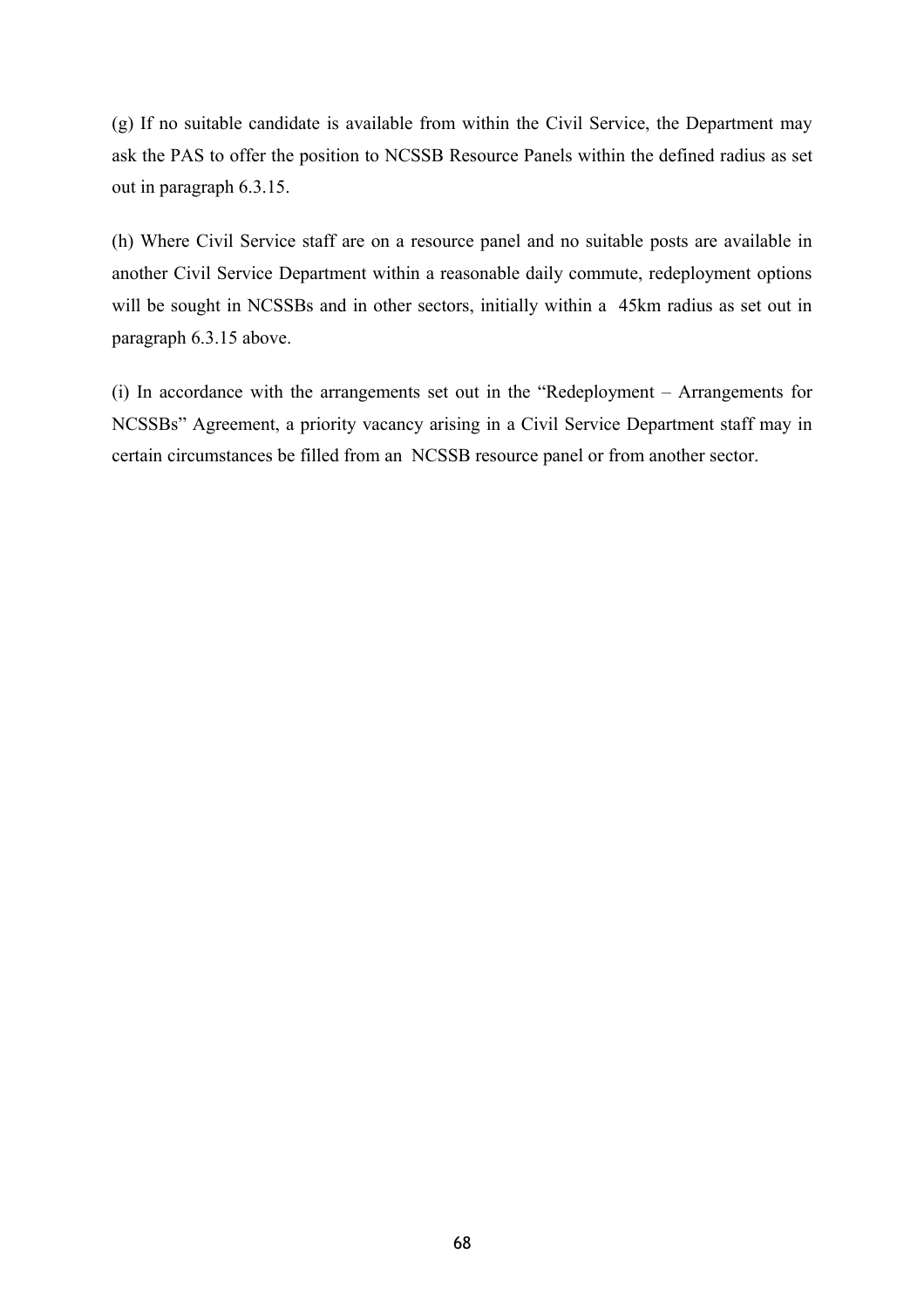### **Redeployment Arrangements for Non-Commercial State Sponsored Bodies**

### **General Principles**

6.4.1 In view of the major economic challenges facing the country the Government are committed to obtaining maximum efficiencies from, and reducing the size of, the Public Service. The Government and the Public Service unions confirm that in the context of a reduction in numbers serving in the Public Service:

- (i) it will from time to time be necessary to increase staffing in certain designated priority areas in accordance with Government policy;
- (ii) in such instances where additional staff are required the Government will in the first instance investigate the feasibility of redeploying serving civil and public servants with the relevant skills sets;
- (iii) redeployment of staff/posts may be necessary for temporary or long term needs on foot of changing business patterns or priorities or to respond to urgent work demands; and that
- (iv) management will have the discretion to redeploy staff/posts not just within the same location but also within defined areas as set out in paragraph 6.4.16 below.

6.4.2 In light of the constraints on the public finances and the need to maximise the use of resources, it is necessary to develop appropriate redeployment mechanisms so that staff can be moved from activities which are of lesser priority, or which have been rationalised, reconfigured, reorganised or restructured, to areas of greater need.

6.4.3 The Government and the Public Service unions agree to co-operate with the implementation of effective redeployment arrangements both within the sectors of the Public Service and across the sectors, where necessary.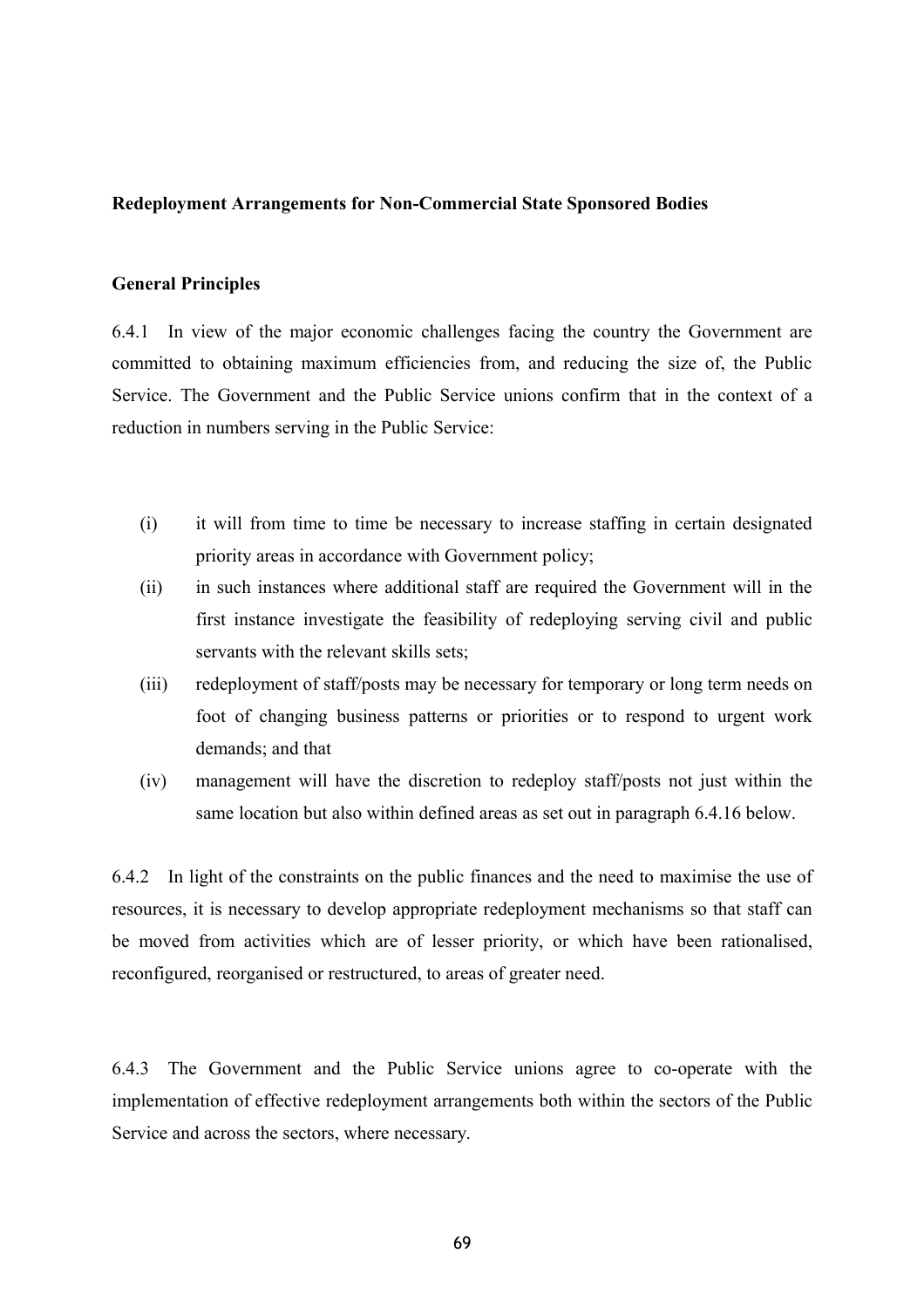6.4.4 The Parties agree that redeployment within the NCSSB sector will be based on the following broad principles:

- (i) Where surplus staff are identified in an NCSSB the steps set out at paragraph 6.4.16 below will be taken to source alternative employment.
- (ii) The aim will be to absorb surplus staff where posts have become surplus, for whatever reason, by redeployment either to suitable fillable posts within the employing body or the sector, as appropriate. If it is not feasible to redeploy to another NCSSB, cross-sectoral redeployment may take place, within a geographic area where possible. In such cases, redeployment to the most relevant sector will be considered in the first instance e.g. redeployment to a Local Authority would be considered in the case of a body associated with the Local Authority sector.
- (iii) Redeployment will take place in a fair, equitable and transparent manner.
- (iv) Management will have the discretion to redeploy staff/posts not just within the same locations but also within nearby geographic areas in circumstances where priority posts are vacant and the filling of these posts has been sanctioned.
- (v) Volunteers for redeployment will normally be sought in the first instance, if appropriate. In the absence of sufficient, suitable volunteers, management will be able to require staff to redeploy.
- (vi) Staff moving to another NCSSB will do so on no less favourable terms and conditions in relation to basic pay and pension (where they are being assimilated to a grade with less favourable terms they will retain their existing basic pay and pension terms on a red-circled basis). Discussions will take place with the staff side in relation to arrangements to address issues regarding loss of earnings.
- (vii) Redeployment will generally take precedence over recruitment (including fixed term employees), transfers and promotions except in circumstances where special skills are required or where the post cannot otherwise be filled through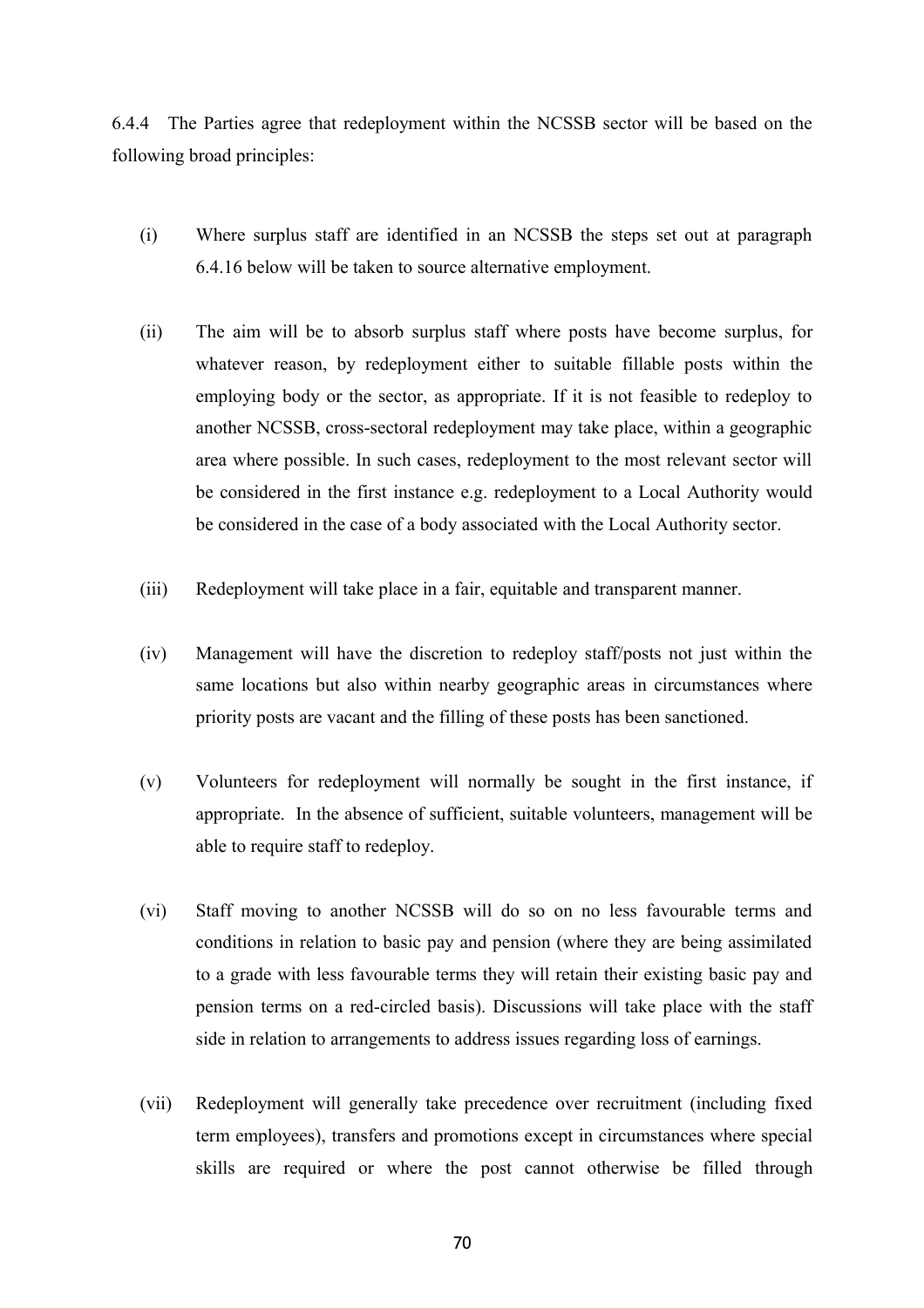redeployment arising from geographical or other constraints, or to meet essential manpower planning and business needs.

- (viii) Where the Government decides that the functions of a Public Service body are to be transferred to another area of the Public Service, the posts and or staff associated with those functions will also transfer, as appropriate to the needs of the receiving organisation taking account of the skills mix and the need to avoid duplication of roles.
- (ix) These redeployment arrangements will supersede any existing agreements on the deployment of staff.
- (x) The Department of Finance will from time to time need to determine the order in which surplus staff may be redeployed from different organisations and to determine prioritisation in the placement of such staff in the Civil Service, in NCSSBs or in other Public Service organisations, taking account of the circumstances prevailing in each organisation, location issues and, most critically, the staffing needs of the organisations being given the redeployed staff.

6.4.5 It is accepted that the above general principles need to be adapted to take account of issues arising in individual sectors.

# **Specific Arrangements for NCSSBs**

### **Identification of staff to be redeployed.**

6.4.6 The parent Department will consult with the NCSSB concerned, taking account of relevant Government decisions including its policy on Public Service numbers.

6.4.7 Where surplus posts are identified in an NCSSB, existing arrangements regarding the filling of posts, whether by promotion or recruitment will no longer apply whether generally or in a geographic area, save as provided for in these arrangements.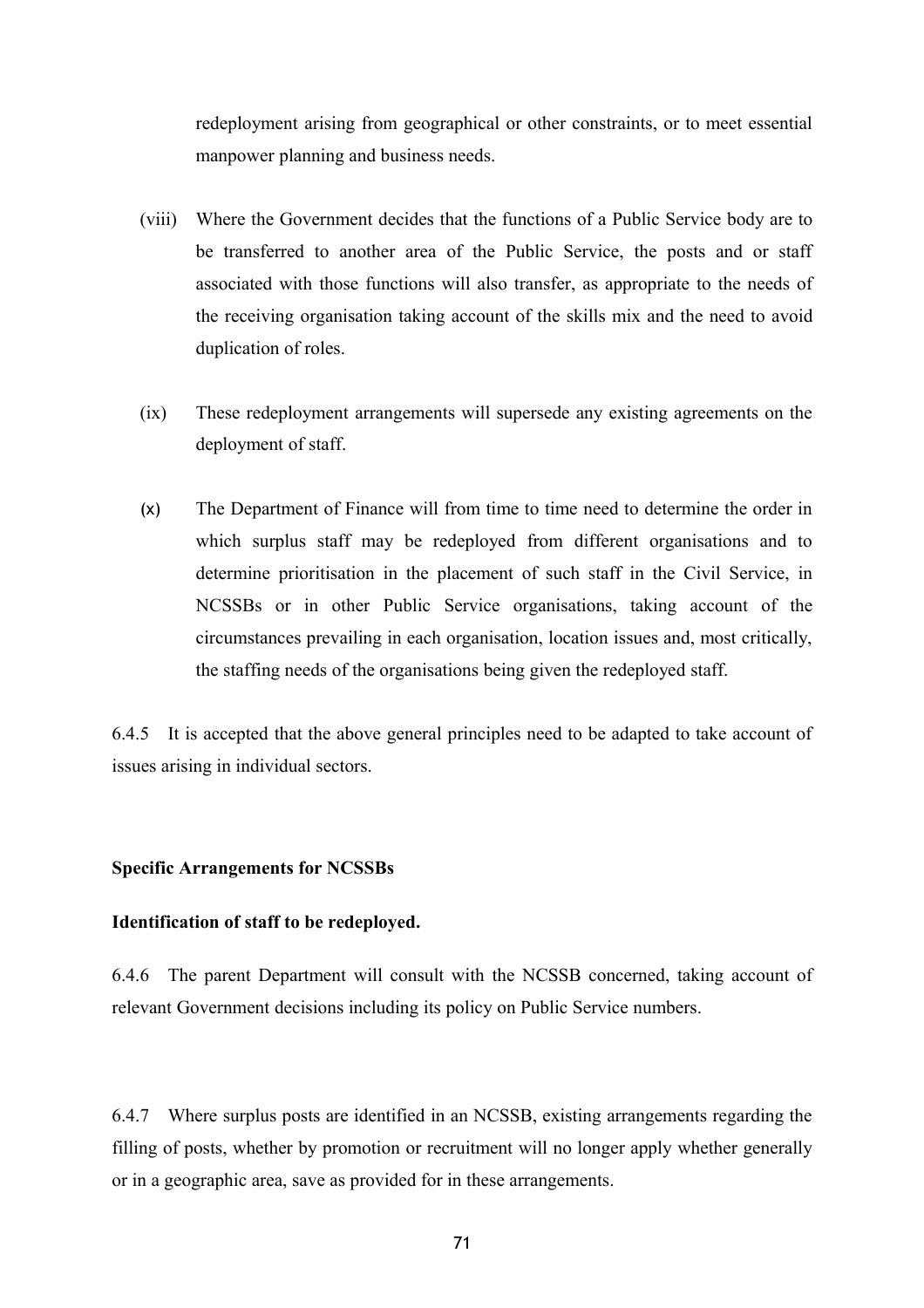6.4.8 NCSSBs should identify staff for redeployment as follows:

(i) Where an activity or programme is no longer being carried out, the posts associated with that activity or programme should be deemed to be surplus and available for redeployment. Surplus posts may also arise as a result of rationalisation, reconfiguration, reorganisation or restructuring of services or functions or where a general reduction in authorised numbers is required. The NCSSB should in those circumstances identify the numbers of posts at each relevant grade which are surplus.

(ii) Volunteers who are willing to redeploy should be sought from relevant grades in the Organisation.

(iii) Where there are no or insufficient volunteers, staff in the relevant grades to be made available for redeployment should be identified in accordance with the "last in first out" principle (LIFO).

6.4.9 Each NCSSB will provide detailed information to the Public Appointments Service (PAS) on the staff concerned, including grade, current work location and home address, within one month of a surplus being identified.

6.4.10 The PAS will establish Resource Panels for each grade level.

### **Identification and filling of vacancies in NCSSBs by Redeployment.**

6.4.11 Where an NCSSB is facing increasing demands for its services and experiences resource pressures, it must first seek to meet these demands from the reorganisation or restructuring of work or business units and/or the redeployment of staff internally (taking account of any staff due to return from career breaks, other special leave, etc).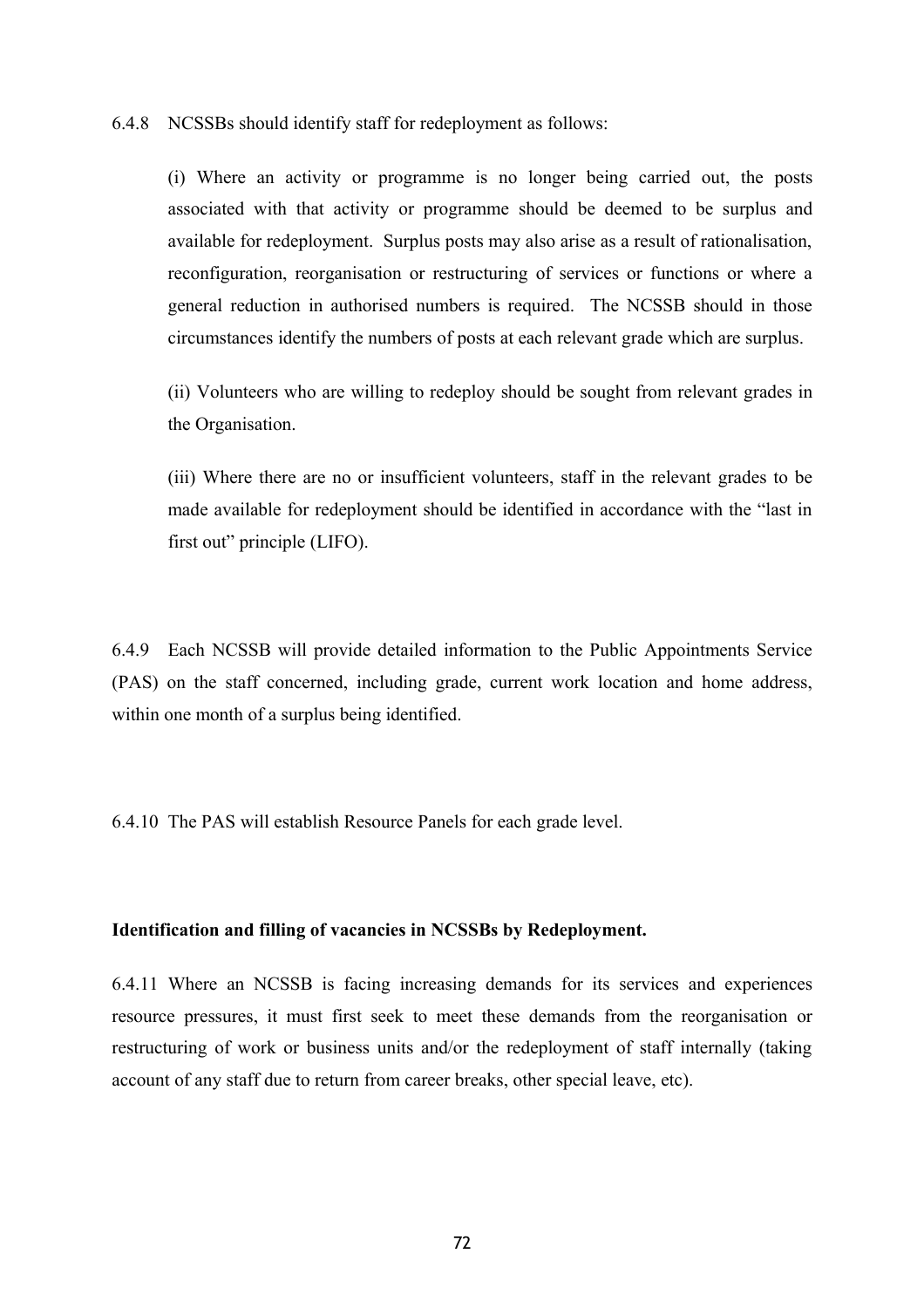6.4.12 Where an NCSSB considers that its internal staffing resources are insufficient to meet its work demands, the NCSSB must make a business case to its parent Department in the first instance seeking sanction to secure additional staffing resources. The parent Department will consult with the Department of Finance who will determine the number(s) and grading of staff to be redeployed (if any) and if additional resources also need to be transferred.

6.4.13 Where sanction has been received to fill a post (s) in an NCSSB, the PAS should be notified of the positions to be filled and details of the relevant sanction. PAS will offer the position to suitably qualified staff in other NCSSBs in the first instance.

6.4.14 Staff moving under these arrangements will retain their existing seniority based on service in the grade in the organisation from which they are transferring.

6.4.15 An NCSSB having been offered a suitable candidate may not refuse to accept the officer, subject to the officer having a satisfactory record in relation to conduct and sick leave (i.e. no disciplinary action has been initiated against the officer and the officer's sick leave does not exceed 56 days in the preceding four years). In the event of a refusal on those grounds, the post shall be offered to the next suitable candidate under these arrangements. In the event that the only volunteer for a post is an officer having an unsatisfactory record in relation to conduct or sick leave, the donating and receiving organisations may consider whether transfer of the officer can proceed, notwithstanding the officer's record, before a LIFO arrangement is initiated. In any such consideration, regard should be had to the overall size of the receiving office and, in particular, to the number of posts at that grade level in the location in question. In any instance where an NCSSB from which a person is being transferred is due to be abolished, an organisation may not refuse a candidate on the grounds of conduct or sick leave. In these circumstances, management in the receiving organisation will have the right to continue to address any such underperformance or attendance issues.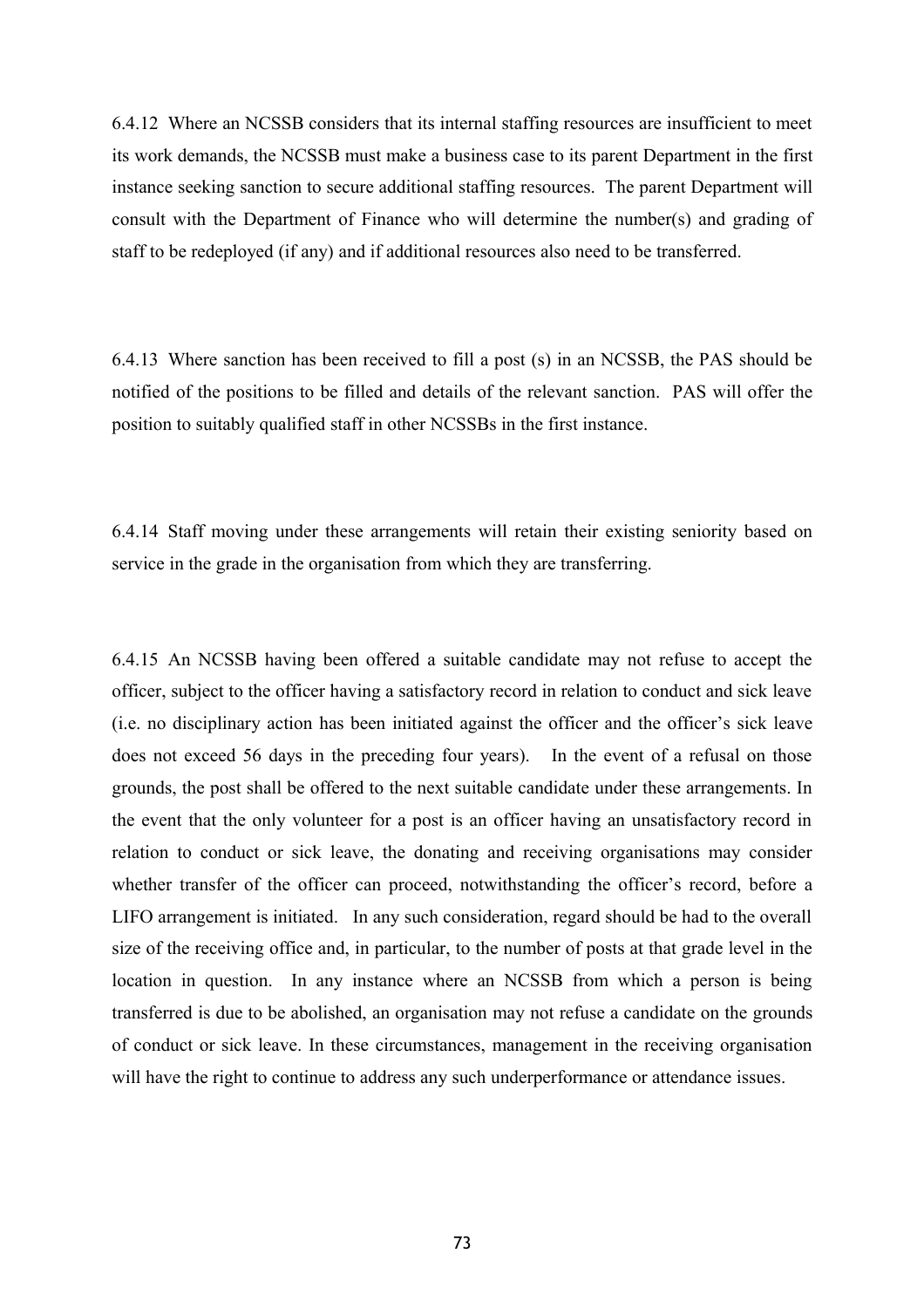#### **Protocol for Assignments**

- 6.4.16 It is envisaged that the following steps would apply in relation to the sourcing of an alternative post for surplus staff within an NCSSB:
	- (i) The NCSSB would firstly seek to redeploy the staff to other higher priority work within the organisation where there is suitable skills and grading match and where the filling of the vacant post has been sanctioned and such filling is in line with the future business needs of the organisation. In determining suitable skills, an NCSSB will consider the scope for re-training in developing the skill set of the surplus staff members.
	- (ii) If no internal option is available, the NCSSB would then place the surplus staff on Resource Panels.
	- (iii) Staff may be assigned to another post in an appropriate grade in an alternative NCSSB within the defined radius set out below where the filling of that post has been sanctioned and is in line with the future business needs of the organisation. Where possible, staff would be redeployed to a location within a 45km radius of their current work location or of their home address, whichever is the shorter commute. Regard will also be had to reasonable daily commute time.
	- (iv) Where no suitable post is available in another NCSSB within a reasonable daily commute, redeployment options will be sought in other sectors initially within a 45km radius. In such cases, redeployment to the most relevant sector will be considered in the first instance e.g. redeployment to a Local Authority would be considered in the case of a body associated with the Local Authority sector.
	- (v) Where no suitable post is available in another NCSSB or in another sector within a 45km radius, redeployment options will of necessity be considered beyond these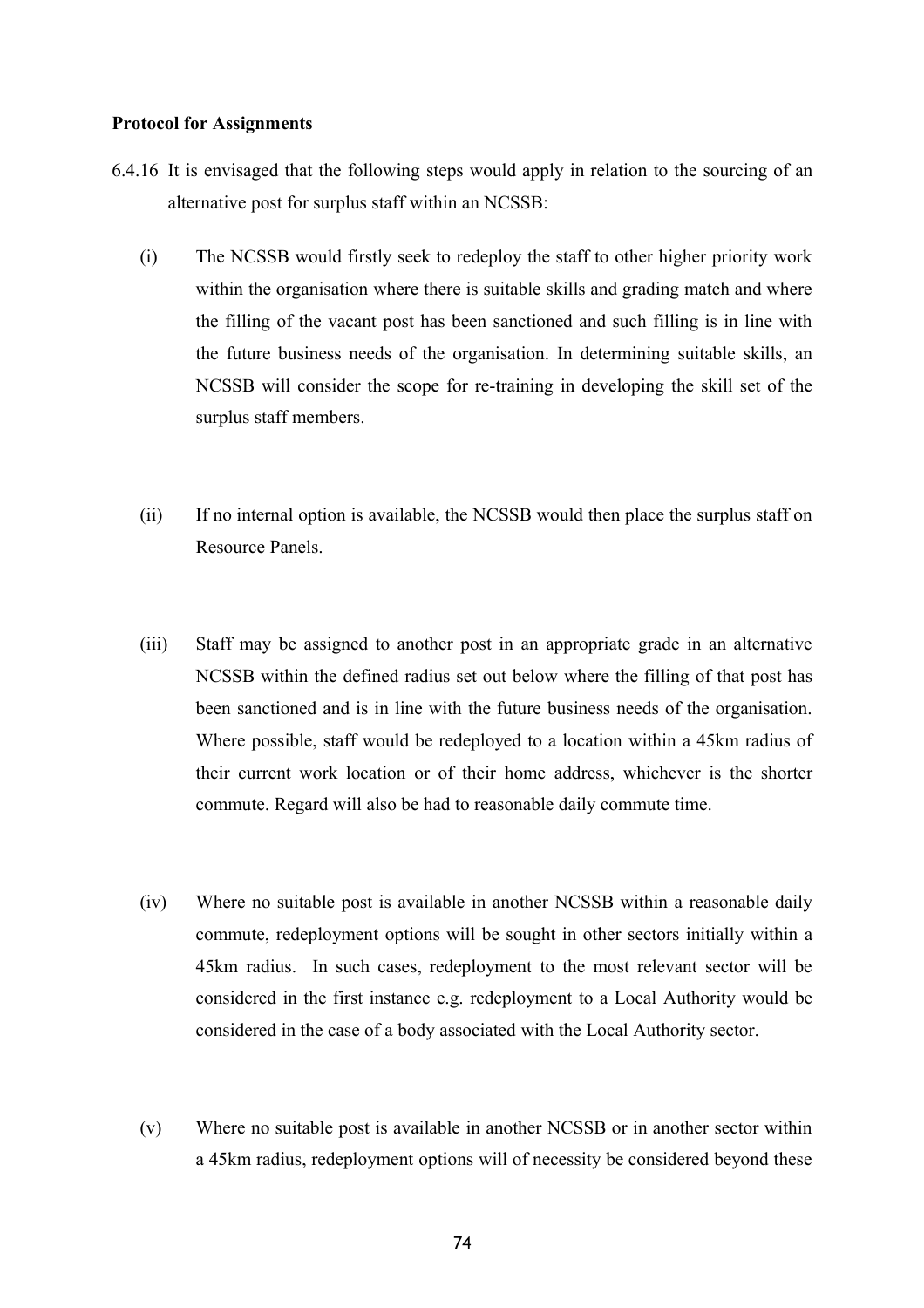guideline distances. In making offers of redeployment, regard would also be had to reasonable daily commute time in addition to distance.

- (vi) It is recognised that, in some cases, it may not be possible to meet the needs of all staff in terms of the redeployment options available. In circumstances where all possible redeployment options have been explored or it has not proven possible to reach agreement on redeployment options within a reasonable timeframe taking account of the business needs of the receiving organisation, there may be circumstances where voluntary departure from their employment would be appropriate. In such situations, there will be discussions with the relevant unions on the terms of any arrangements (which will be in line with any centrally agreed arrangements) to accommodate such wishes.
- (vii) In the event, that staff remain to be placed having exhausted all the options at steps (i) to (vi) above, further options will be considered and will be discussed with the relevant unions.

# **Professional and Technical Posts**

6.4.17 Where a surplus of posts arises in the Professional and Technical grades in a NCSSB, volunteers from relevant grades will be sought for placement on Resource (Professional and Technical) Panels for staff in these grades.

6.4.18 Staff placed on the Professional and Technical Resource Panel may indicate a willingness to opt for redeployment to an equivalent professional or technical grade and/or to an equivalent administrative position. In order to be considered for inclusion on the Administrative Resource Panel, such staff must satisfy the PAS that they have the necessary qualifications, skill and competencies as appropriate for the relevant administrative grade.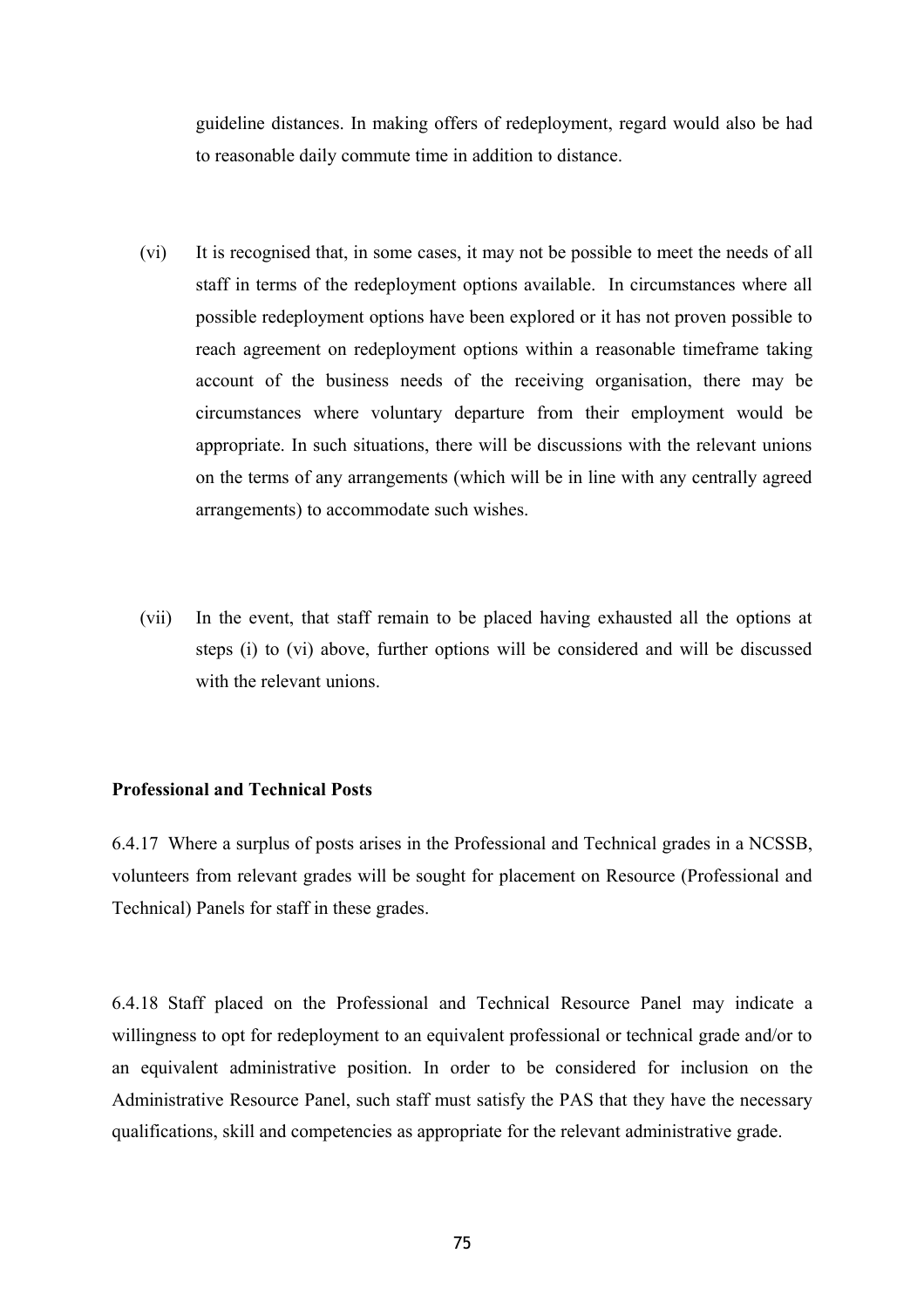6.4.19 Administrative staff placed on Administrative Resource Panels may also indicate a willingness to consider redeployment to an equivalent Professional and Technical grade. In order to be considered for inclusion on the Professional and Technical Resource Panel, such staff must satisfy the PAS that they have the necessary qualifications, skill and competencies as appropriate for the relevant professional & technical grade.

# **Part 2: Operation of Redeployment arrangements between Non-Commercial State Sponsored Bodies and the Civil Service**

6.4.20 Redeployment arrangements between Non-Commercial State Sponsored Bodies (NCSSBs) and the Civil Service may arise where organisations are being merged, functions are transferring or other reconfiguration of current organisational structures is proposed resulting in surplus staff.

6.4.21 In situations where the Government decides that the functions of a Non-Commercial State Sponsored Body (NCSSB) are to be transferred to the Civil Service, the posts / staff associated with the function will also transfer, as appropriate to the needs of the receiving organisation taking account of the skills mix and the need to avoid duplication of roles.

6.4.22 A person from a surplus identified in an NCSSB may be offered a vacancy in the Civil Service or in another sector in accordance with the protocols set out in paragraph 6.4.16, and where skills, competencies and / or qualifications as appropriate can be matched with the requirements of the post to be filled. The PAS will manage the selection process.

6.4.23 The initial placement may be on the basis of secondment. Persons redeployed from an NCSSB to the Civil Service in these circumstances or from the Civil Service to an NCSSB will be appointed on no less favourable terms and conditions in relation to basic pay and pension. Persons taking up offers of redeployment to the Civil Service will be subject to Civil Service non-pay terms and conditions of employment, including the code of conduct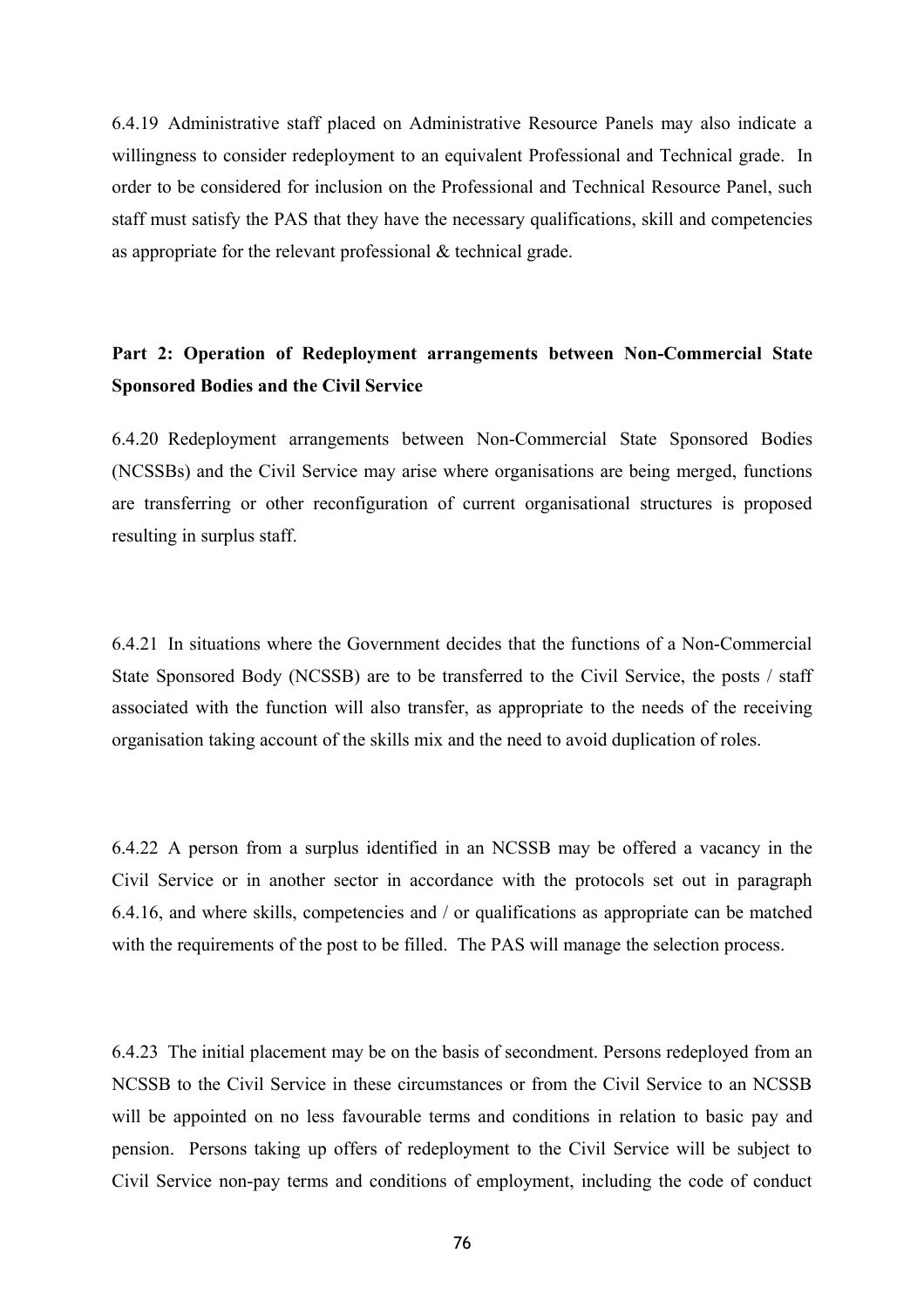and the disciplinary code. In any instance where the body from which the person is being transferred is due to be abolished, an organisation may not refuse a candidate on the grounds of conduct or sick leave. In these circumstances, management in the receiving organisation will continue to address any such underperformance or attendance issues.

6.4.24 *Spouses and Children's Pension Scheme* – Where a staff member had previously opted out of the Spouses and Children's Scheme and is not a current member of the Scheme, s/he will remain a non-member of the Scheme on transfer to another Public Service or Civil Service body under these redeployment arrangements. Equally where a staff member is a current member of the Spouses and Children's Scheme, s/he will continue to be a member of the Scheme on transfer to another Public Service or Civil Service body under these arrangements.

# **Part 3: General Provisions**

#### **Regional issues**

6.4.25 Given that Civil Service Departments and Public Service organisations are fewer in number and are more dispersed in some parts of the country rather than in others, redeployment options may of necessity be beyond the guidelines distances in paragraph 6.4.16 in some instances. In making offers of redeployment, regard would also be had to reasonable daily commute time.

#### **Moving work to a regional location**

6.4.26 Where programmes or activities in locations outside of Dublin are no longer to be carried out, and there is no or limited relocation potential, NCSSBs in the location, in consultation with the parent Department, may be asked to identify other blocks of work that could be discharged by staff within the defined radius set out at paragraph 15 provided such reallocations of functions may be carried out in an efficient, effective and economic manner. Such opportunities are likely to be limited.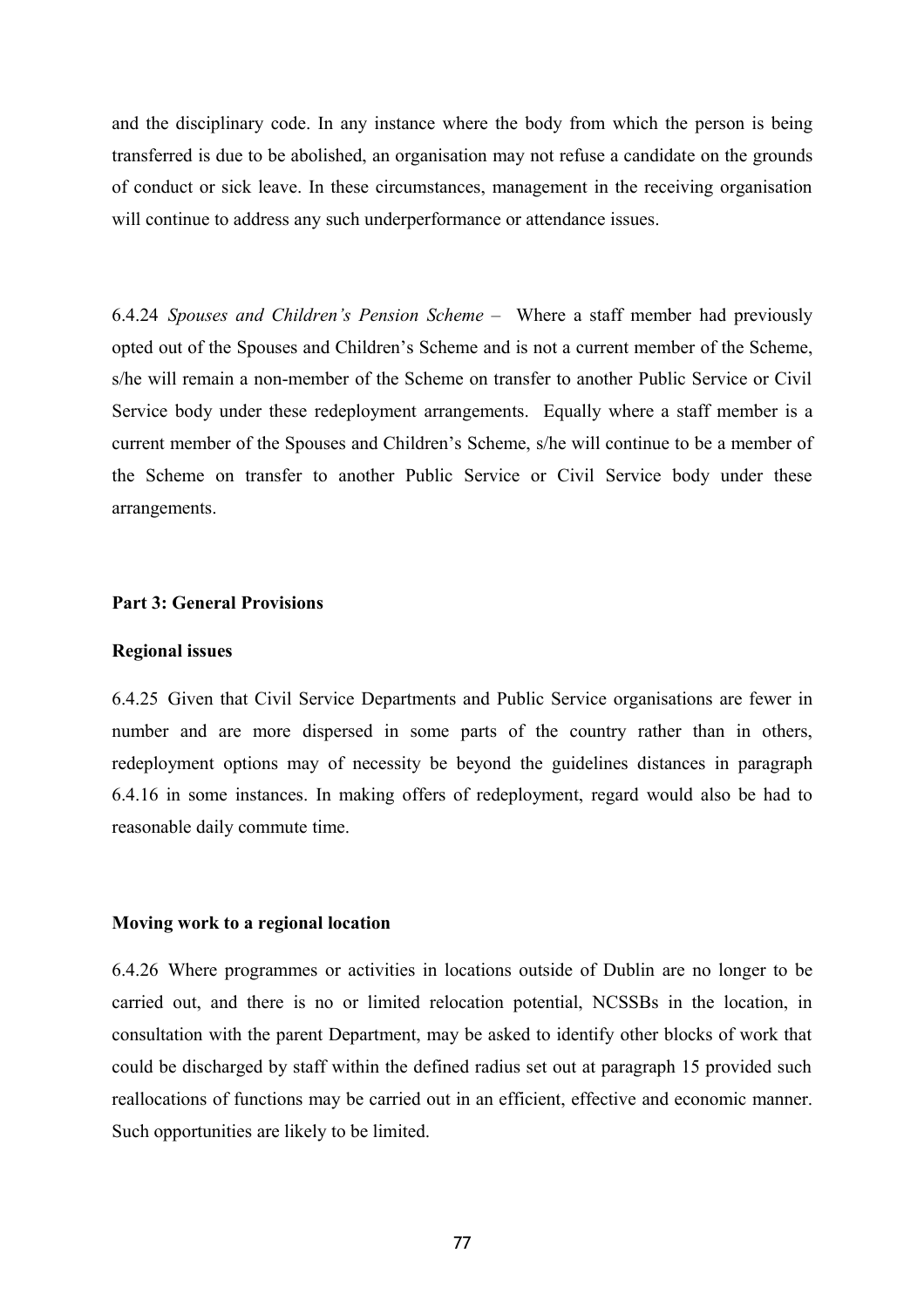## **Review Procedures**

6.4.27 A Steering Committee, representative of the Official and Staff Sides, will monitor the progress of the scheme with a view to resolving individual problems and addressing general issues which may arise in relation to its operation.

# **Review of the Redeployment Scheme**

6.4.28 The operation of the Redeployment Scheme will be re-examined later taking account of developments in Public Service staff numbers policy and the review of the Moratorium on Recruitment and Promotion in the Public Service at end 2010. If necessary, the reexamination will explore further options to address outstanding issues.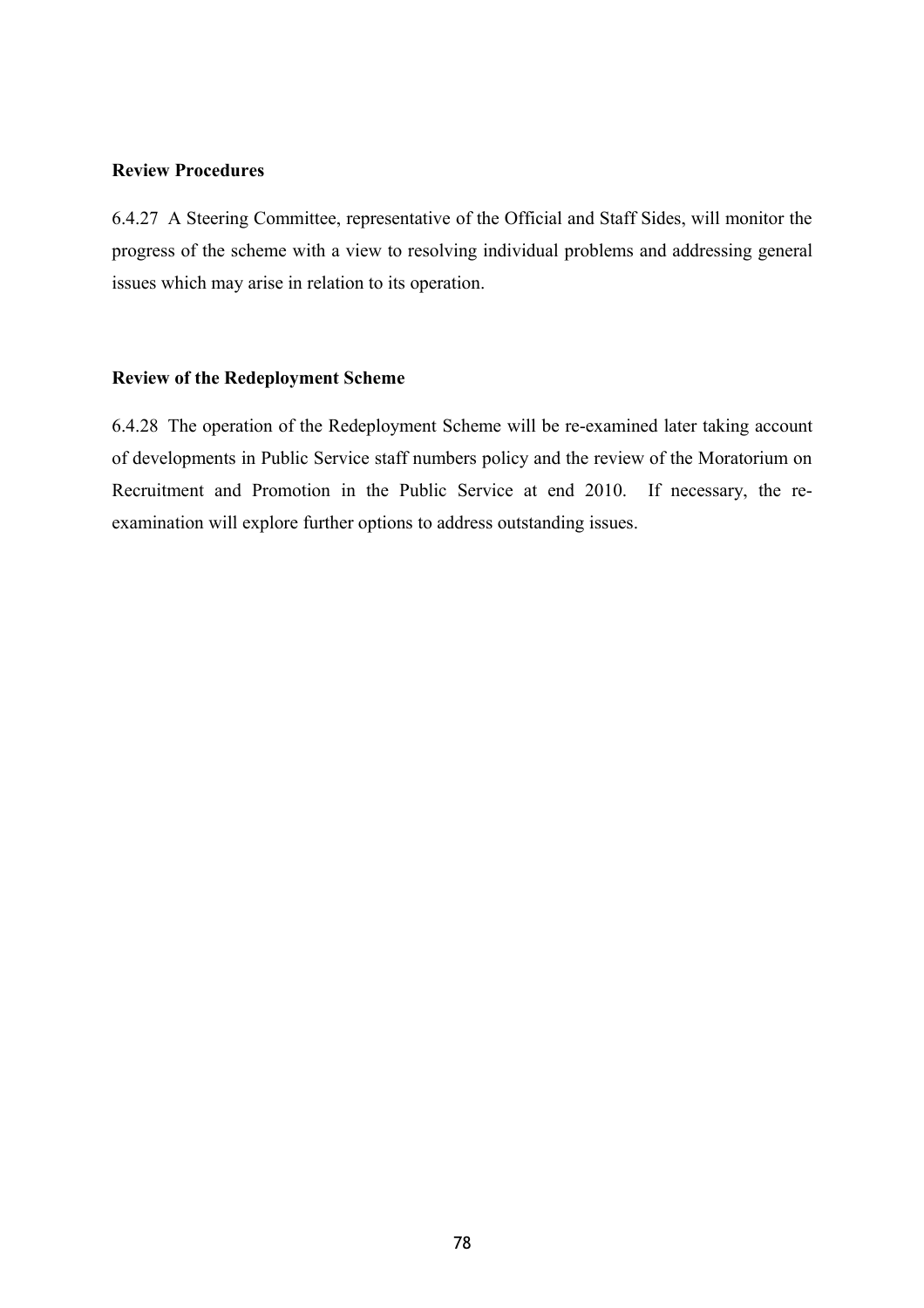#### **Redeployment Arrangements for Local Authorities**

#### **General Principles – Local Government Sector**

6.5.1 These procedures will be implemented in an open and transparent manner with full regard to the need for consultation with individuals and representative Trade Unions and in line with the legislative requirements as contained in the Information and Consultation Act (2006).

6.5.2 The aim of the scheme is to meet staffing requirements by absorbing surplus staff by means of redeployment within the organisation, within the sector and across the Public Service. It will provide opportunities for volunteering staff to explore career development in seeking a suitable alternative role (where appropriate). It facilitates a flexible approach to staff movement throughout the Local Government sector, in particular to facilitate the movement of staff from areas which are no longer a priority or which have been restructured, to areas of greater need (either within or outside the local authority). Staff may volunteer for posts at a lower grade (in such circumstances they will receive pay, and terms and conditions associated with the lower grade).

6.5.3 In all circumstances, redeployment of surplus staff in the first instance will take place by means of a reassignment within the employees' own local authority<sup>[4](#page-78-0)</sup> either to other posts at their own grade or at an analogous grade for which the individual has the necessary skills, qualification and competencies. Reassignment within the local authority can be to other positions or functions or geographical areas within the local authority. This can and will include the redeployment of professional and technical staff to administrative posts and vice versa (qualifications permitting). Each individual local authority will be expected to manage this process internally.

6.5.4 If no suitable post exists within the local authority, surplus staff will be redeployed to another local authority to a suitable post at their own grade or at an analogous grade for which the individual has the necessary skills, qualification and competencies. If no suitable

<span id="page-78-0"></span><sup>4</sup> All reference to local authority in the context of this document will incorporate a County/City Council, Town Council and Borough Council for which the Manager is the Manager.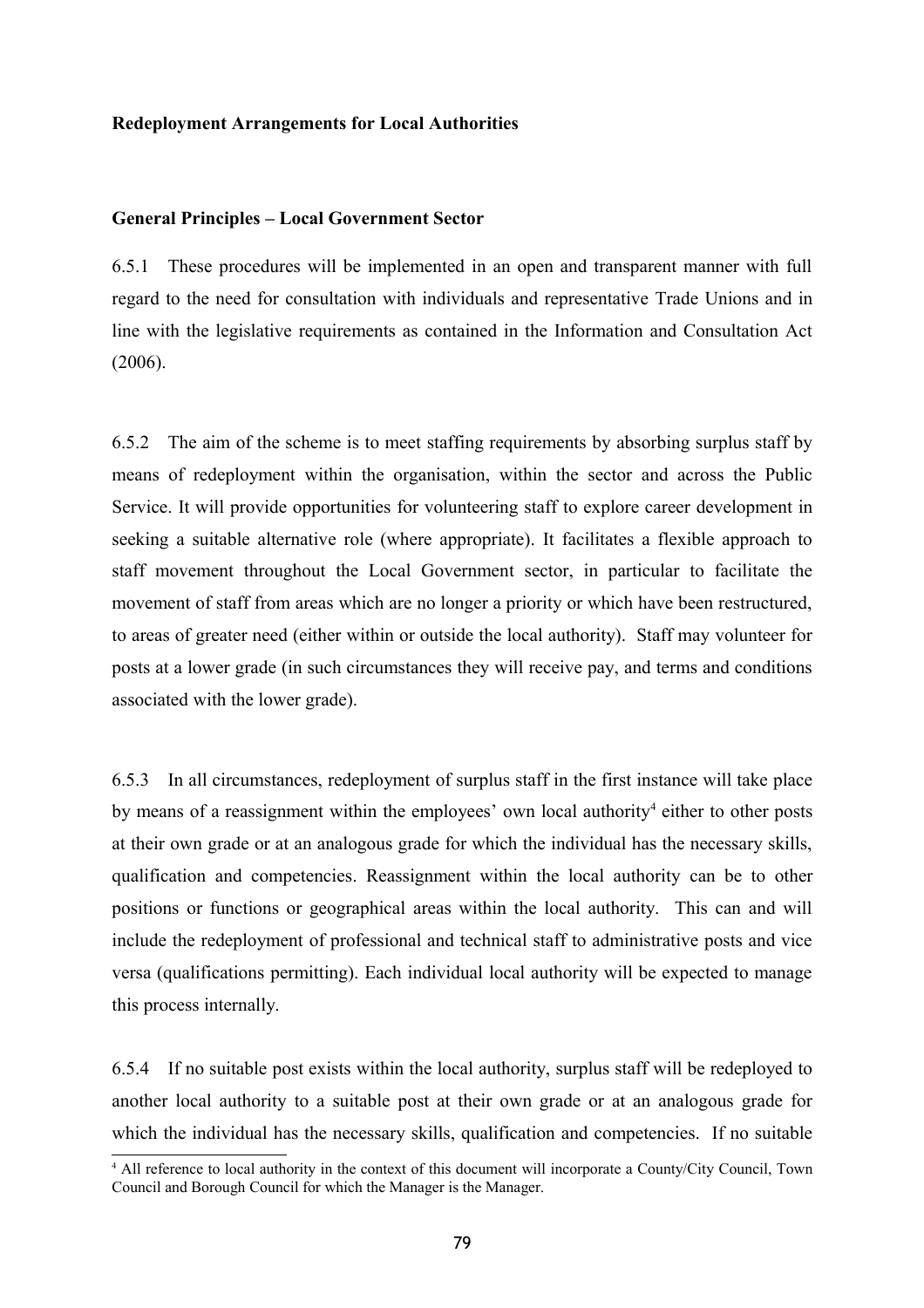post exists within the local authority sector, surplus staff will be redeployed to suitable posts within the wider Public Service on no less favourable basic pay and pension terms.

6.5.5 Redeployment will generally take precedence over recruitment (including fixed term employees), transfers and promotions except in circumstances where identified special skills are identified or where the post cannot otherwise be filled through redeployment arising from geographical or other constraints, or to meet essential manpower planning and business needs.

# **Identification and Filling of Vacancies in Local Authorities by Redeployment**

6.5.6 Where a local authority is facing increasing demands for its services and experiences resource pressures, it must first seek to meet these demands from the reorganisation or restructuring of work or business units and/or the redeployment of staff internally (taking account of any staff due to return from career breaks or other special leave in accordance with the terms of these schemes).

6.5.7 Where there is no potential for redeployment internally within the organisation, each Local Authority should identify staff for redeployment as follows:

- (i) Where an activity or programme is no longer being carried out or the work associated with an activity or programme has ceased or diminished, the number of staff deemed surplus to that activity or programme should be deemed to be a surplus number within the local authority as a whole and available for redeployment. Staff may also be deemed surplus as a result of rationalisation, reconfiguration, re-organisation or restructuring of services or functions or where a general reduction in authorised numbers is required. The local authority should, in those circumstances, identify the numbers of staff at each relevant grade which are surplus.
- (ii) Volunteers who are willing to redeploy should be sought from relevant grades in the organisation.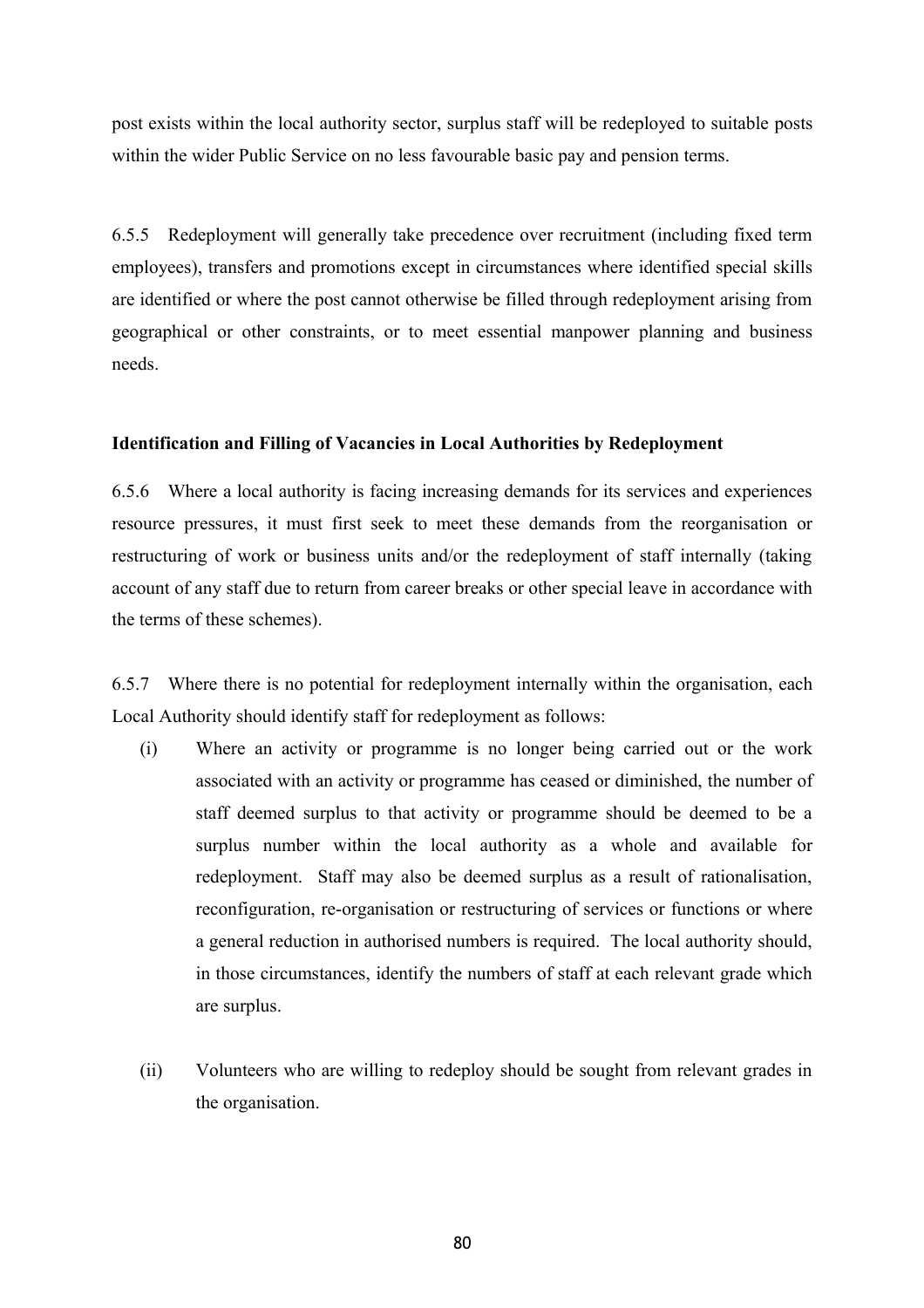(iii) Where there are no or insufficient volunteers, staff for redeployment will be selected and will be required to redeploy. Selection will be made in accordance with the "last in first out" principle  $(LIFO)^5$  $(LIFO)^5$ .

6.5.8 Details of surplus staff for redeployment and vacant fillable posts will be managed and maintained centrally to facilitate the process.

6.5.9 A local authority that has been given sanction by the Department of the Environment, Heritage and Local Government (DoEHLG) to fill a post will do so, where possible, through redeployment of staff from another local authority. A local authority having been offered a suitable candidate may not refuse to accept the employee, subject to the employee having a satisfactory record in relation to sick leave. A local authority having been offered a suitable candidate may not refuse to accept the employee where there are no issues relating to conduct or performance of the employee at the time of redeployment.

6.5.10 In the event of a refusal on those grounds, the post shall be offered to the next suitable candidate under these arrangements.

6.5.11 For local authorities with vacant fillable posts, where more than one candidate for redeployment exists, volunteering candidates will be selected on the basis of seniority, and non-volunteering candidates will be selected on the basis of reverse seniority.

# **Cross Disciplinary Redeployment**

6.5.12 Where possible, staff selected for redeployment will be redeployed to a post at a similar or analogous grade for which the individual has the necessary skills, qualifications and competencies. In the event that no post exists at a similar or analogous grade, then staff will be required to redeploy to a post at a different grade or within a different discipline (where they are being assimilated to a grade with less favourable terms they will retain their existing basic pay and pension terms on a red-circled basis). In all circumstances such redeployment will only occur where the necessary qualifications are held by the staff in question. Where, during a redeployment process, the skills and competency match is

<span id="page-80-0"></span><sup>&</sup>lt;sup>5</sup> Seniority in the context of "LIFO" is defined as the most senior in terms of pensionable service within the grade save where different arrangements exist for the determination of seniority.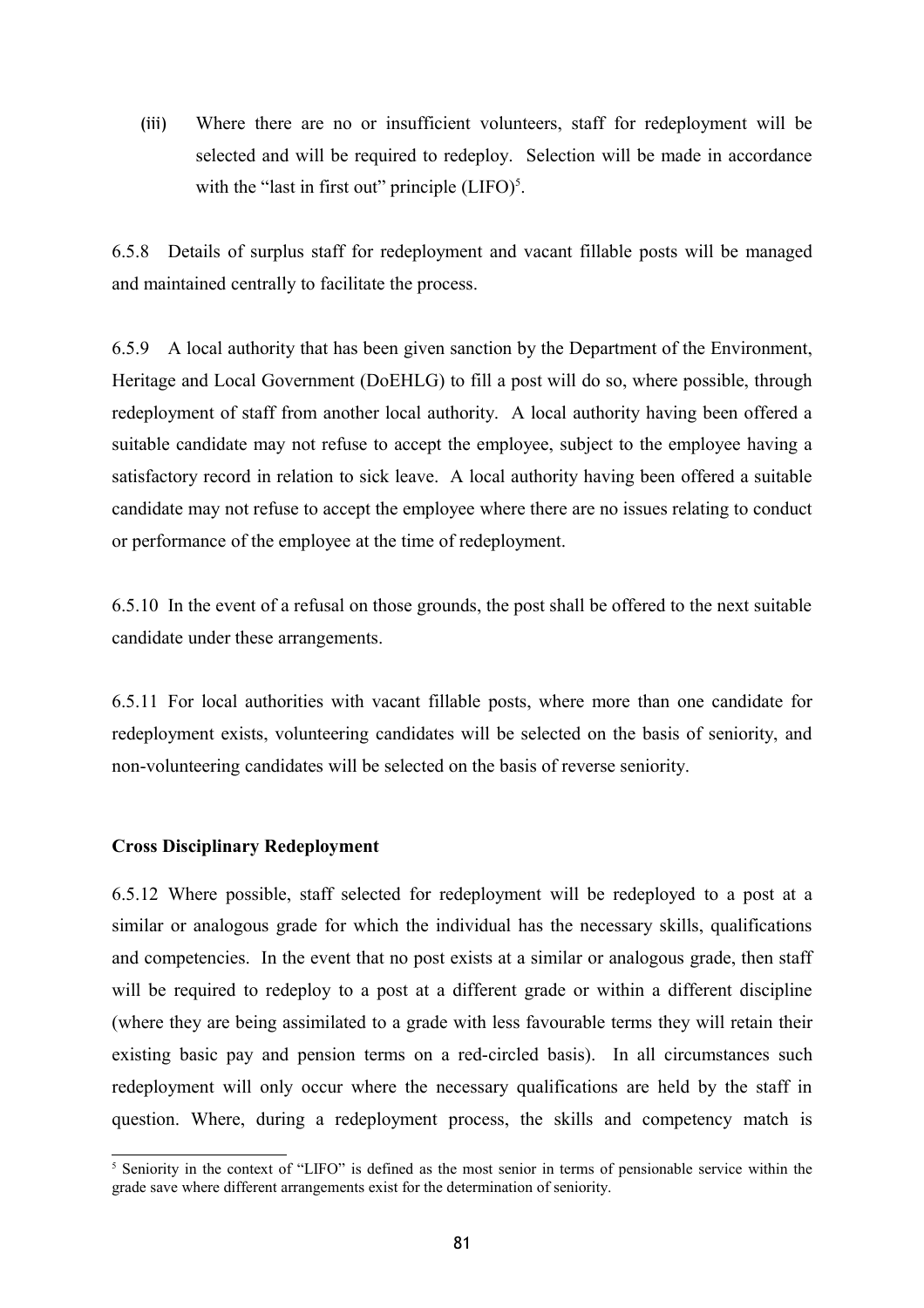considered incomplete, appropriate training will be facilitated to equip the employee with the skills necessary for the new role as part of a redeployment process.

#### **Redeployment Outside the Employing Local Authority**

6.5.13 Where staff are being redeployed to another organisation in accordance with these principles, they will be assigned to a post within a 45 km radius of their current work location or home address, whichever is the shorter commute. Regard will also be had to reasonable daily commute time.

6.5.14 Given that Public Service organisations and posts are fewer in number and more dispersed in some parts of the country than in others, redeployment options may of necessity be beyond these guideline times and distances in some instances. In these circumstances, consultation will take place with the relevant employee(s) and union(s) in relation to the assignment(s) on offer.

#### **Review Procedures**

6.5.15 The Local Authority National Council will monitor the progress of the scheme and address general issues which may arise in relation to its operation.

#### **Local dispute resolution**

6.5.17 In the event of a dispute arising in relation to any aspect of the operation of this scheme and/or a redeployment decision, the dispute will be referred by either party to an independent adjudicator agreed through the Local Authority National Council, who will issue a decision within the terms of the scheme and whose decision will be binding.

#### **Review of the Redeployment Scheme**

6.5.18 The operation of the Redeployment Scheme will be re-examined at a later stage taking account of developments in Public Service staff numbers policy and the review of the